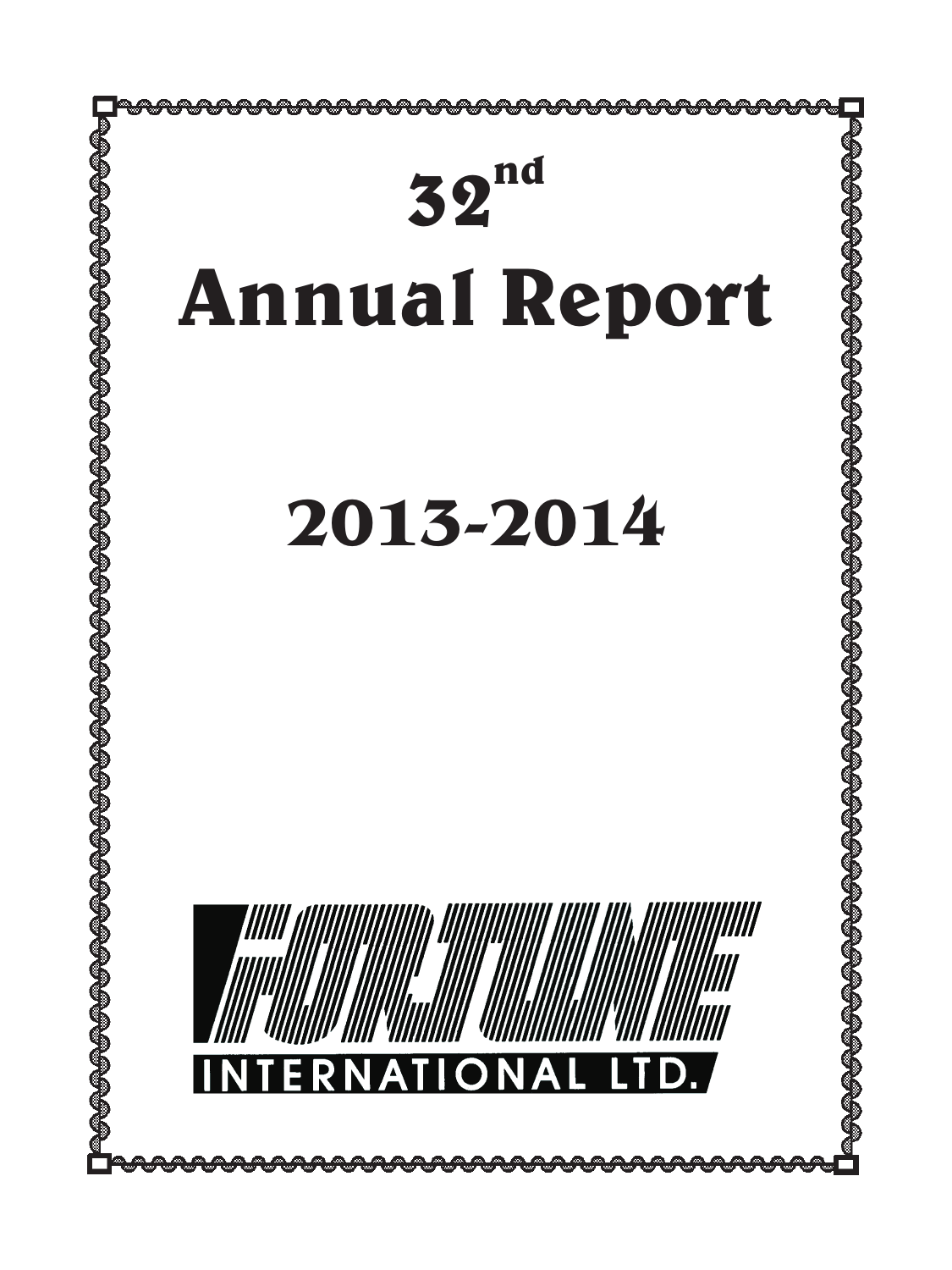# **BOARD OF DIRECTORS**

Mrs. Rekha Shrivastava, Non- Executive Chairman Mr. Nivedan Bharadwaj, Whole Time Director Mr. Madan Lal Jain, Independent Director Mr. Prashant Verma, Independent Director Ms. Ruchika Bharadwaj, Non Executive Director

# **STATUTORY AUDITORS**

M/s. L.N. Malik & Co, Chartered Accountants, New Delhi

# **BANKERS**

- 1. State Bank of Bikaner & Jaipur Naraina Industrial Estate, New Delhi
- 2. ICICI Bank Ltd, Naraina Industrial Area, New Delhi

# **REGISTERED OFFICE**

G-4, C-Block, Community Centre, Naraina Vihar, New Delhi-110 028.

# **REGISTRAR & TRANSFER AGENT**

Purva Sharegistry (India) Private Limited No 9, Shiv Shakti Industrial Estate, J.R. Boricha Marg, Lower Parel, Mumbai –400011.

# **CONTENTS**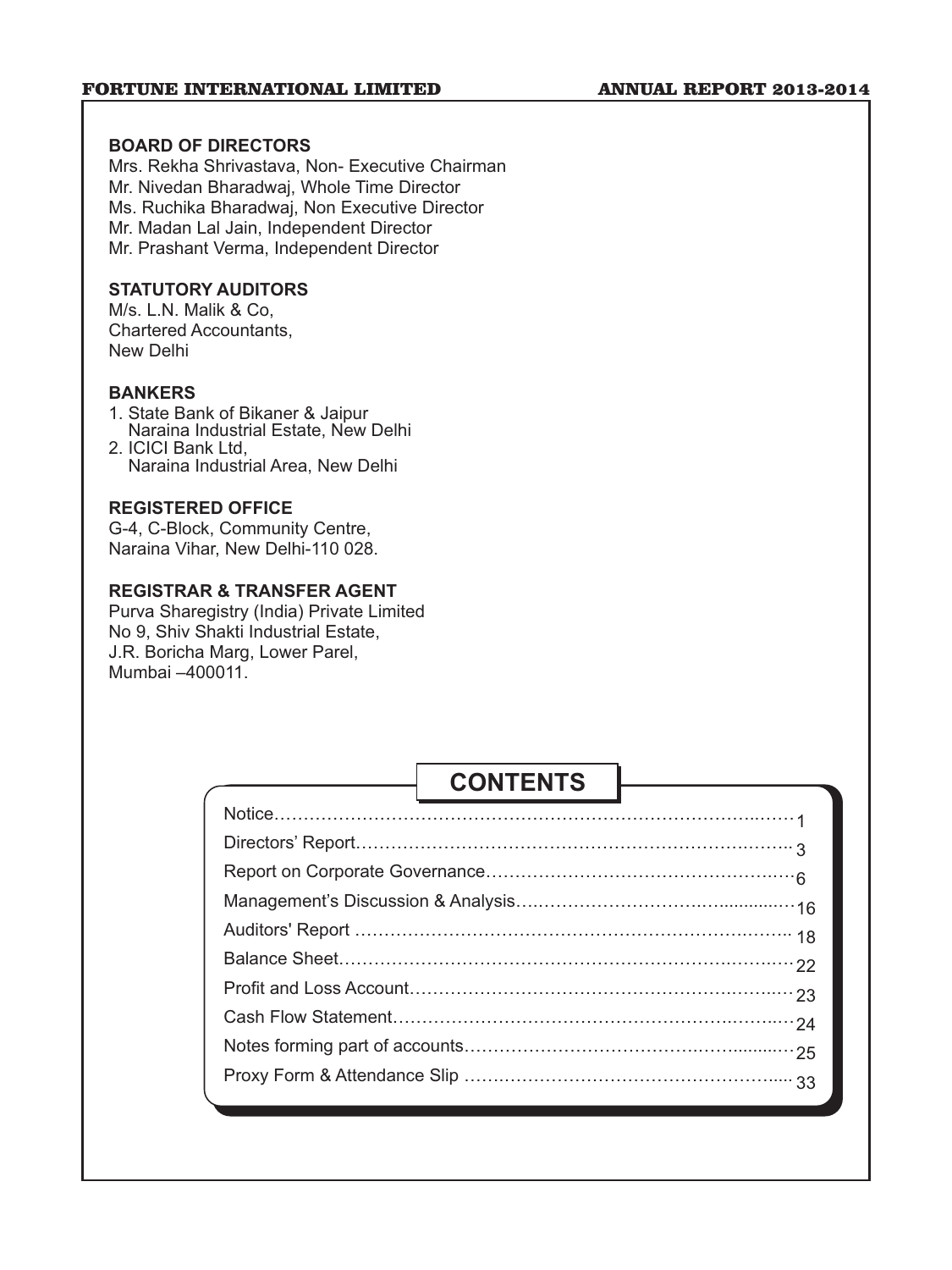#### **NOTICE**

Notice is hereby given that the Thirty Second Annual General Meeting of the members of Fortune International Limited will be held on Tuesday 30th September, 2014 at 10.00 a. m at G-3, First Floor, C-Block, Community Centre, Naraina Vihar, New Delhi-110 028 to transact the following business:

### **ORDINARY BUSINESS:**

1. **To receive, consider and adopt the Audited Balance Sheet as at 31st March, 2014 and the Profit and Loss Account for the year ended on that date, together with the Reports of the Directors and the Auditors thereon.**

To consider and if thought fit, to pass with or without modification, the following resolution as an ordinary resolution:

**"RESOLVED THAT** the audited balance sheet as at 31st March 2014, the statement of profit and loss and cash flow statement including consolidated financial statements for the year ended on that date, together with the directors' report and the auditors' report thereon as presented to the meeting, be and are hereby, approved and adopted".

#### 2. **To appoint a Director in place of Mr. Nivedan Bharadwaj who retires by rotation and being eligible offers himself for re-appointment.**

To consider and if thought fit, to pass with or without modification, the following resolution as an ordinary resolution:

**"RESOLVED THAT** Mr. Nivedan Bharadwaj (DIN-00040191), , who retires by rotation and being eligible, offers himself for re-appointment, be and is hereby re-appointed as a Whole-time director of the Company with remuneration of INR.120,000 p.a/- for a period of Five Year."

#### 3. **To appoint a Director Ms. Ruchika Bharadwaj who was appointed as an Additional Director of the Company**

To consider and if thought fit, to pass with or without modification, the following resolution as an ordinary resolution:

**"RESOLVED THAT** pursuant to the provisions of Section 160 and 161 and other applicable provisions (including any modification or re-enactment thereof), if any, of the Companies Act, 2013, and subject to the approval of shareholders in general meeting, Ms. Ruchika Bharadwaj who was appointed as an Additional Director in the meeting of the Board of Directors held on 05th April, 2014 whose term expires at the ensuing Annual General Meeting of the company and for the appointment of whom the Company has received a notice in writing proposing her candidature for the office of the Director be and is hereby appointed as a Director of the Company whose period of office will be liable to determination by retirement of directors by rotation.

**RESOLVED FURTHER THAT** Directors of the Company be and are hereby severally authorized to do all the acts, deeds and things which are necessary to give effect to the above said resolution."

#### 4. **To re-appoint M/s. L.N. Malik & Co, Chartered Accountants, as Statutory Auditors of the Company and authorise the Board to fix their remuneration.**

To consider and if thought fit to pass with or without modification(s) the following resolution as an Ordinary Resolution:

**"RESOLVED THAT** pursuant to the provisions of Section 139 of the Companies Act, 2013 and the Rules framed there under, M/s. L.N. Malik & Co, Chartered Accountants, (ICAI Firm Registration No. 015992N), be and are hereby appointed as the Auditors of the Company, to hold office from the conclusion of this Annual General Meeting (AGM) until the conclusion of the Thirty Third Annual General Meeting to be held in the year 2015, on a remuneration as may be decided by the Board of Directors of the Company."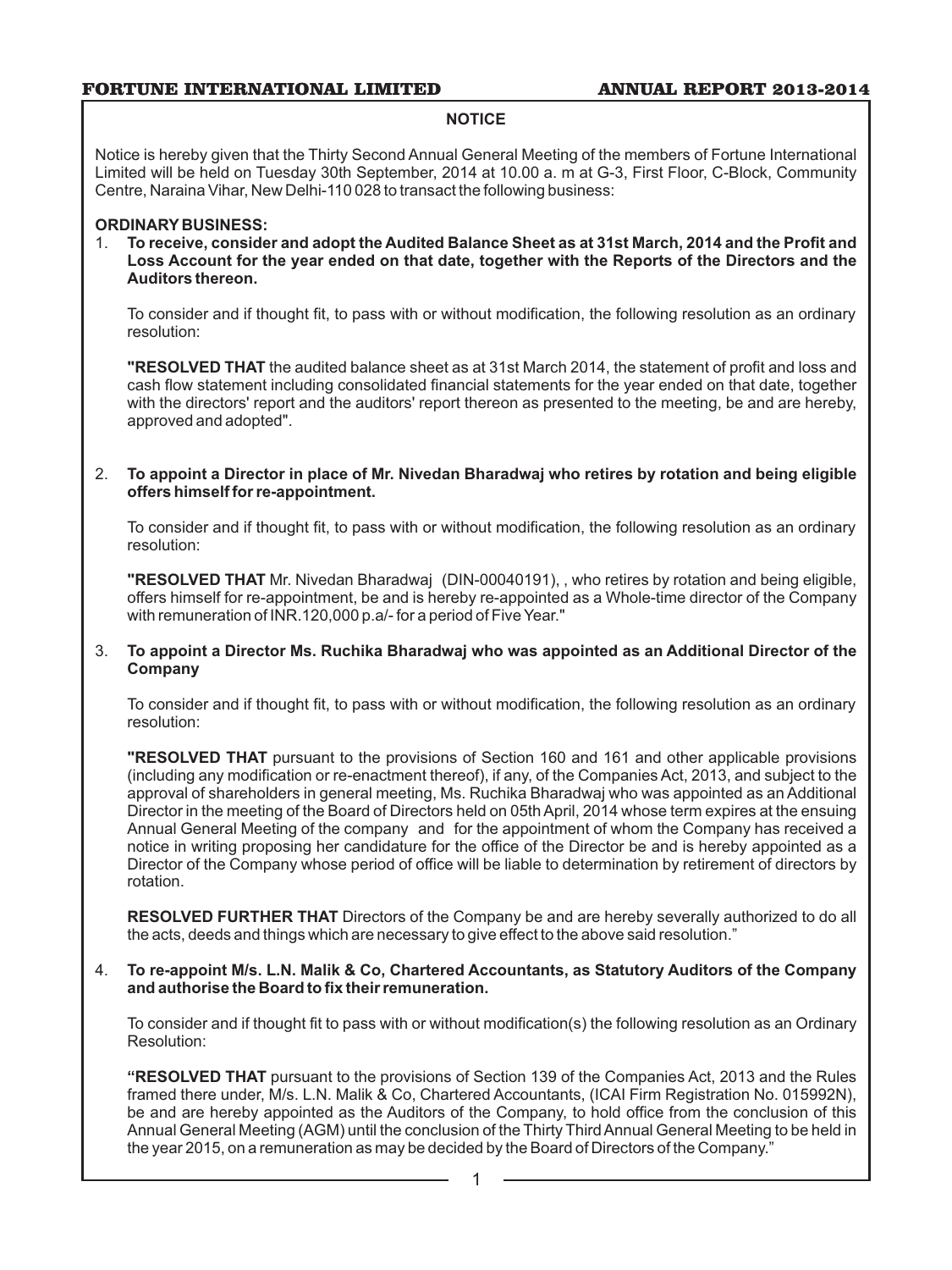### **SPECIAL BUSINESS:**

## 5. **Appointment of Mr. Madan Lal Jain as an Independent Director of the Company**

To consider and if thought fit, to pass with or without modification(s), the following resolution as an Ordinary Resolution:

**"RESOLVED THAT** pursuant to the provisions of Sections 149,152 read with Schedule IV and all other applicable provisions, if any, of the Companies Act,2013 and the Rules framed there under and Clause 49 of the Listing Agreement (including any statutory modifications or re-enactment thereof and any rules made there under, for the time being in force) Mr. Madan Lal Jain (DIN-00051418),be and is hereby appointed as an independent director and has submitted a declaration that he meets the criteria for independence as provided in section 149(6) of the Act and is eligible for appointment, to hold office for a term of five consecutive year from the conclusion of this Annual General Meeting and to receive remuneration by way of fees as determined by the board from time to time."

## 6. **Appointment of Mr. Prashant Verma as an Independent Director of the Company**

To consider and if thought fit, to pass with or without modification(s), the following resolution as an Ordinary Resolution:

**"RESOLVED THAT** pursuant to the provisions of Sections 149,152 read with Schedule IV and all other applicable provisions, if any, of the Companies Act,2013 and the Rules framed there under and Clause 49 of the Listing Agreement (including any statutory modifications or re-enactment thereof and any rules made there under, for the time being in force) Mr. Prashant Verma (DIN-00328093), be and is hereby appointed as an independent director and has submitted a declaration that he meets the criteria for independence as provided in section 149(6) of the Act and is eligible for appointment, to hold office for a term of five consecutive year from the conclusion of this Annual General Meeting and to receive remuneration by way of fees as determined by the board from time to time."

**PLACE: New Delhi** 

**DATE:** 4th September, 2014 **By order of the Board of Directors**<br> **PLACE:** New Delhi **Rekha Srivastava Director (DIN-00051261)**

# **Registered Office:**

G - 4, C- Block Community Centre, Naraina Vihar, New Delhi – 110028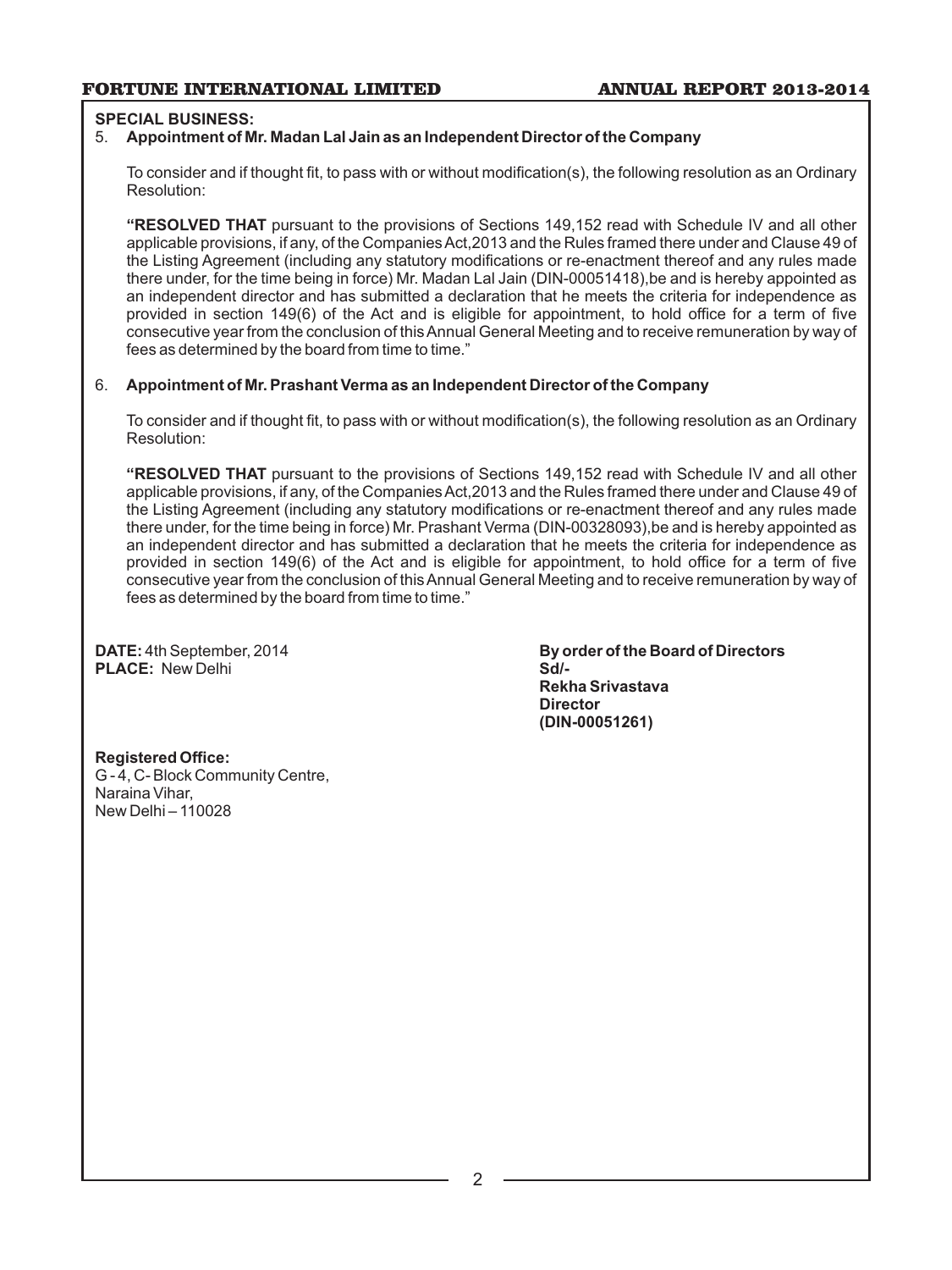# **NOTES:**

- 1. The Explanatory Statement pursuant to Section 102 of the Companies Act, 2013 with respect of business under Item Nos. 5 and 6 as set out in the Notice is annexed hereto. The relevant details as required under clause 49 of the Listing Agreements entered into with the Stock Exchanges, of persons seeking appointment/ re-appointment as Directors under Item 2, 3, 5 and 6 of the Notice, are also annexed.
- 2. Brief resume of Directors/persons proposed to be appointed / re-appointed, as stipulated under clause 49 of the listing agreement with the stock exchanges, are provided after the explanatory statement to this notice.
- 3. A Member entitled to attend and vote at the Annual General Meeting (AGM) is entitled to appoint a proxy to attend and vote instead of himself and the proxy need not be a Member of the Company. The instrument appointing the proxy, in order to be effective, must be deposited at the Company's Registered Office, duly completed and signed, not less than FORTY-EIGHT HOURS before the meeting. Proxies submitted on behalf of limited companies, societies, etc., must be supported by appropriate resolutions/authority, as applicable.

A person can act as proxy on behalf of Members not exceeding fifty (50) and holding in the aggregate not more than 10% of the total share capital of the Company.

In case a proxy is proposed to be appointed by a Member holding more than 10% of the total share capital of the Company carrying voting rights, then such proxy shall not act as a proxy for any other person or shareholder.

- 4. The appointment of proxy shall be in the Form No. MGT.11 given at the end of Annual Report.
- 5. The Register of Members and Transfer Books of the Company will be closed from Thursday, September 25, 2014 to Tuesday, September 30, 2014, both days inclusive.
- 6. All documents referred to in the accompanying Notice are available for inspection at the Registered Office of the Company during office hours on all days except Saturdays, Sundays and public holidays, up to the date of the Annual General Meeting.
- 7. Corporate Members intending to send their authorized representative to attend the meeting are requested to send to the company a certified true copy of the resolution passed at the Board Meeting authorizing their representative to attend and vote on behalf of the Company. In case of joint holders attending the meeting, only such joint holder who is higher in the order of names will be entitled to vote. Members are requested to bring their attendance slip along with their copy of Annual Report to the Meeting.
- 8. Members seeking any information or for any queries to write to the Directors at the Registered office at least a week advance so as to enable to keep the information ready at the meeting.
- 9. To support the 'Green Initiative', the Members who have not registered their e-mail addresses are requested to register the same with M/s. Purva Sharegistry (India) Private Limited, the Registrar & Share Transfer Agent.
- 10. The Notice of the AGM along with the Annual Report 2013-14 is being sent by electronic mode to those Members whose e-mail addresses are registered with the Company/Depositories, unless any Member has requested for a physical copy of the same. For Members who have not registered their e-mail addresses, physical copies are being sent by the permitted mode.
- 11. Members holding shares in electronic form are requested to intimate any changes in their address or bank mandates to their depositories participants with whom they are maintaining their demat accounts immediately. Members holding shares in physical form are requested to advise any change of address immediately to M/s. Purva Sharegistry (India) Private Limited, the Registrar & Share Transfer Agent.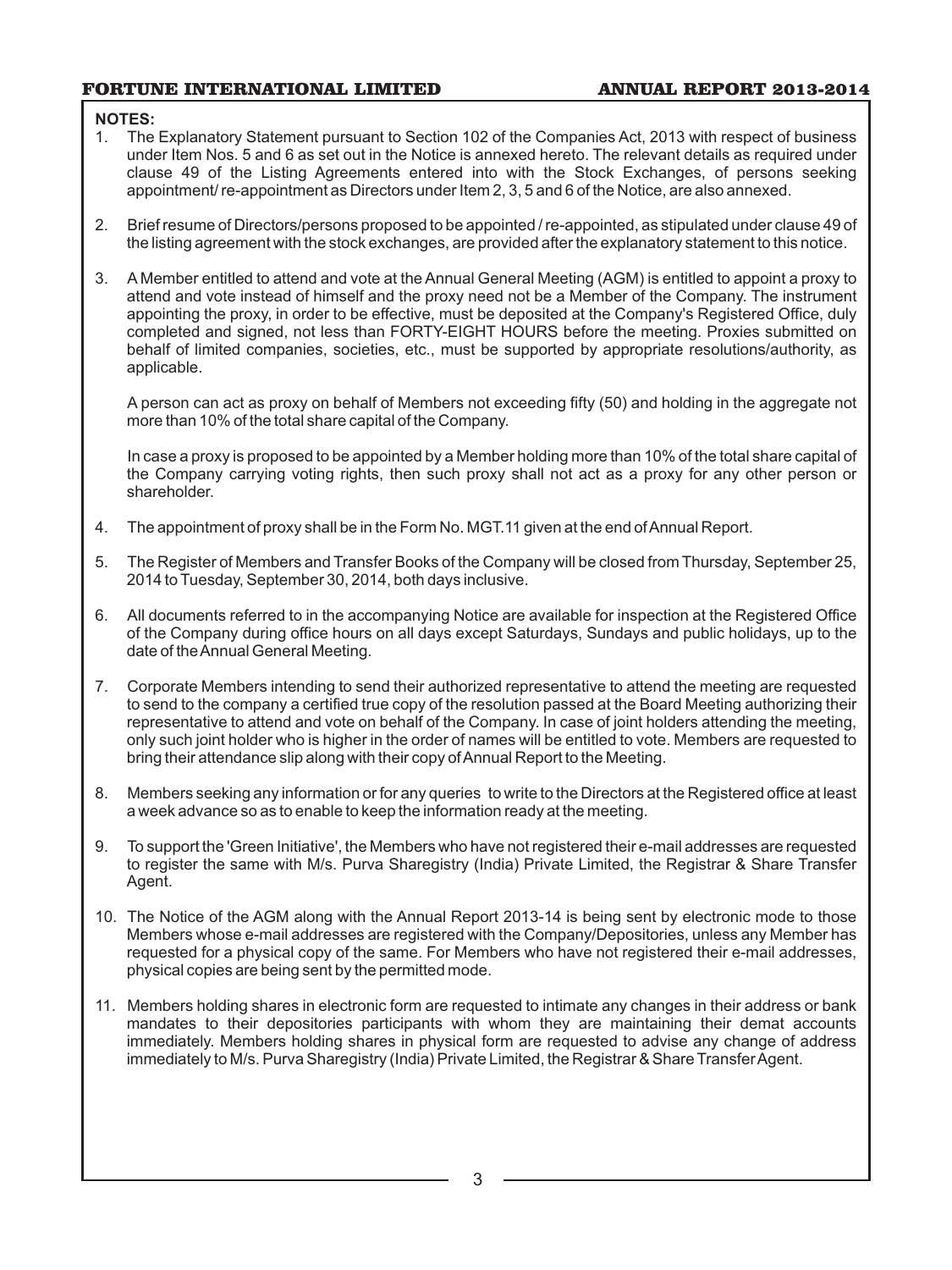12. In compliance with the provisions of section 108 of the Act and the Rules framed there under, the Members are provided with the facility to cast their vote electronically, through the e-voting services provided by NSDL, on all resolutions set forth in this Notice.

The instructions for e-voting are as under:

- **A. In case a Member receives an e-mail from NSDL (for Members whose e-mail addresses are registered with the Company/Depositories):**
	- a) User ID and Password for e-voting is provided in the table given on the face of this annexure to AGM Notice. Please note that the Password is an Initial Password.
	- b) Launch the internet browser by typing the following <https://www.evoting.nsdl.com>.
	- c) Click on "Shareholder-Login:
	- d) Put user ID and Password noted in step (a) above as the initial password. Click login. If you are already registered with NSDL for e-voting then you can use your existing User ID and Password for Login.
	- e) If you are logging in for the first time, Password Change Menu appears. Change the Password of your choice with minimum 8 digits / characters or a combination thereof. Please note the new Password for all the future e-voting cycles offered on NSDL e-voting Platform. It is strongly recommended not to share your Password with any other person and take utmost care to keep your Password confidential.
	- f) Home page of "e-voting" opens. Click on "e-voting": Active Voting Cycles.
	- g) Select "EVEN (E-Voting Event Number)" of Fortune International Limited. For an EVEN, you can login any number of times on e-voting platform of NSDL till you have voted on the resolution during the voting period.
	- h) Now you are ready for "e-voting" as "Cast Vote" Page opens.
	- i) Cast your vote by selecting appropriate option and click "Submit" and also "Confirm" when prompted. Kindly note that vote once cast cannot be modified.
	- j) Institutional members (i.e. members other than individuals, HUF, NRIs, etc.) are also required to send scanned copy (PDF/JPG format) of the relevant board resolution / authority letter, etc. together with the attested specimen signature(s) of the duly authorized signatory(ies) who are authorizedto vote, to the Scrutinizer through email at **cssharma1984@gmail.com** with a copy markedto evoting@nsdl.co.in. You can also forward the documents at the Company's email ID:fil12033@gmail.com.
	- k) Once the vote on a resolution is cast by the shareholder he/she shall not be allowed to change it subsequently.
	- l) In case of any queries you may refer the Frequently Asked Questions (FAQs) for members and e-voting user manual for members available at the "downloads" section of <u><https://www.evoting.nsdl.com></u> or contact NSDL by email at <u>[evoting@nsdl.co.in](mailto:evoting@nsdl.co.in)</u>

## **B. In case a Member receives physical copy of the Notice of AGM (for Members whose email addresses are not registered with the Company/Depositories):**

- i. Initial password is provided in the enclosed ballot form: EVEN (E-Voting Event Number), user ID and password.
- ii. Please follow all steps from Sl. No. (b) to Sl. No. (l) above, to cast vote.

# **C. Other Instructions:**

1. The e-voting period commences on Wednesday September 24, 2014 (9.00 a.m. IST) and ends on Friday, September 26, 2014 (6.00 p.m. IST). During this period, Members of the Company, holding shares either in physical form or in dematerialized form, as on August 22, 2014, may cast their vote electronically. The e-voting module shall be disabled by NSDL for voting thereafter. Once the vote on a resolution is cast by the Member, he shall not be allowed to change it subsequently.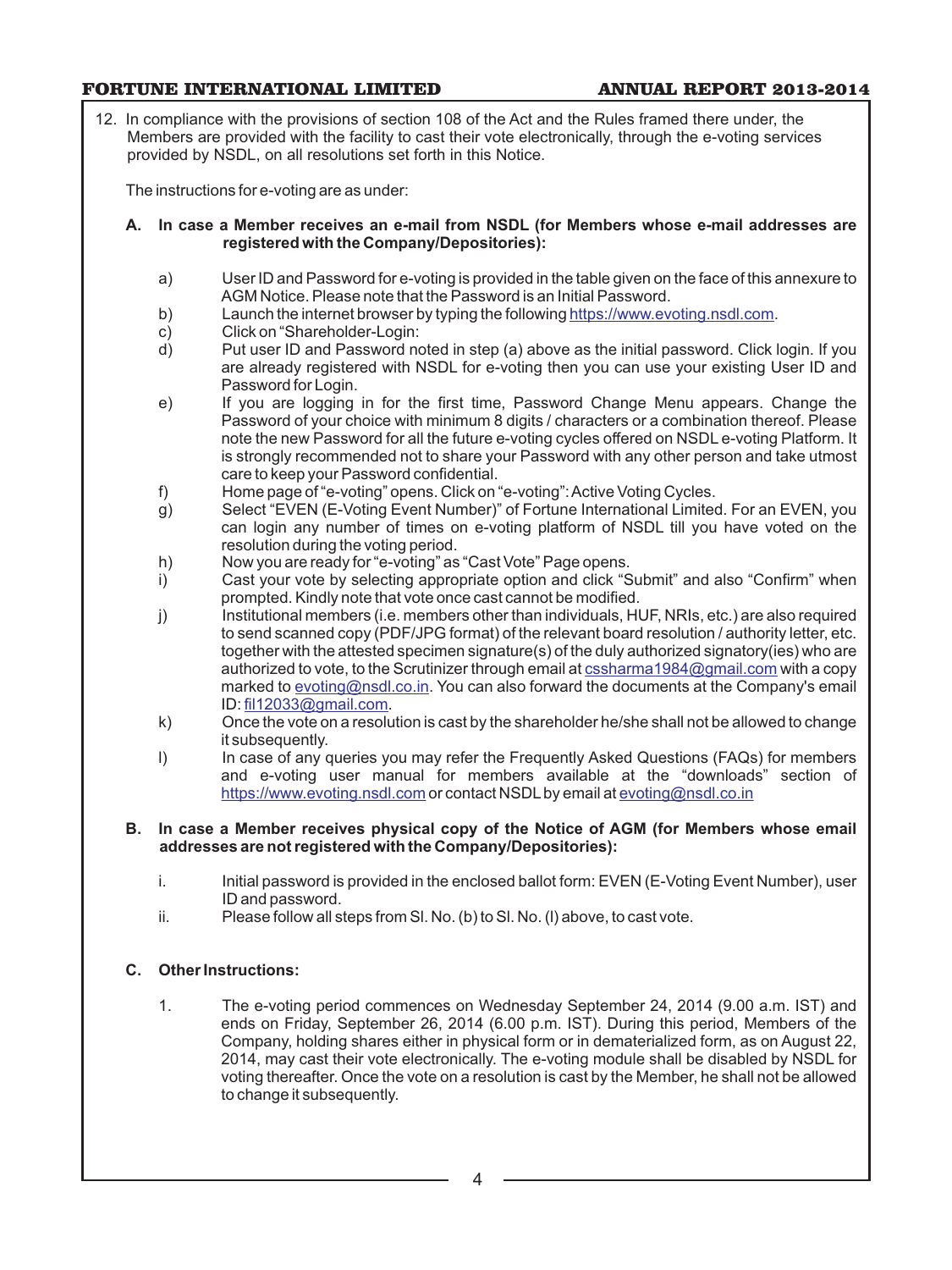- 2. The voting rights of Members shall be in proportion to their shares of the paid up equity share capital of the Company as August 22, 2014.
- 3. Mr. Dharmendra Sharma, Practicing Company Secretary (Membership No. ACS 29317), has been appointed as the Scrutinizer to scrutinize the e-voting process (including the Ballot Form received from the Members who do not have access to the e-voting process) in a fair and transparent manner.
- 4. The Scrutinizer shall, within a period not exceeding three working days from the conclusion of the e-voting period, unblock the votes in the presence of at least two witnesses not in the employment of the Company and make a Scrutinizer's Report of the votes cast in favour or against, if any, forthwith to the Chairman of the Company.
- 5. Members who do not have access to e-voting facility may send duly completed Ballot Form (enclosed with the Annual Report) so as to reach the Scrutinizer appointed by the Board of Directors of the Company, Mr. Dharmendra Sharma, Practicing Company Secretary (Membership No. ACS 29317), at the Registered Office of the Company not later than Friday, September 26, 2014 (6.00 p.m. IST).
- 6. Members have the option to request for physical copy of the Ballot Form by sending an e-mail to fil12033@gmail.com by mentioning their Folio / DP ID and Client ID No. However, the duly completed Ballot Form should reach the Registered Office of the Company not later than Friday, September 26, 2014 (6.00 p.m. IST).

Ballot Form received after this date will be treated as invalid.

A Member can opt for only one mode of voting i.e. either through e-voting or by Ballot. If a Member casts votes by both modes, then voting done through e-voting shall prevail and Ballot shall be treated as invalid.

- 7. The results declared along with the Scrutinizer's Report shall be placed on the Company's website www.fortuneinternational.in and on the website of NSDL www.evoting.nsdl.com within three days of the passing of the resolutions at the Thirty Second AGM of the Company on September 30, 2014 and communicated to the BSE Limited, where the shares of the Company are listed.
- 8. e-Voting System has an option for the shareholders to edit their mobile number or e-mail ID
- 9. The e-voting period commences on Wednesday September 24, 2014 (9.00 a.m. IST) and ends on Friday, September 26, 2014 (6.00 p.m. IST). During this period, Members of the Company, holding shares either in physical form or in dematerialized form, as on August 22, 2014, may cast their vote electronically. The e-voting module shall be disabled by NSDL for voting thereafter. Once the vote on a resolution is cast by the Member, he shall not be allowed to change it subsequently.
- 10. The voting rights of Members shall be in proportion to their shares of the paid up equity share capital of the Company as on August 22, 2014.
- 11. Mr. Dharmendra Sharma, Practicing Company Secretary (Membership No. ACS 29317), has been appointed as the Scrutinizer to scrutinize the e-voting process (including the Ballot Form received from the Members who do not have access to the e-voting process) in a fair and transparent manner.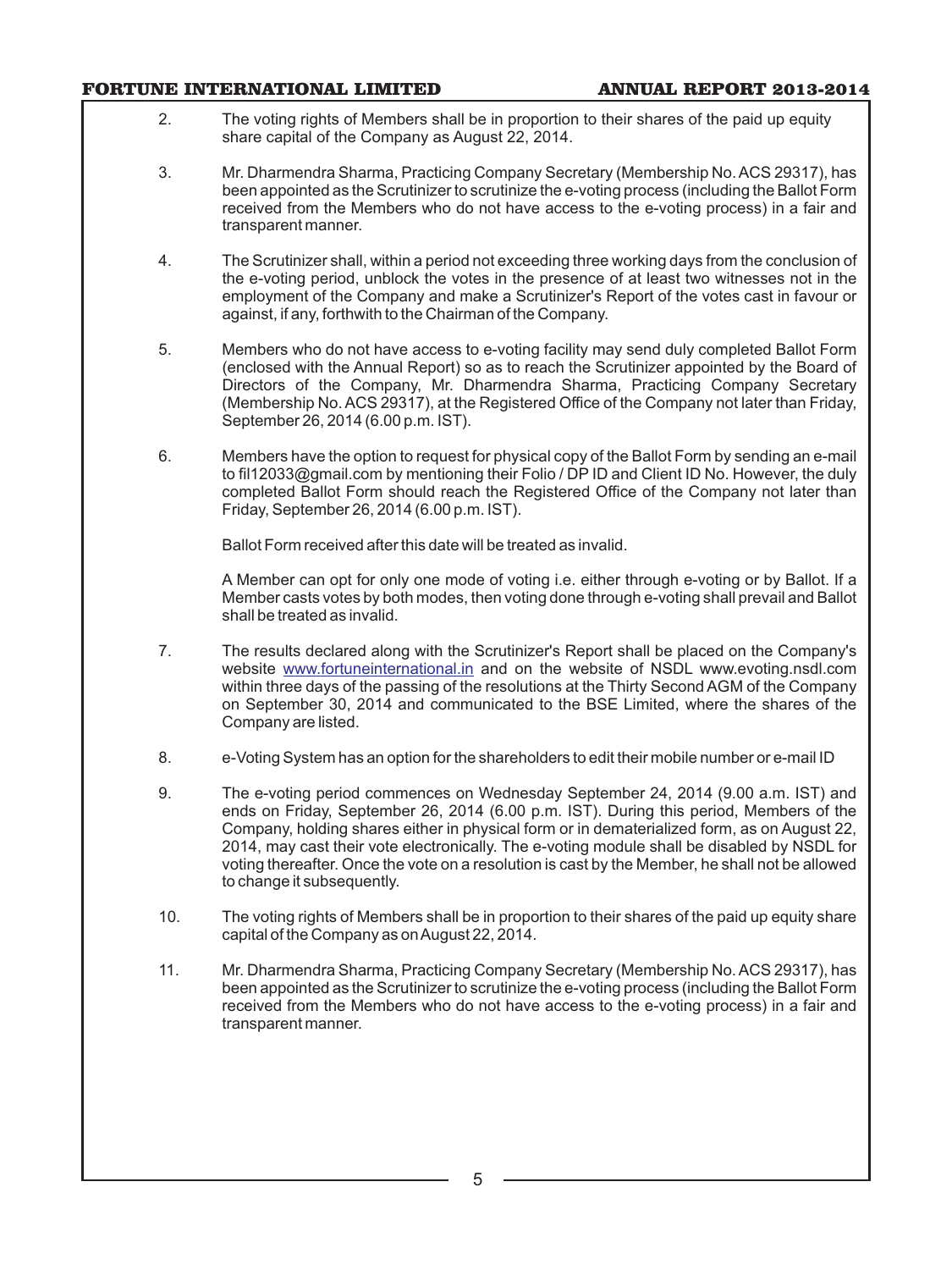- 12. The Scrutinizer shall, within a period not exceeding three working days from the conclusion of the e-voting period, unblock the votes in the presence of at least two witnesses not in the employment of the Company and make a Scrutinizer's Report of the votes cast in favour or against, if any, forthwith to the Chairman of the Company.
	- 13. Members have the option to request for physical copy of the Ballot Form by sending an e-mail to fil12033@gmail.com by mentioning their Folio / DP ID and Client ID No. However, the duly completed Ballot Form should reach the Registered Office of the Company not later than Friday, September 26, 2014 (6.00 p.m. IST).
	- 14. Ballot Form received after this date will be treated as invalid.
	- 15. A Member can opt for only one mode of voting i.e. either through e-voting or by Ballot. If a Member casts votes by both modes, then voting done through e-voting shall prevail and Ballot shall be treated as invalid.
	- 16. The results declared along with the Scrutinizer's Report shall be placed on the Company's website www.fortuneinternational.in and on the website of NSDL www.evoting.nsdl.com within three days of the passing of the resolutions at the Thirty Second AGM of the Company on September 30, 2014 and communicated to the BSE Limited, where the shares of the Company are listed

**Place: New Delhi** 

**Date: 4th September, 2014 By order of the Board of Directors Rekha Srivastava Director (DIN-00051261)**

**Registered Office:** G - 4, C- Block Community Centre, Naraina Vihar, New Delhi – 110028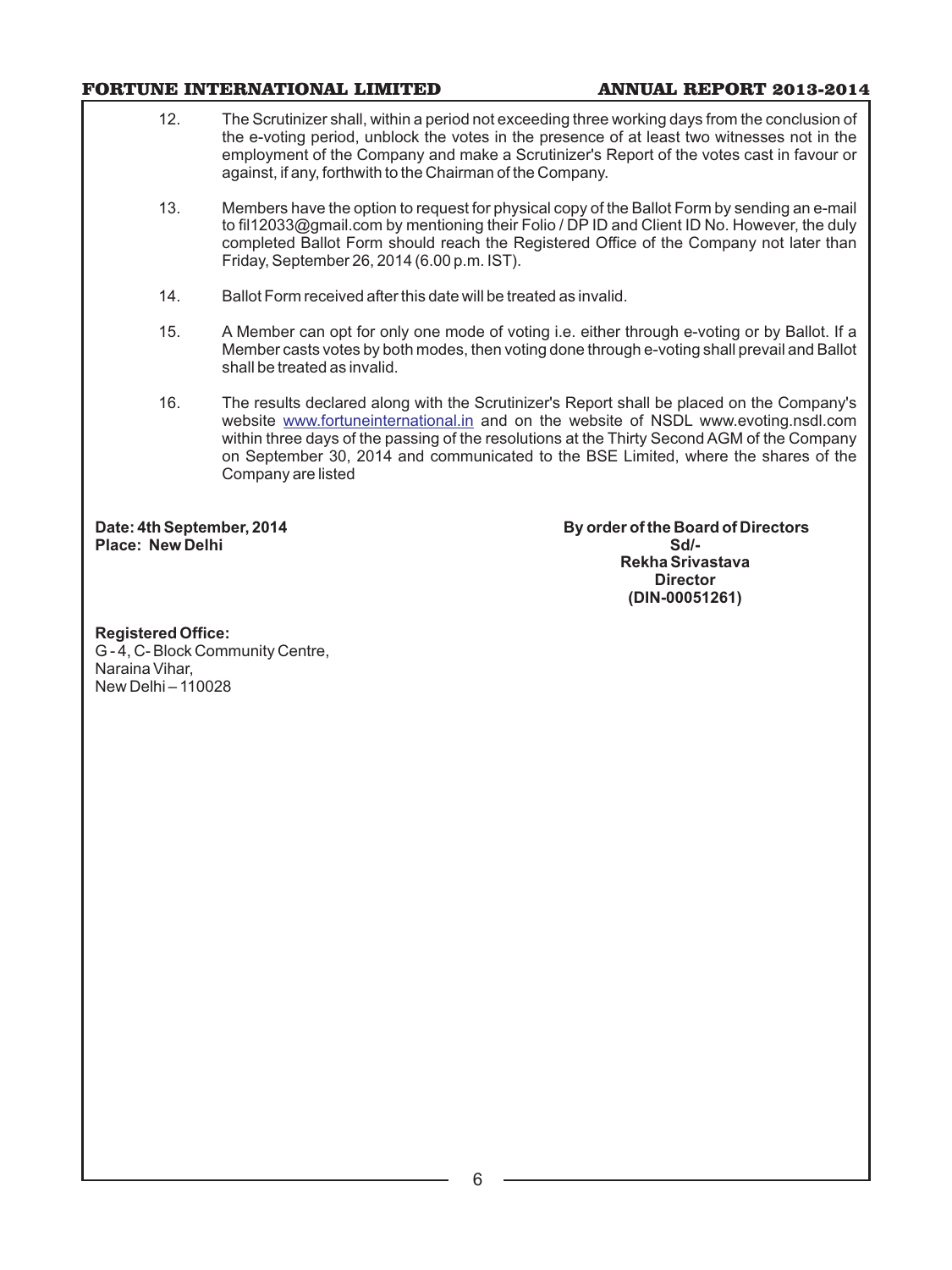# **Explanatory Statement (Pursuant to section 102 of the Companies Act, 2013)**

As required by section 102 of the Companies Act, 2013 (Act), the following explanatory statement sets out all material facts relating to the business mentioned under Item Nos. 3 to 6 of the accompanying Notice:

# **Item No. 4**

This explanatory statement is provided though strictly not required as per section 102 of the Act.

M/s. L.N. Malik & Co, Chartered Accountants, (ICAI Firm Registration No. 015992N) was appointed as a Statutory Auditor for the FY 2013-14 at the Annual General Meeting of the Company held on 30th September, 2013.

M/s. L.N. Malik & Co, Chartered Accountants, (ICAI Firm Registration No. 015992N) has been the Auditors of the Company since last nine years and about to complete two terms. As per the provisions of section 139 of the Act, no listed company can appoint or re-appoint an audit firm as auditor for more than two terms of five consecutive years. Section 139 of the Act has also provided a relaxation period of three years from the date of commencement of the Act to comply with this requirement.

In view of the above, M/s. L.N. Malik & Co. being eligible for re-appointment and based on the recommendation of the Audit Committee, the Board of Directors has, at its meeting held on August 14, 2014, proposed the appointment of M/s. L.N. Malik & Co. as the statutory auditors of the Company for a period of one years to hold office from the conclusion of this AGM till the conclusion of the Thirty Third AGM of the Company to be held in the year 2015 (subject to ratification of their appointment at every AGM).

The Board recommends the resolution at Item No. 4 for approval by the Members.

None of the Directors or Key Managerial Personnel (KMP) or relatives of directors and KMP is concerned or interested in the Resolution at Item No. 4 of the accompanying Notice.

# **Item No.5**

In accordance with the provisions of Section 149 of the Companies Act, 2013 which came into effect from April 1, 2014, every listed public company is required to have at least one-third of the total number of directors as Independent Directors who are not liable to retire by rotation and who shall hold office for a term of consecutive five years.

The Nomination and Remuneration Committee has recommended appointment of Mr. Madan lal Jain (DIN-00051418), an Independent Director, pursuant to section 149 of the Companies Act, 2013 and clause 49 of the Listing Agreement for a term of consecutive five years w.e.f this Annual General meeting i.e. 30th September 2014 till the Thirty Seventh AGM in 2019, The Company has received consent from him and also declaration that he is not disqualified from being appointed in terms of section 164(2) of the Companies Act, 2013 and meet criteria of independence as prescribed under section 149 (6) of the said act.

In compliance with the provisions of section 149 read with Schedule IV of the Act, the appointment of these directors as Independent Directors is now being placed before the Members for their approval.

None of the Directors or Key Managerial Personnel (KMP) or relatives of directors and KMP is concerned or interested in the Resolution at Item No. 5 of the accompanying Notice.

# **Item No.6**

The Nomination and Remuneration Committee has recommended appointment of Mr.Prashant Verma (DIN-00328093), an Independent Director, pursuant to section 149 of the Companies Act, 2013 and clause 49 of the Listing Agreement for a term of consecutive five years w.e.f this Annual General meeting i.e. 30th September 2014 till the Thirty Seventh AGM in 2019, The Company has received consent from him and also declaration that he is not disqualified from being appointed in terms of section 164 (2) of the Companies Act, 2013 and meet criteria of independence as prescribed under section 149 (6) of the said act.

In compliance with the provisions of section 149 read with Schedule IV of the Act, the appointment of these directors as Independent Directors is now being placed before the Members for their approval.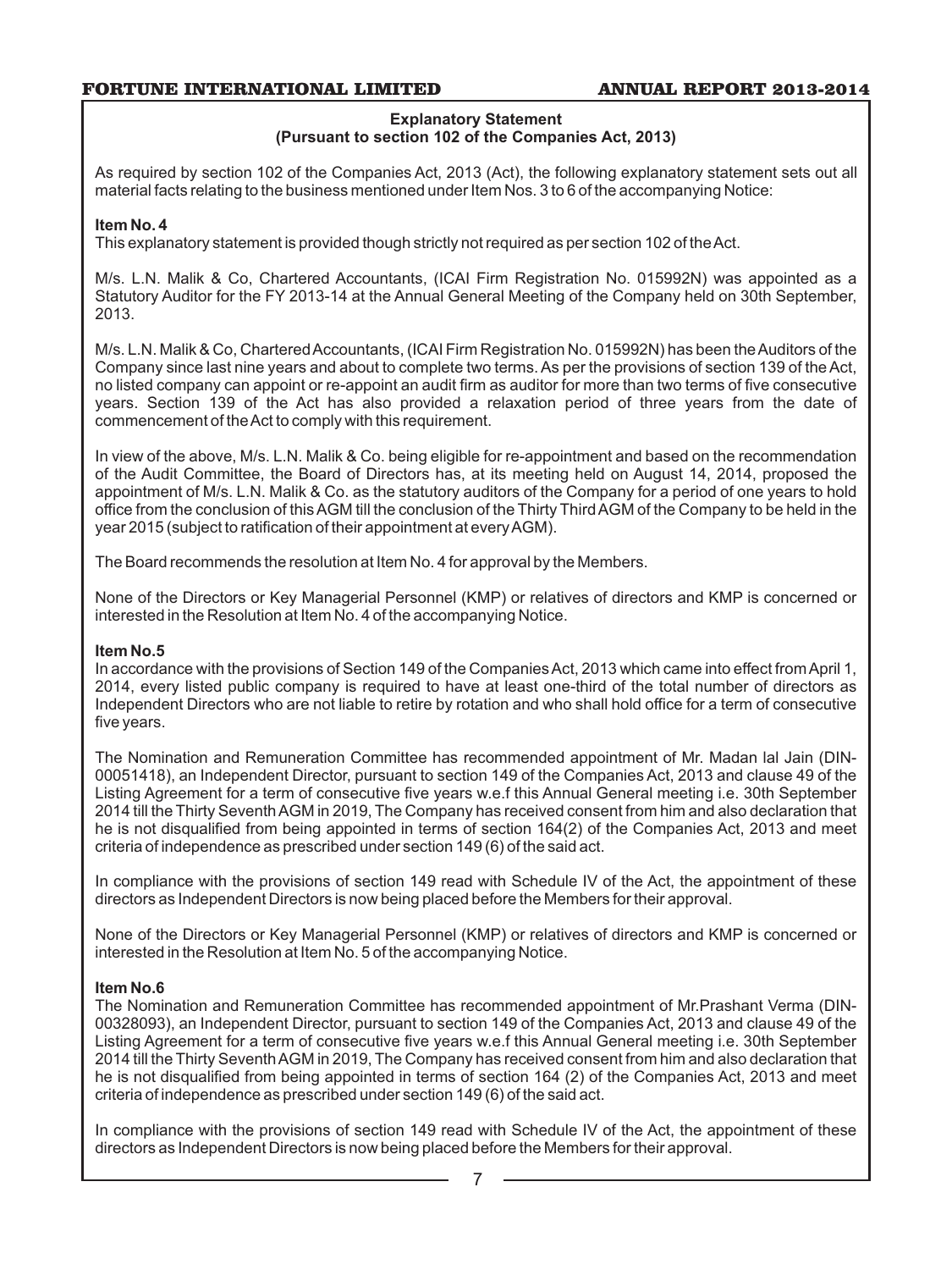None of the Directors or Key Managerial Personnel (KMP) or relatives of directors and KMP is concerned or interested in the Resolution at Item No. 6 of the accompanying Notice.

A brief profile along with other details of the Independent Directors is provided at the end of this statement.

**Place: New Delhi** 

**Date: 04th September, 2014 By order of the Board of Directors Rekha Srivastava Director (DIN-00051261)**

**Registered Office:** G - 4, C- Block Community Centre, Naraina Vihar, New Delhi – 110028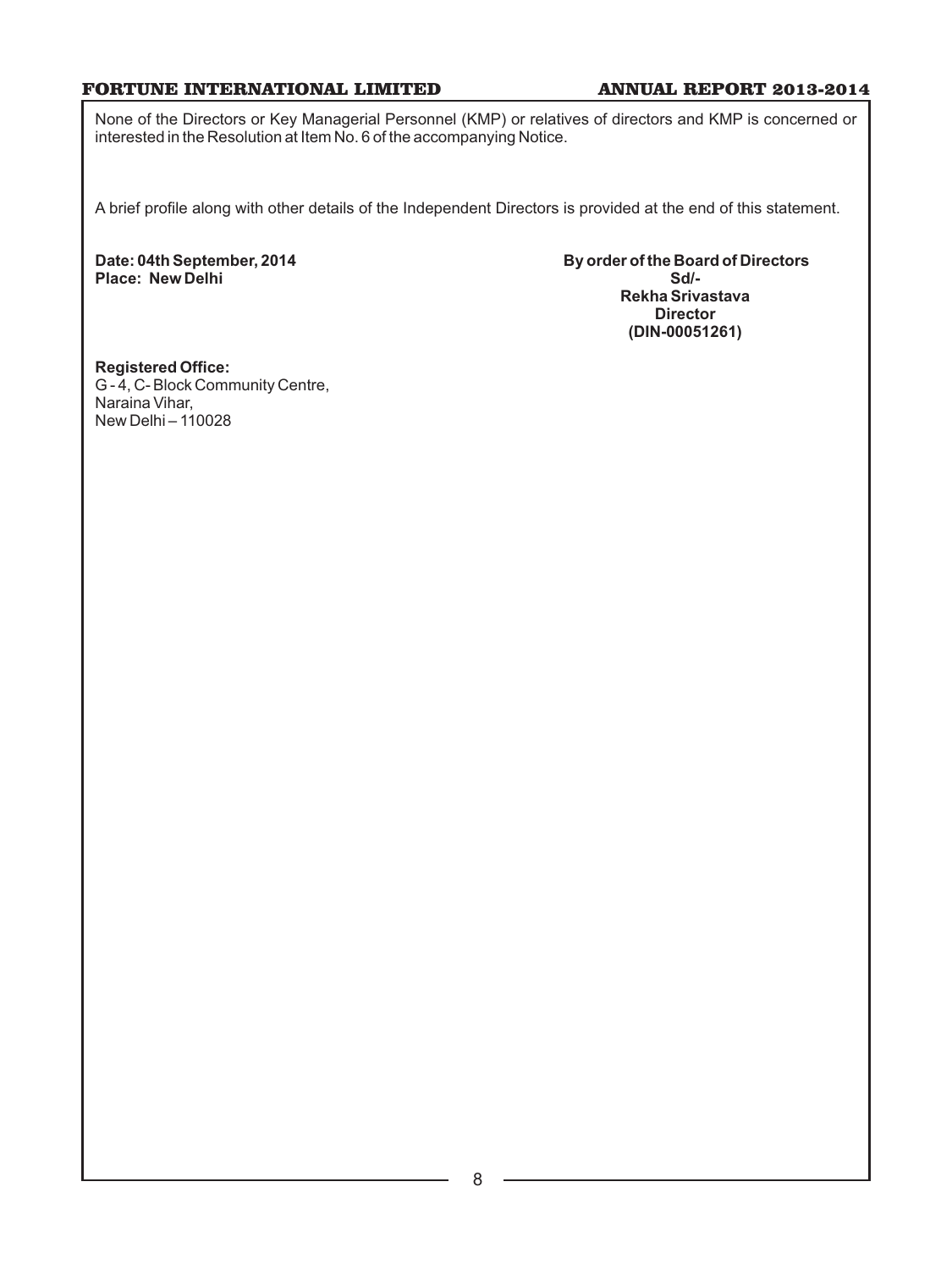# **Brief Resume of Directors/persons seeking appointment/ re-appointment at this Annual General Meeting (in pursuance of Clause 49 of the Listing Agreement**

| Name of the<br><b>Director</b>                                              | Nivedan Bharadwaj                                                                                                                                                                                                                                                                                                                                                                                                                                                                                                                                                                                                                                                                                                                                                                                              | Ruchika<br><b>Bharadwai</b>                                                                                                                                                                                                                                             | Madan lal Jain                                                                                                                                                                                                                                                                                                                                                                                               | <b>Prashant Verma</b>                                                                                                                                                                                  |
|-----------------------------------------------------------------------------|----------------------------------------------------------------------------------------------------------------------------------------------------------------------------------------------------------------------------------------------------------------------------------------------------------------------------------------------------------------------------------------------------------------------------------------------------------------------------------------------------------------------------------------------------------------------------------------------------------------------------------------------------------------------------------------------------------------------------------------------------------------------------------------------------------------|-------------------------------------------------------------------------------------------------------------------------------------------------------------------------------------------------------------------------------------------------------------------------|--------------------------------------------------------------------------------------------------------------------------------------------------------------------------------------------------------------------------------------------------------------------------------------------------------------------------------------------------------------------------------------------------------------|--------------------------------------------------------------------------------------------------------------------------------------------------------------------------------------------------------|
| Age                                                                         | 44                                                                                                                                                                                                                                                                                                                                                                                                                                                                                                                                                                                                                                                                                                                                                                                                             | 43                                                                                                                                                                                                                                                                      | 49                                                                                                                                                                                                                                                                                                                                                                                                           | 49                                                                                                                                                                                                     |
|                                                                             |                                                                                                                                                                                                                                                                                                                                                                                                                                                                                                                                                                                                                                                                                                                                                                                                                |                                                                                                                                                                                                                                                                         |                                                                                                                                                                                                                                                                                                                                                                                                              |                                                                                                                                                                                                        |
| Nationality                                                                 | Indian                                                                                                                                                                                                                                                                                                                                                                                                                                                                                                                                                                                                                                                                                                                                                                                                         | <b>Indian</b>                                                                                                                                                                                                                                                           | Indian                                                                                                                                                                                                                                                                                                                                                                                                       | Indian                                                                                                                                                                                                 |
| DIN                                                                         | 00040191                                                                                                                                                                                                                                                                                                                                                                                                                                                                                                                                                                                                                                                                                                                                                                                                       | 00288459                                                                                                                                                                                                                                                                | 00051418                                                                                                                                                                                                                                                                                                                                                                                                     | 00328093                                                                                                                                                                                               |
| Date of Appointment                                                         | 16 <sup>th</sup> December 2000                                                                                                                                                                                                                                                                                                                                                                                                                                                                                                                                                                                                                                                                                                                                                                                 | 05 <sup>th</sup> April, 2004                                                                                                                                                                                                                                            | 29th March 2008                                                                                                                                                                                                                                                                                                                                                                                              | 31 <sup>st</sup> January 2001                                                                                                                                                                          |
| Qualifications                                                              | <b>MBA</b>                                                                                                                                                                                                                                                                                                                                                                                                                                                                                                                                                                                                                                                                                                                                                                                                     | <b>MBA</b>                                                                                                                                                                                                                                                              | Matriculation                                                                                                                                                                                                                                                                                                                                                                                                | B.Sc                                                                                                                                                                                                   |
| Expertise in specific                                                       | He has a good experience in                                                                                                                                                                                                                                                                                                                                                                                                                                                                                                                                                                                                                                                                                                                                                                                    | She is an Entrepreneur                                                                                                                                                                                                                                                  | He worked in Accounts                                                                                                                                                                                                                                                                                                                                                                                        | He has done Diploma in                                                                                                                                                                                 |
| functional area                                                             | <b>Business</b>                                                                                                                                                                                                                                                                                                                                                                                                                                                                                                                                                                                                                                                                                                                                                                                                | and carry rich experience<br>in running a Pre-Primary                                                                                                                                                                                                                   | Departments with D.C.M<br>for 4 years and thereafter                                                                                                                                                                                                                                                                                                                                                         | marketing from William<br>Business College,                                                                                                                                                            |
|                                                                             | Administrative and Financial                                                                                                                                                                                                                                                                                                                                                                                                                                                                                                                                                                                                                                                                                                                                                                                   | schools In Delhi and                                                                                                                                                                                                                                                    | he worked in its                                                                                                                                                                                                                                                                                                                                                                                             | Sydney, Australia and                                                                                                                                                                                  |
|                                                                             | Management. He                                                                                                                                                                                                                                                                                                                                                                                                                                                                                                                                                                                                                                                                                                                                                                                                 | <b>Providing Primary</b>                                                                                                                                                                                                                                                | subsidiary companies for                                                                                                                                                                                                                                                                                                                                                                                     | worked with Essar Group.                                                                                                                                                                               |
|                                                                             |                                                                                                                                                                                                                                                                                                                                                                                                                                                                                                                                                                                                                                                                                                                                                                                                                | Education to Under                                                                                                                                                                                                                                                      | 16 years. Presently, he is                                                                                                                                                                                                                                                                                                                                                                                   | Presently he is working as                                                                                                                                                                             |
|                                                                             | also has experience in Local                                                                                                                                                                                                                                                                                                                                                                                                                                                                                                                                                                                                                                                                                                                                                                                   | Privileged Children. She                                                                                                                                                                                                                                                | running his own business                                                                                                                                                                                                                                                                                                                                                                                     | Senior Management                                                                                                                                                                                      |
|                                                                             | & International                                                                                                                                                                                                                                                                                                                                                                                                                                                                                                                                                                                                                                                                                                                                                                                                | has also recently opened<br>A full school in rural India;                                                                                                                                                                                                               | of high design readymade                                                                                                                                                                                                                                                                                                                                                                                     | Executive with Oxigen                                                                                                                                                                                  |
|                                                                             | Marketing in the export                                                                                                                                                                                                                                                                                                                                                                                                                                                                                                                                                                                                                                                                                                                                                                                        | Chhatarpur, Madhya                                                                                                                                                                                                                                                      | garments in India as well                                                                                                                                                                                                                                                                                                                                                                                    | Services (India) Pvt.Ltd.                                                                                                                                                                              |
|                                                                             | Industry.                                                                                                                                                                                                                                                                                                                                                                                                                                                                                                                                                                                                                                                                                                                                                                                                      | Pradesh as Part of the                                                                                                                                                                                                                                                  | as in the export market.                                                                                                                                                                                                                                                                                                                                                                                     | For the last 8 years.                                                                                                                                                                                  |
|                                                                             |                                                                                                                                                                                                                                                                                                                                                                                                                                                                                                                                                                                                                                                                                                                                                                                                                | Group's CSR Activity                                                                                                                                                                                                                                                    |                                                                                                                                                                                                                                                                                                                                                                                                              |                                                                                                                                                                                                        |
| Directorship held in<br>other Companies<br>(excluding foreign<br>Companies) | Fortcaps Healthcare<br>1.<br>Limited<br>Fortune Stones Limited<br>2.<br>Iss International Limited<br>3.<br><b>Standard Chromates Pvt</b><br>4.<br>Ltd<br>Fortune International<br>5.<br>Limited<br>Jainesh Trading Company<br>6.<br><b>Private Limited</b><br>Naomi Constructions<br>7.<br>Private Limited<br><b>Highland Estates Private</b><br>8.<br>Ltd<br>Vinay Multitrade Private<br>9.<br>Limited<br>10. Santosh Exim Private<br>Limited<br>11. Subhra Trading Private<br>Limited<br>12. Redwire Developers<br>Private Limited<br>13. Interpack Developers<br><b>Private Limited</b><br>14. Bluevisual Multitrading<br><b>Private Limited</b><br>15. Besons Real Estate<br>Private Limited<br>16. Anvancetech Computers<br><b>Private Limited</b><br>17. Manish Management<br><b>Consultancy Private</b> | 1. Fortcaps Healthcare<br>Limited<br>2. Ambassador Cards<br>And Gifts Private<br>Limited<br>3. Standard Chromates<br>Pvt Ltd<br>4. Abhinav Engineers<br>Pvt.Ltd.<br>5. Fortune Stones Limited<br>6. ISS International<br>Limited<br>7. Fortune International<br>Limited | Winter Wear India<br>1.<br><b>Private Limited</b><br>2. Premier Needle Crafts<br><b>Private Limited</b><br>3. Abhinav Engineers<br>Pvt.Ltd.<br>4. Fortune Exports Private<br>Limited<br>5. Fortune Oceanic<br><b>Products Limited</b><br>6. Molind Engineering<br>Limited<br>7. Fortune Apa Optics Ltd.<br>8. Fortune International<br>Limited<br>9. Fortune Polymer<br><b>Industries Private</b><br>Limited | 1. Fortune International<br>Limited<br>2. Social Spender<br><b>Private Limited</b><br>3. Infinity Sez Private<br>Limited<br>4. Kalp Holding Private<br>Limited<br>5. P-Kal Infotech Private<br>Limited |
| Chairmanship/                                                               | Limited<br><b>Risk Management</b>                                                                                                                                                                                                                                                                                                                                                                                                                                                                                                                                                                                                                                                                                                                                                                              | <b>NIL</b>                                                                                                                                                                                                                                                              | <b>Audit Committee</b>                                                                                                                                                                                                                                                                                                                                                                                       | <b>Audit Committee</b>                                                                                                                                                                                 |
| Membership of                                                               | Committee                                                                                                                                                                                                                                                                                                                                                                                                                                                                                                                                                                                                                                                                                                                                                                                                      |                                                                                                                                                                                                                                                                         | Fortune International                                                                                                                                                                                                                                                                                                                                                                                        | Fortune International                                                                                                                                                                                  |
| Committees                                                                  | Fortune International                                                                                                                                                                                                                                                                                                                                                                                                                                                                                                                                                                                                                                                                                                                                                                                          |                                                                                                                                                                                                                                                                         | Limited                                                                                                                                                                                                                                                                                                                                                                                                      | Limited                                                                                                                                                                                                |
| (includes Audit                                                             | Limited                                                                                                                                                                                                                                                                                                                                                                                                                                                                                                                                                                                                                                                                                                                                                                                                        |                                                                                                                                                                                                                                                                         | Nomination and                                                                                                                                                                                                                                                                                                                                                                                               | Nomination and                                                                                                                                                                                         |
| Committee/                                                                  |                                                                                                                                                                                                                                                                                                                                                                                                                                                                                                                                                                                                                                                                                                                                                                                                                |                                                                                                                                                                                                                                                                         | Remuneration                                                                                                                                                                                                                                                                                                                                                                                                 | Remuneration                                                                                                                                                                                           |
| shareholders                                                                |                                                                                                                                                                                                                                                                                                                                                                                                                                                                                                                                                                                                                                                                                                                                                                                                                |                                                                                                                                                                                                                                                                         | Committee                                                                                                                                                                                                                                                                                                                                                                                                    | Committee                                                                                                                                                                                              |
| grievance<br>committee)                                                     |                                                                                                                                                                                                                                                                                                                                                                                                                                                                                                                                                                                                                                                                                                                                                                                                                |                                                                                                                                                                                                                                                                         | Fortune International                                                                                                                                                                                                                                                                                                                                                                                        | Fortune International                                                                                                                                                                                  |
|                                                                             |                                                                                                                                                                                                                                                                                                                                                                                                                                                                                                                                                                                                                                                                                                                                                                                                                |                                                                                                                                                                                                                                                                         | Limited                                                                                                                                                                                                                                                                                                                                                                                                      | Limited                                                                                                                                                                                                |
|                                                                             |                                                                                                                                                                                                                                                                                                                                                                                                                                                                                                                                                                                                                                                                                                                                                                                                                |                                                                                                                                                                                                                                                                         | Stakeholder<br>Relationship                                                                                                                                                                                                                                                                                                                                                                                  | Stakeholder<br><b>Relationship Committee</b>                                                                                                                                                           |
|                                                                             |                                                                                                                                                                                                                                                                                                                                                                                                                                                                                                                                                                                                                                                                                                                                                                                                                |                                                                                                                                                                                                                                                                         | Committee                                                                                                                                                                                                                                                                                                                                                                                                    | Fortune International                                                                                                                                                                                  |
|                                                                             |                                                                                                                                                                                                                                                                                                                                                                                                                                                                                                                                                                                                                                                                                                                                                                                                                |                                                                                                                                                                                                                                                                         | Fortune International                                                                                                                                                                                                                                                                                                                                                                                        | Limited                                                                                                                                                                                                |
|                                                                             |                                                                                                                                                                                                                                                                                                                                                                                                                                                                                                                                                                                                                                                                                                                                                                                                                |                                                                                                                                                                                                                                                                         | Limited                                                                                                                                                                                                                                                                                                                                                                                                      |                                                                                                                                                                                                        |
|                                                                             |                                                                                                                                                                                                                                                                                                                                                                                                                                                                                                                                                                                                                                                                                                                                                                                                                |                                                                                                                                                                                                                                                                         |                                                                                                                                                                                                                                                                                                                                                                                                              |                                                                                                                                                                                                        |
| Number of shares<br>held in Company                                         | <b>NIL</b>                                                                                                                                                                                                                                                                                                                                                                                                                                                                                                                                                                                                                                                                                                                                                                                                     | 37,26,868                                                                                                                                                                                                                                                               | 2.700                                                                                                                                                                                                                                                                                                                                                                                                        | 15,300                                                                                                                                                                                                 |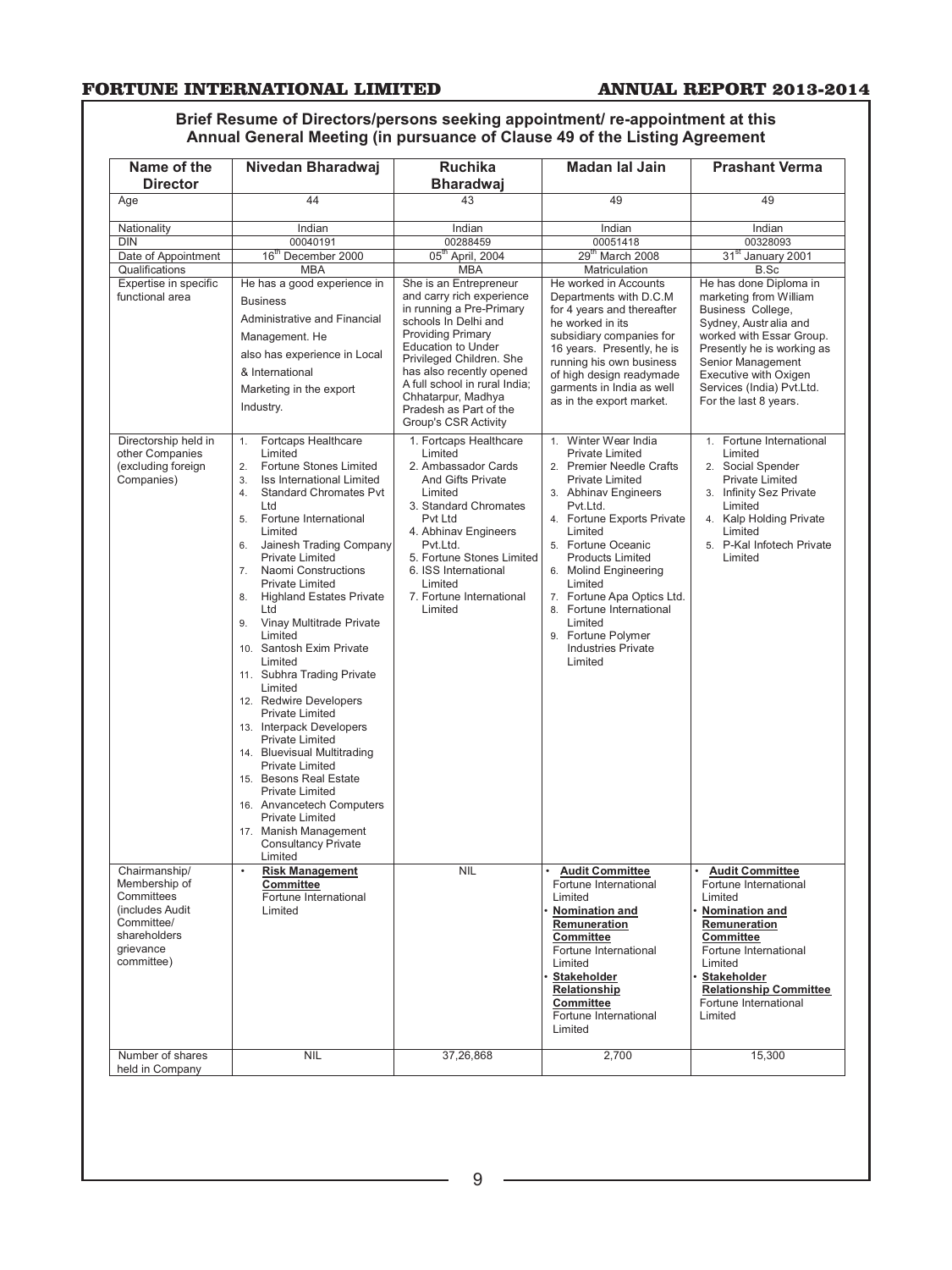*(Rs. in Lacs)*

# **DIRECTORS' REPORT**

#### **To, The Members, Fortune International Limited**

Your directors have pleasure in presenting the Thirty Second Annual Report of Fortune International Limited ("the Company") along with the Audited Accounts for the year ended on 31st March, 2014.

# **1. BACKGROUND**

Fortune International Limited is Government of India recognized Start Trading House, engaged in the business of manufacturing and exporting a number of product groups including engineering goods to various parts of the world.

# **2. FINANCIALPERFORMANCE:**

|                                                                                            |                        | $1119.11$ Lavo)         |
|--------------------------------------------------------------------------------------------|------------------------|-------------------------|
| <b>Particulars</b>                                                                         | <b>Current</b><br>Year | <b>Previous</b><br>Year |
|                                                                                            | 2013-14                | 2012-13                 |
| <b>Total Income</b>                                                                        | 7.24                   | 25.37                   |
| Profit/(Loss) before Depreciation, Interest, Tax and Amortization<br>and Exceptional Items | 4.25                   | 22.13                   |
| Interest                                                                                   | 0.06                   | 0.03                    |
| Depreciation                                                                               | 0.44                   | 0.54                    |
| <b>Exceptional Items</b>                                                                   |                        | 15.45                   |
| Profit/(Loss) before Tax                                                                   | 3.75                   | 6.11                    |
| Provision for Income Tax                                                                   |                        |                         |
| <b>Profit/(Loss) after Tax</b>                                                             | 3.75                   | 6.11                    |
| Balance brought forward from previous year                                                 | (749.94)               | (758.05)                |
| <b>Balance Carried over to the Balance Sheet</b>                                           | (746.19)               | (749.94)                |

# **3. FINANCIAL REVIEW**

During the year under review, the management was unable to revive its export trading business due to lack of adequate resources, thereby there was no operating revenue. The income from non-operating sources reduced from Rs.25.37 lacs in previous year to Rs.7.23 lacs during the current financial year and Profit before tax has also been substantially reduced from 6.11 lacs in previous year to 3.75 lacs during the current year.

# **4. AMOUNT TRANSFERRED TO RESERVE**

Pursuant to section 217 (1) (b) of the Companies Act, 1956, the Company has not made profit in the FY2013-14. Therefore, no such amount transferred to reserves

# **5. BUSINESS OUTLOOK**

The Company has been engaged in exporting a wide range of products to over 20 Counties including Hong Kong, Germany, Singapore, Russia, USA, UK, Japan, and Europe in the past. The Company indentifies customers abroad through its branch offices agents and the marketing efforts by its directors. A multi-pronged strategy has been adopted with focus on quality, cost/ prices, enhanced the customer satisfaction and international levels of service. However, the export business is not like domestic business which has lot of problems in internal factor as well as external factor.

# **6. SHARE CAPITAL**

The Paid-up Equity Share Capital of the Company on March 31, 2014, was INR. 7.4 Crore, as per the shareholding pattern mentioned in clause 15 (c) of Corporate Governance report. Hence, there was no change in the Authorised or the Paid-up Capital/Subscribed Capital during FY2013-14.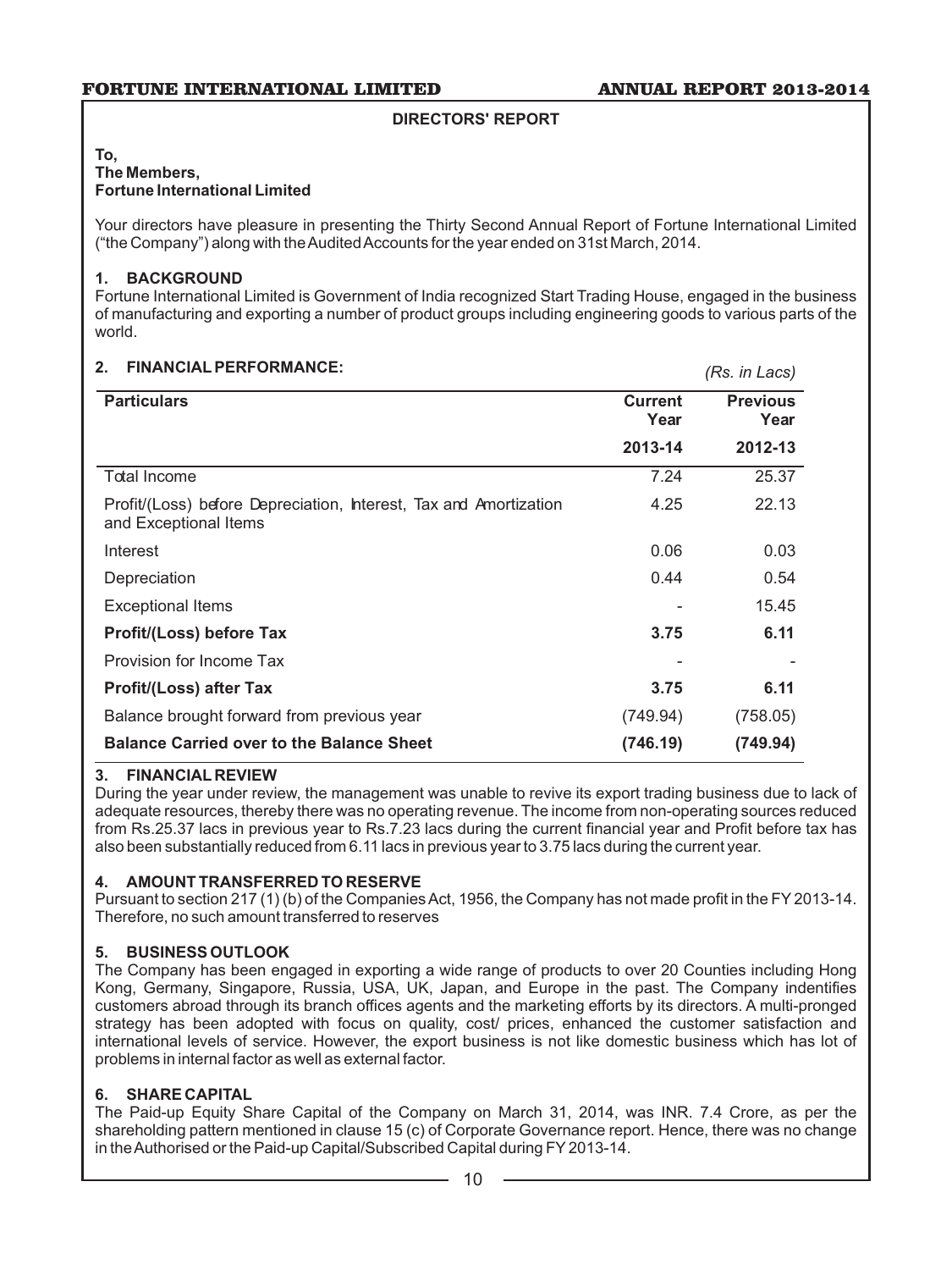# **7. DIVIDEND**

In view of unavailability of sufficient profits, the Board of Directors of the Company regrets their inability to recommend any dividend for the financial year ended 31st March, 2014.

# **8. DIRECTORS**

In accordance with section 152 (6) of the Companies Act, 2013 and clause 127 of Articles of Association of the Company, Mr. Nivedan Bharadwaj (DIN-00040191), Whole-Time Director is liable to retire by rotation at the ensuing Annual General Meeting of the Company. Mr. Nivedan Bharadwaj is eligible and offers himself to get reappointed at the ensuing Annual General Meeting with remuneration not exceeding of 120,000/-p.a.

Ms. Ruchika Bharadwaj, was appointed as an Additional Director on 05th April, 2014, whose term expires at the ensuing Annual General Meeting of the company. For the appointment of same the Company has received a notice in writing proposing her candidature for the office to be appointed as a Director of the Company subject to the approval of shareholders in the Annual General Meeting

# **9. AUDITORS**

# **(i) Statutory Auditors**

M/s. L.N. Malik & Co, Chartered Accountants, (ICAI Firm Registration No. 015992N) were appointed as the Statutory Auditor of the Company at the Annual General Meeting ("AGM") held on 30th September 2013. The Company has obtained necessary certificate under Section 141of the Act 2013 from the auditor conveying their eligibility for the above appointment has obtained eligibility certificate and consent letter from the statutory auditor stating their willingness to get re-appointed. The statutory auditor has completed Nine years of their term and eligible to hold office up to the conclusion of the Thirty Third Annual General Meeting of the Company. As per the provisions of the Companies Act, 2013 read with the Companies (Audit and Auditors) Rules, 2014, it is proposed to re-appoint M/s. L.N. Malik & Co, Chartered Accountants as the Statutory Auditors of the Company to hold office from the conclusion of this Meeting until the conclusion of the Thirty Third AGM of the Company and authorize the Board of Directors to fix their remuneration.

## **(ii) Secretarial Auditor**

As per section 204 of the Companies Act, 2013, and the Companies (Appointment and Remuneration of Managerial Personnel) Rules 2014, the Company is required to appoint a Secretarial Auditor for auditing the secretarial and related records of the Company and to provide a report in this regard.

The Directors informs member that the Company has appointed Mr. Deepak Rane, Practicing Company Secretary (CP No.8717) as Secretarial Auditors for carrying out the secretarial audit for the financial year 2014- 15 for attaching their report with the Board's report to the shareholders.

# **(iii) Internal Auditor**

As per section 138 of the Companies Act, 2013 and (Rule 13) of the Companies (Accounts) Rules, 2014, the Company has appointed Mr. Pankaj Kumar, a qualified Chartered Accountant and member from the Institute of Chartered Accountants of India (ICAI) as an Internal Auditor of the Company. With Consultation of Internal Auditor, the Audit Committee will formulate scope, functioning, periodicity and methodology for conducting the internal audit of the Company.

# **10. AUDIT OBSERVATIONS**

Auditors Observations are suitably explained in notes to the Accounts and are self-explanatory.

# **11. SUBSIDIARY COMPANY**

The company does not have any subsidiary company at present. Therefore, Clause 49(III) of the Listing Agreement does not apply to the Company.

# **12. PUBLIC DEPOSITS:**

During the year under review, the Company has not accepted any Public Deposits from the Public under section 58Aof the Companies Act, 1956 and rules framed there under.

# **13. ACCOUNTS AND ACCOUNTING STANDARDS**

The Company adheres to the Accounting Standards issued by The Institute of Chartered Accountants of India ("ICAI") in the preparation of its financial statements and has not adopted a treatment different from that prescribed in any Accounting Standard issued by ICAI and in the Companies (Accounting Standards) Rules, 2006, as amended from time to time.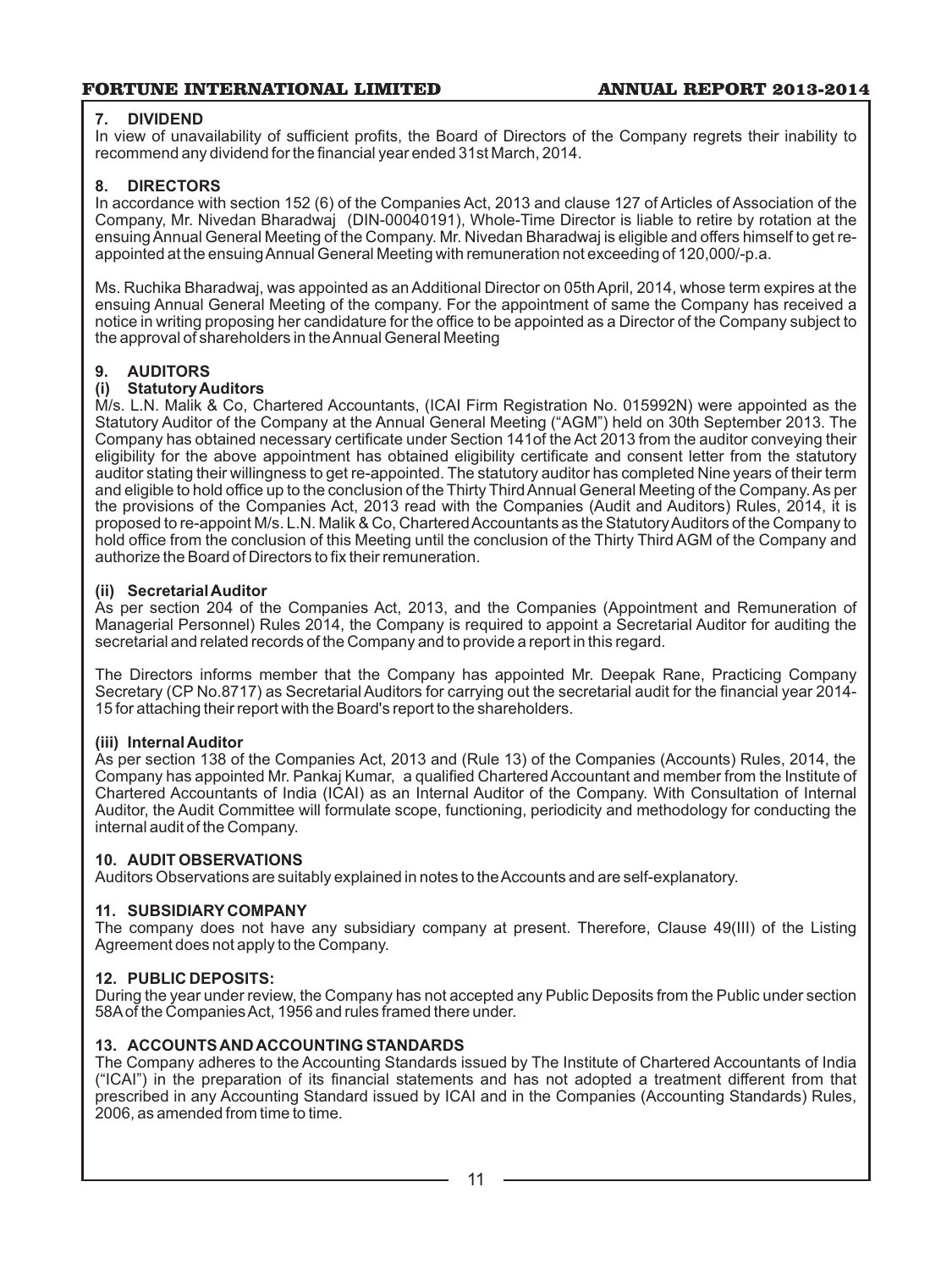#### **14. PARTICULARS OF EMPLOYEES**

There are no employees covered under the provisions of Section 217 (2A) of the Companies Act, 1956, read with the Companies (Particulars of the Employees) Rules, 1975 as amended.

# **15. DIRECTOR'S RESPONSIBILITYSTATEMENT**

Pursuant to section 217 (2AA) of the Companies Act, 1956 with respect to the Director's Responsibilities Statement, it is hereby confirmed:

- (a) in the preparation of the annual accounts for the financial year ended 31st March, 2014, the applicable accounting standard had been followed along with proper explanation relating to material departures;
- (b) the directors had selected such accounting policies and applied them consistently and made judgments and estimates that are reasonable and prudent so as to give a true and fair view of the state of affairs of the company at the end of the financial year and of the profit and loss of the company for that period;
- (c) the directors had taken proper and sufficient care for the maintenance of adequate accounting records in accordance with the provisions of this Act for safeguarding the assets of the company and for preventing and detecting fraud and other irregularities;
- (d) the directors had prepared the annual accounts on a going concern basis; and
- (e) the directors of the company had laid down internal financial controls to be followed by the company and that such internal financial controls are adequate and were operating effectively.

# **16. PARTICULARS OF CONTRACT OR AGREEMENT WITH RELATED PARTYTRANSACTION**

Pursuant to section 297 of the Companies Act, 1956, the Company has neither made any transaction with any related party and nor entered into any transaction with the related party

## **17. HUMAN RESOURCES**

There are no employees as on date on the rolls of the Company who are in receipt of Remuneration which requires disclosures under Section 217 (2A) of the Companies Act, 1956 and Companies (Particulars of Employees) Rules, 1975. During the year under review, relationship with the employees is cordial.

# **18. VIGIL MECHANISM**

The Company is in the process of formulating a policy on vigil mechanism as required under the Companies Act 2013.

## **19. THE CONSERVATION OF ENERGY, TECHNOLOGY ABSORPTION, FOREIGN EXCHANGE EARNINGS AND OUTGO**

The provision of Section 217(1) (e) of the Companies Act, 1956 read with Companies (Disclosure of Particulars in the Report of Board of Directors), directors furnish herein below the additional information

#### **a. Conservation of Energy**

Although the operation of the Company is not energy intensive, it continues to adopt energy conservation measure at all operational levels. The disclosure of particulars in the prescribed format A under section 217(1)(e) of the Companies Act,1956 read with the Companies (Disclosure of Particulars in the report of Board of Directors) Rules 1988, is not applicable to the company.

#### **b. Technology Absorption**

Your Company has not imported any technology during the year under review Foreign Exchange Earning and Outgo.

# **c. Foreign Exchange Earning and Outgo**

During the year under review, there were no transactions in Foreign Currency.

# **20. MANAGEMENT DISCUSSION AND ANALYSIS REPORT**

Management Discussion and Analysis Report for the year under review, as stipulated under Clause 49 of the Listing Agreement with the Stock Exchanges in India, is presented in a separate section forming part of the Annual Report.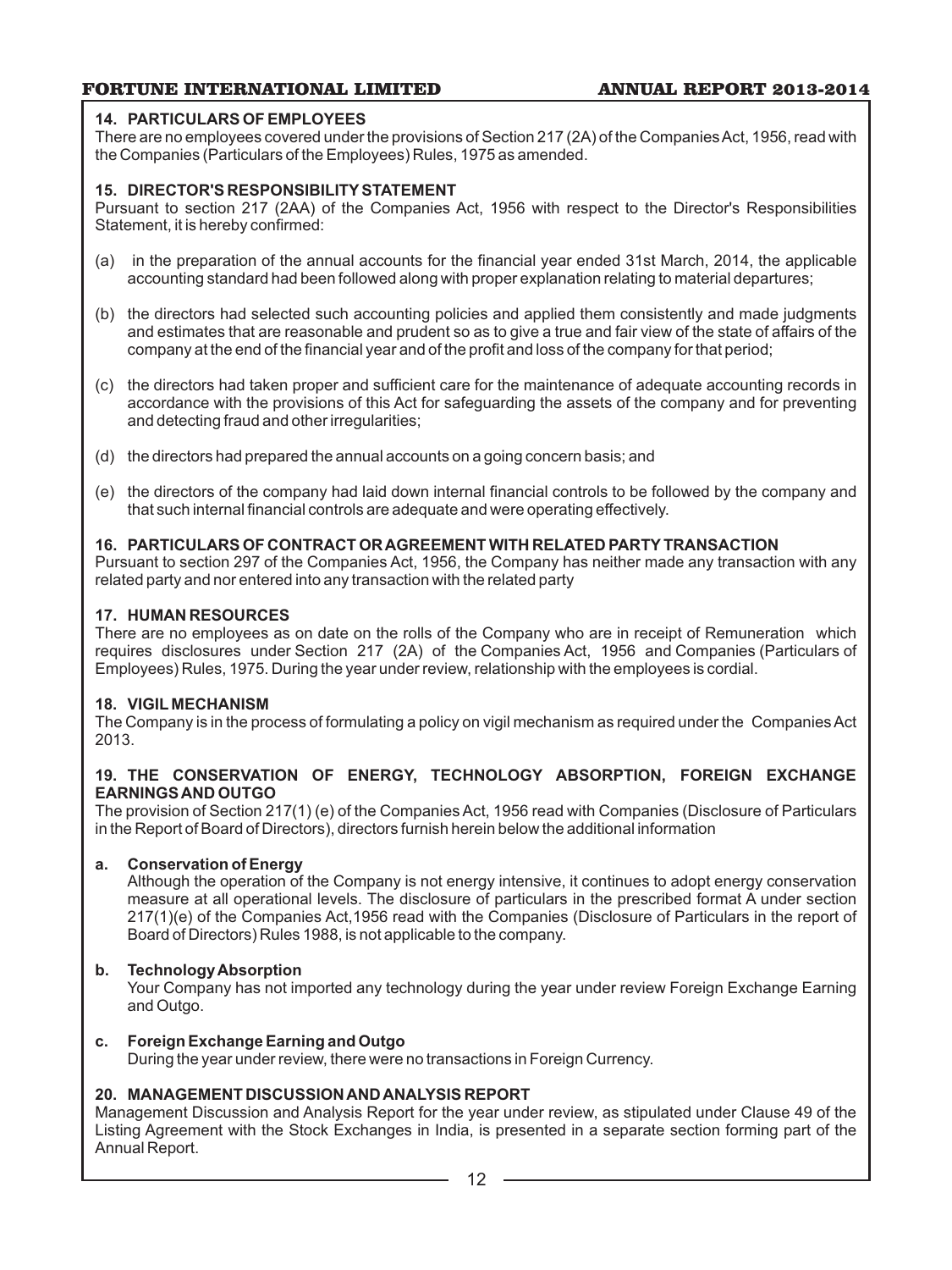#### **21. ACKNOWLEDGEMENTS**

The Directors would like to place on record their gratitude for the valuable guidance and support received from the Reserve Bank of India, Securities and Exchange Board of India, Registrar of Companies and other government and regulatory agencies and to convey their appreciation to Fortune customers, bankers, lenders, vendors and all other business associates for the continuous support given by them to the Company. The Directors also place on record their appreciation of the commitment, commendable efforts, team work and professionalism of all the employees of the Company.

# **For and on behalf of the Board of Director**

**Sd/- Sd/- Whole-Time Director Director (DIN-00040191) (DIN-00051261)**

**Rekha Shrivastava**<br>Director

**Date: 30th May, 2014 Place: New Delhi** 

**Regd. Office:**

G - 4, C- Block Community Centre, Naraina Vihar, New Delhi - 110028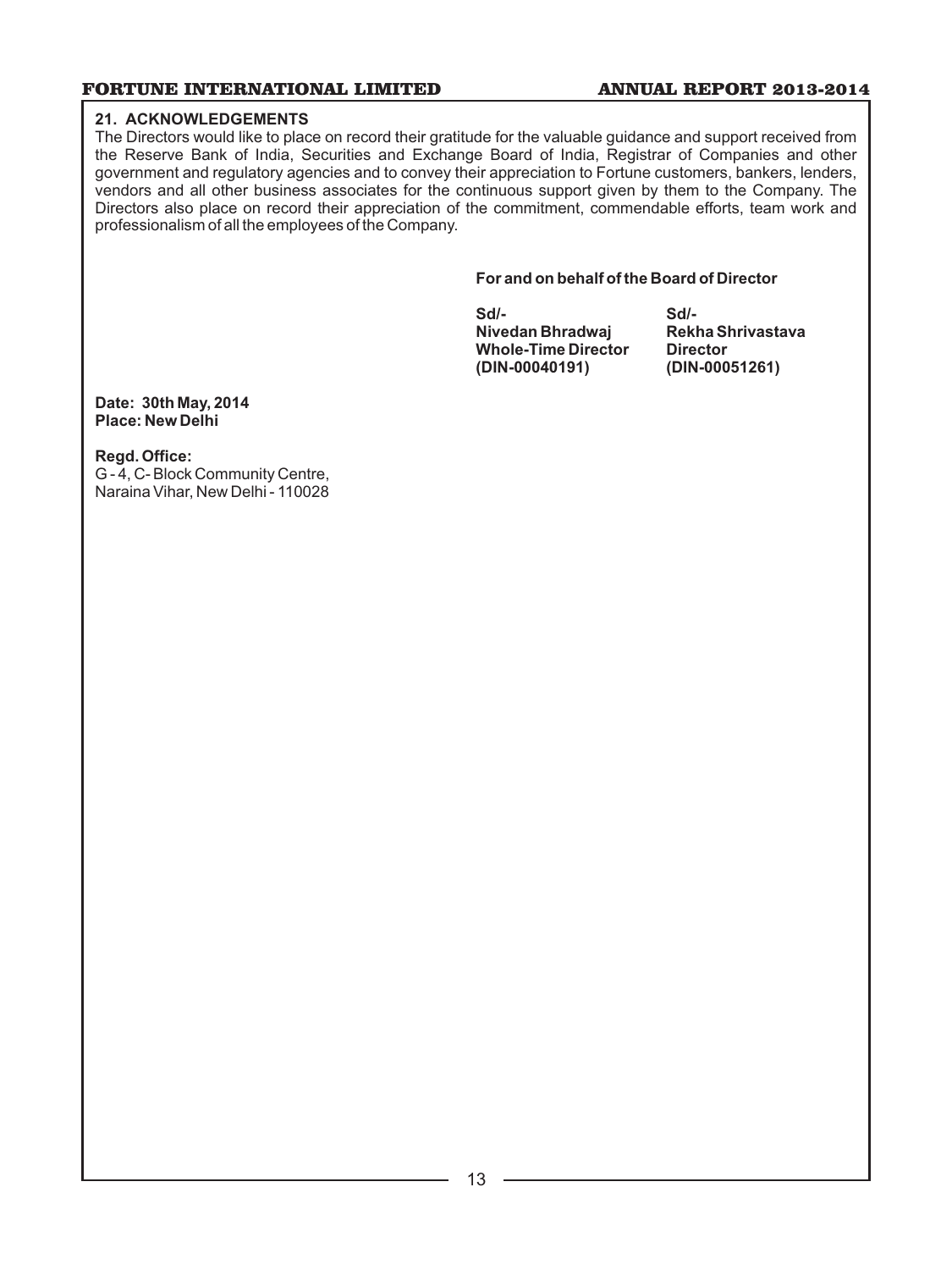#### **REPORT ON CORPORATE GOVERNANCE**

Pursuant to Clause 49 of the listing agreement with the Bombay Stock Exchanges the Company has followed the norms and clauses of Corporate Governance under clause 49 of the Listing Agreement, as followed below:

#### **1. COMPANY'S PHILOSOPHYON CODE OF GOVERNANCE**

The Company recognizes its role as a corporate citizen and endeavors to adopt the best practices and the highest standards of corporate governance through transparency in business ethics, accountability to its customers, government and others. It emphasizes on long term prosperity of the Corporations while abiding with their National, Human, Social, Economic and Political Obligation. The Corporate Governance principle has become an important constituent for corporate success. The practice of good Corporate Governance has become a necessary prerequisite for any corporation to effective function in the globalised market scenario.

#### **2. BOARD OF DIRECTORS**

The Board of Directors, along with the Committees of the Board, provides leadership and guidance to the Company's Management and directs, supervises and controls the activities of the Company.

#### **a) Composition of Board:**

- i. The size of the Board is commensurate with the size and business of the Company. In terms of Clause 49 of the Listing Agreement, to have fifty per cent of its directors as independent directors. At present, the Board comprises 5 Directors viz. Mr. Nivedan Bharadwaj (Whole-Time Director), Mrs. Rekha Srivastava (Non- Executive Director), Ms. Ruchika Bharadwaj (Non- Executive Director) Mr. Prashant Verma (Independent Director) and Mr. Madan lal Jain (Independent Director). Thus, the composition of the Company's board is in conformity with the 3.II A of Listing Agreement.
- ii. Mr. Prashant Verma and Mr. Madan lal Jain, Independent directors of the Company, have the appropriate professional qualifications, accounting and related financial management expertise, detail resume given in part of Notice as required under the 3.II B of Listing Agreement.
- iii. The details of Directors, their attendance at Board Meetings and at the previous Annual General Meeting of the Company are, given below

| <b>Name of Director</b> | <b>Director</b><br><b>Identification</b><br>Number (DIN) | Category                  | <b>Board</b><br><b>Meetings</b><br><b>Attended</b> | <b>Whether present</b><br>аt<br>previous AGM<br>held<br>on $30th$<br>September 2013 |
|-------------------------|----------------------------------------------------------|---------------------------|----------------------------------------------------|-------------------------------------------------------------------------------------|
| Mr. Nivedan Bharadwai   | 00040191                                                 | Whole-time<br>director    | 4/4                                                | <b>YES</b>                                                                          |
| Mrs. Rekha Shrivastava  | 00051261                                                 | Non-Executive<br>Director | 4/4                                                | <b>YES</b>                                                                          |
| Mr. Madan Lal Jain      | 00051418                                                 | Independent<br>Director   | 4/4                                                | <b>YES</b>                                                                          |
| Mr. Prashant Verma      | 00328093                                                 | Independent<br>Director   | 4/4                                                | <b>YES</b>                                                                          |
| Ms. Ruchika Bharadwaj   | 00288459                                                 | Non-Executive<br>Director |                                                    |                                                                                     |

Further the detail of the Board of Directors directorships, Committee Membership, Chairmanships**:**

| <b>Name of Director</b> | <b>Director</b><br><b>Identification</b><br>Number (DIN) | <b>Other</b><br>Directorships* | <b>Committee</b><br><b>Memberships</b> | <b>Committee</b><br>Chairmanships |
|-------------------------|----------------------------------------------------------|--------------------------------|----------------------------------------|-----------------------------------|
| Mr. Nivedan Bharadwai   | 00040191                                                 | 16                             |                                        |                                   |
| Mrs. Rekha Shrivastava  | 00051261                                                 |                                |                                        |                                   |
| Mr. Madan Lal Jain      | 00051418                                                 |                                |                                        |                                   |
| Ms. Ruchika Bharadwai   | 00288459                                                 |                                |                                        |                                   |
| Mr. Prashant Verma      | 00328093                                                 |                                |                                        |                                   |

*\* includes private companies and companies incorporated outside India.*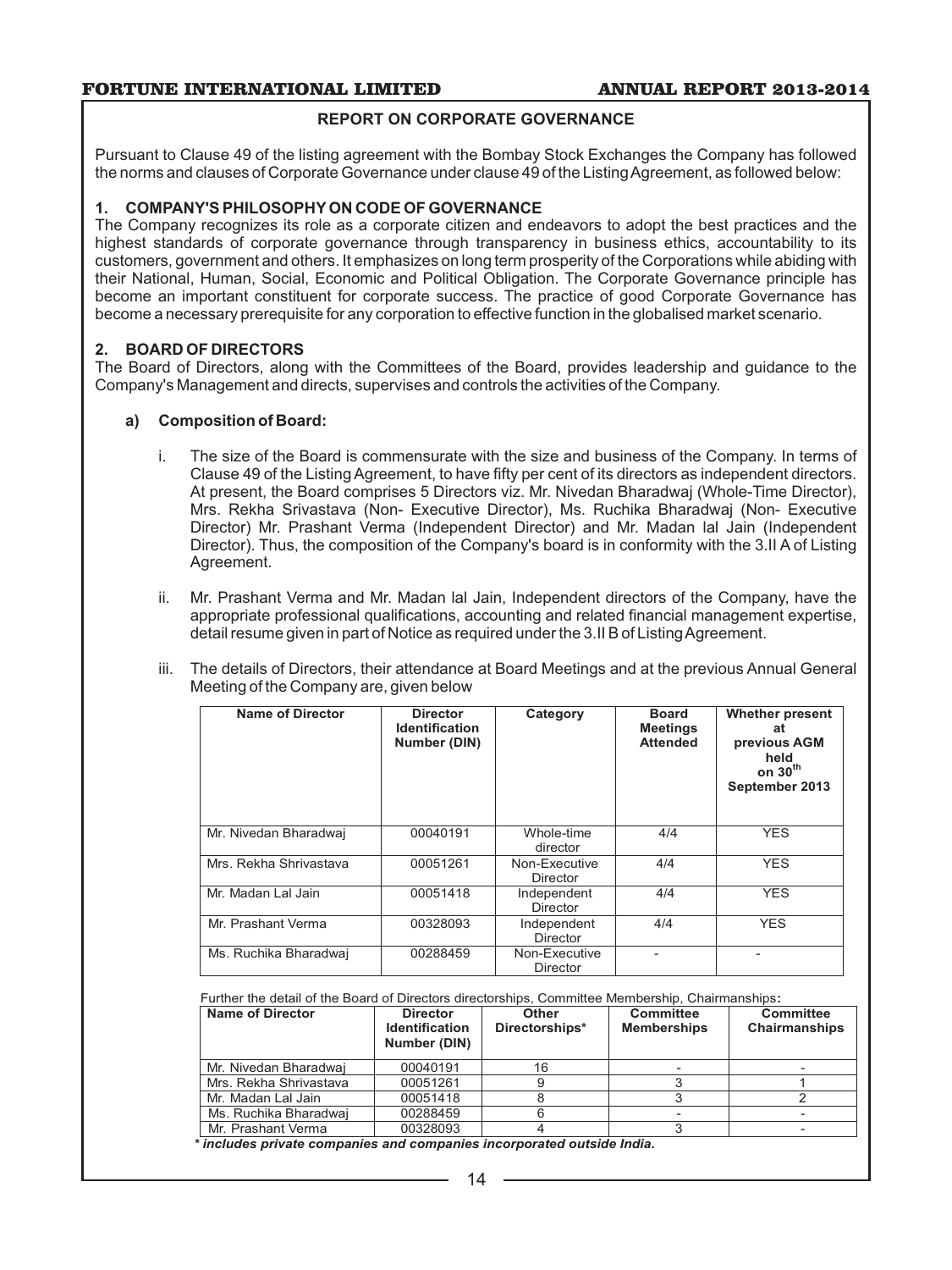- iv. Four (4) Board Meetings were held during the financial year ended 31st March, 2014 and the gap between the two meetings did not exceed four months.
- v. The Board meetings were held on 29th May, 2013, 03rd September, 2013, 08th November, 2013, 14th February 2014.
- vi. None of the director resigned during the financial year 2013-14.
- b) None of the directors on the board is a member of more than ten committees or chairman of more than five committees across all the companies in which they are directors. Chairmanship / membership of committees include only Audit, Nomination and Remuneration, Stakeholders Relationship Committee and Risk Management Committee as covered under Clause 49 of the Listing Agreement, as per the disclosures made by the directors.

# **3. BOARD COMMITTEES**

The Board has constituted Committees with specific terms of reference/scope to focus effectively on issues and ensure expedient resolution of diverse matters. These are the Audit Committee, Shareholder Grievance Committee (renamed as "Stakeholders Relationship Committee"); Remuneration Committee (renamed as "Nomination and Remuneration Committee) and Risk Management Committee. All the committees have been reconstituted and renamed as per the Companies Act, 2013 and under clause 49 of the Listing Agreement. The minutes of the meetings of all Committees of the Board are placed before the Board for discussions / noting.

The Board has constituted following four Committees of Directors:

i. Audit Committee

- ii. Nomination and Remuneration Committee (earlier "Remuneration Committee")
- iii. Stakeholders' Relationship Committee(earlier "Shareholders / Investors Grievance and Share Transfer Committee")
- iv. Risk Management Committee

# **(i) Audit Committee:**

# **a) Composition of Audit Committee & Attendance at Meeting:**

The Audit Committee of the Company comprises of three members. Four Audit Committee Meetings were held during the FY 2013-14 on 29th May 2014, 03rd September, 2013, 08th November, 2013, 14th February 2014. The necessary quorum was present for all the Meetings. The Audit Committee meetings are usually held at the registered office of the Company and are normally attended by the Chairman, Directors and representative of the Statutory Auditor.

| <b>Name of Director</b> | <b>Director</b><br><b>Identification</b><br>Number (DIN) | <b>Designation</b> | Category               |
|-------------------------|----------------------------------------------------------|--------------------|------------------------|
| Mr. Madan Lal Jain      | 00051418                                                 | Chairman           | Independent Director   |
| Mr. Prashant Verma      | 00328093                                                 | Member             | Independent Director   |
| Mrs. Rekha Shrivastava  | 00051261                                                 | Member             | Non-Executive Director |

#### **Meeting and Attendance**

| <b>Name of Director</b> | <b>Director</b><br><b>Identification</b><br>Number (DIN) | No. of Audit<br><b>Committee</b><br><b>Meetings held</b> | No. of Audit Committee<br><b>Meetings Attended</b> |
|-------------------------|----------------------------------------------------------|----------------------------------------------------------|----------------------------------------------------|
| Mr. Madan Lal Jain      | 00051418                                                 |                                                          |                                                    |
| Mr. Prashant Verma      | 00328093                                                 |                                                          |                                                    |
| Mrs. Rekha Shrivastava  | 00051261                                                 |                                                          |                                                    |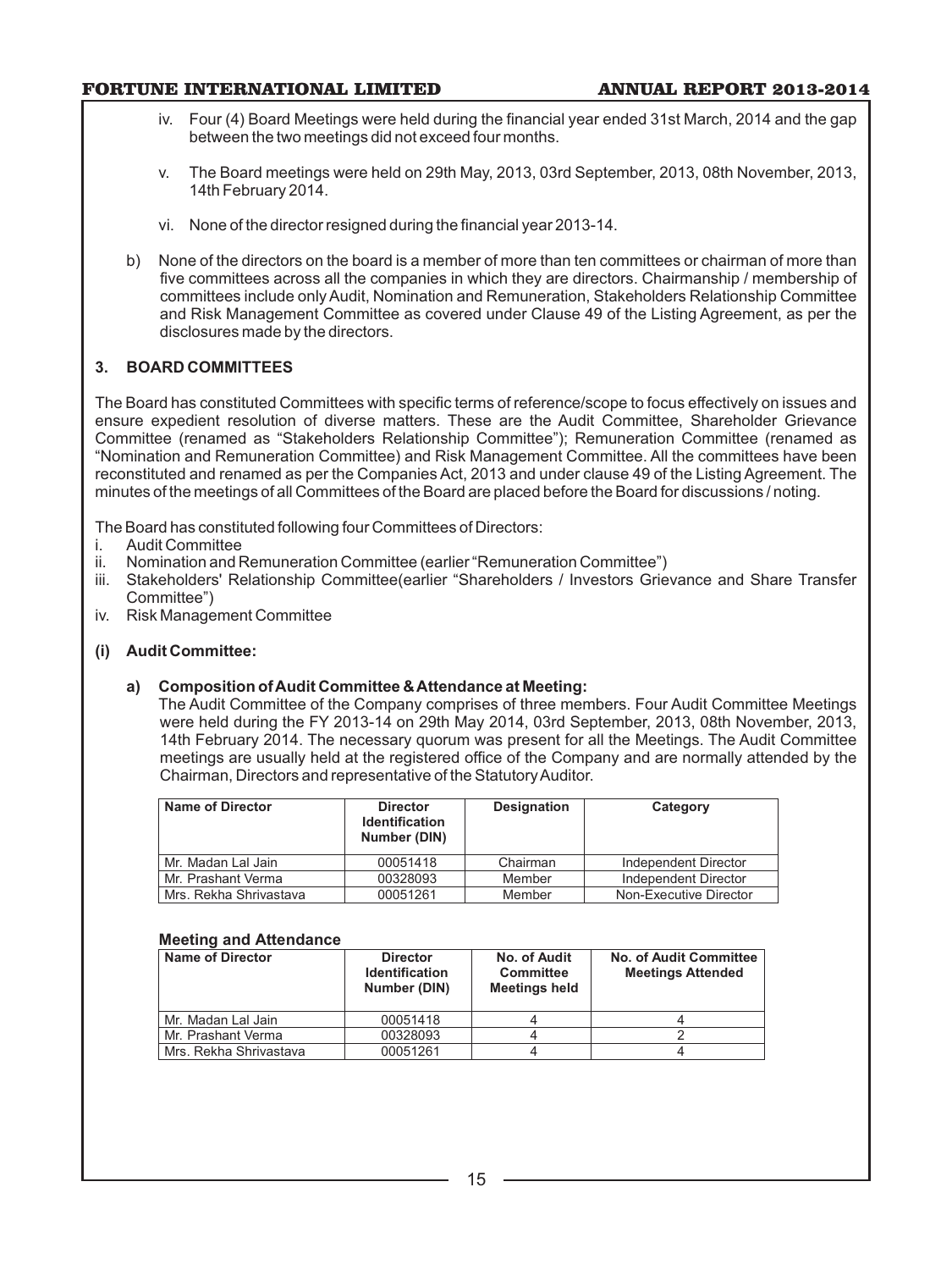The minutes of the meeting of the Audit Committee are placed before the Board and the company is following the recommendation of the Audit Committee. The composition of the Audit Committee is in conformity with the Listing Agreement.

# **b) Terms of Reference:**

The Constitution of the audit committee also meets the requirements under section 117 of the Companies Act, 2013. The terms of reference and power of the audit committee are in line with those contained under clause 49 of the Listing Agreement.

# **c) Function of Audit Committee:**

- a) Supervising the Company's financial reporting process and the disclosure of its financial information to ensure that the financial statement is correct, sufficient and credible.
- b) Recommending to the Board, the appointment, re-appointment and, if required, the replacement or removal of the statutory auditor and the fixation of audit fees.
- c) Approval of payment to statutory auditors for any other services rendered by the statutory auditors.

# **(ii) Nomination and Remuneration Committee**

# **a) Composition of Nomination and Remuneration Committee**

The Remuneration Committee were renamed as "Nominations and Remuneration Committee" comprised of 3 Non-Executive Directors. The Committee recommends remuneration / compensation packages for the Executive Directors within prescribed limits from time to time.

| <b>Name of Director</b> | <b>Director</b><br><b>Identification</b><br>Number (DIN) | <b>Designation</b> | Category               |
|-------------------------|----------------------------------------------------------|--------------------|------------------------|
| Mr. Madan Lal Jain      | 00051418                                                 | Chairman           | Independent Director   |
| Mr. Prashant Verma      | 00328093                                                 | Member             | Independent Director   |
| Mrs. Rekha Shrivastava  | 00051261                                                 | Member             | Non-Executive Director |

# **b) Remuneration to Executive Director and Non Executive Directors**

None of the Non Executive Director and Independent Directors are drawing any salary nor sitting fees for attending Board meeting or any commission from the Company except Mr. Nivedan Bharadwaj, Whole-Time Director who is drawing remuneration of Rs. 1, 20,000/- p.a.

There is no pecuniary relationship or transaction between any of the Non Executive Director and the Company.

#### **No. of Equity Shares held by Directors**

| <b>Name</b>            | No. Of Equity Shares held | (%)Percentage of holding |  |
|------------------------|---------------------------|--------------------------|--|
| Mr. Nivedan Bharadwai  | nil                       | <b>NIL</b>               |  |
| Mrs. Rekha Shrivastava | 100000                    | 1.42                     |  |
| Mr. Madan Lal Jain     | 2700                      | 0.03                     |  |
| Ms. Ruchika Bharadwai  | 3726868                   | 52.94                    |  |
| Mr. Prashant Verma     | 15300                     | 0.21                     |  |

# **Terms of reference:**

- a) Review the overall compensation policy, service agreement and employment condition of the Director and other employees of appropriate cadres with a view to motivating the best managerial talents, their remuneration packages.
- b) Evaluate the remuneration paid by comparable organization.<br>c) Review the performance of the Directors and recommendation
- c) Review the performance of the Directors and recommendations to the Board in this regard.
- d) Such other matters as the Board may from time to time request the Remuneration Committee to examine and recommend / approve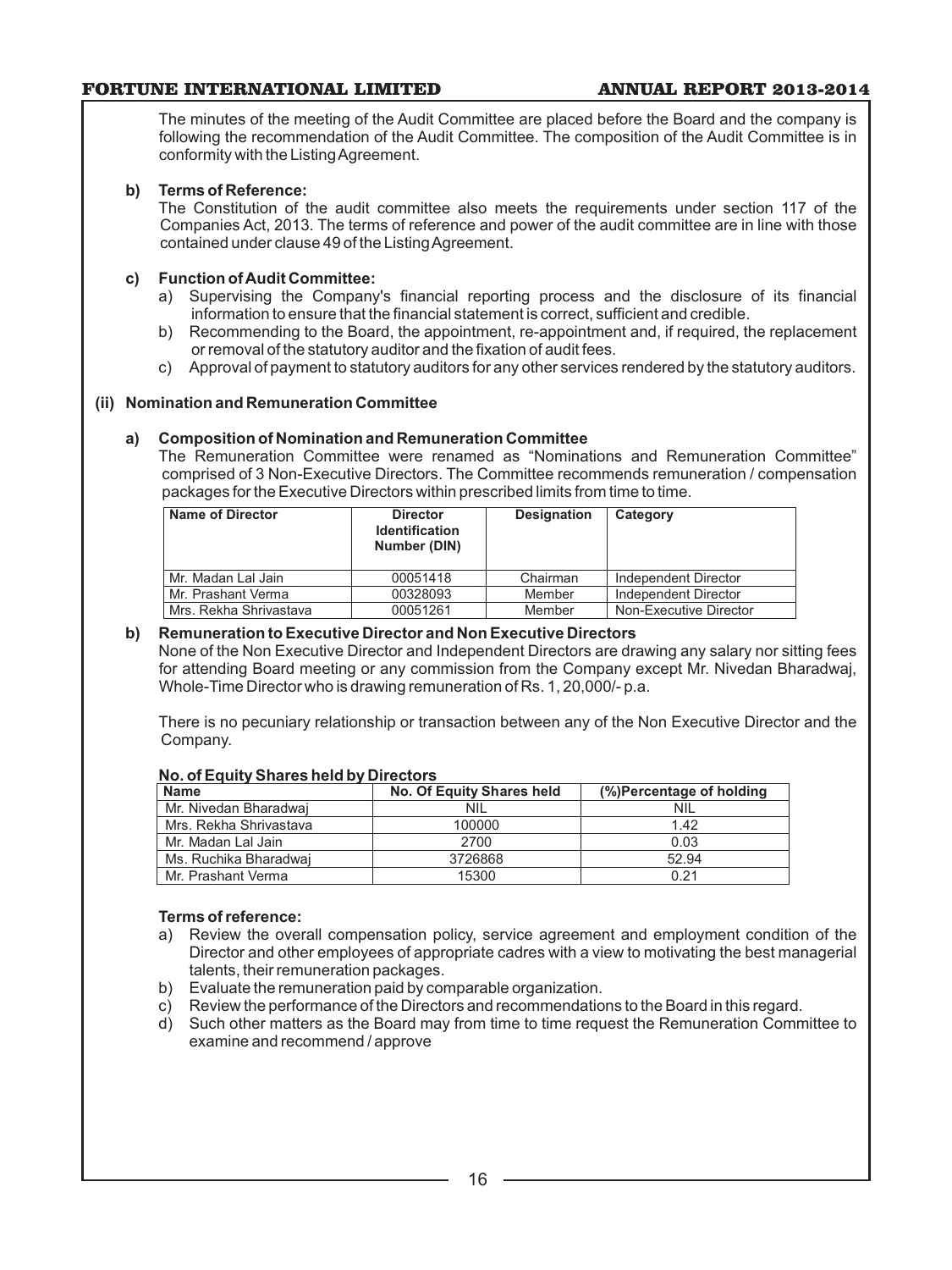#### **c) Stakeholder Relationship Committee**

## **i. Composition of Stakeholder Relationship Committee**

As per section 178 of the Companies Act 2013 the Investors Grievance and Share Transfer Committee were renamed as Stakeholders Relationship Committee. The Stakeholders Relationship Committee looks into the matter like transfer / transmission, issue of duplicate shares, non-receipt of declared dividend etc. and investigates the investor's complaints and takes necessary steps for redress thereof.

| <b>Name</b>            | <b>Designation</b> | Category               |
|------------------------|--------------------|------------------------|
| Mrs. Rekha Shrivastava | Chairman           | Non-Executive Director |
| Mr. Madan Lal Jain     | Member             | Independent Director   |
| Mr. Prashant Verma     | Member             | Independent Director   |

# **ii. Registrar and Transfer Agent (R & T Agent):**

The Company, in order to expedite the process of share transfers, has delegated the power of share transfers to an officer of the Share Transfer Agent (STA). The Company, as a matter of policy, disposes of investors' complaints within a span of seven days.

Purva Sharegistry (India) Private Limited has been appointed as the Registrar and Transfer (R & T) Agent of the Company and the Committee oversees the performance of the Registrar and Share Transfer Agent and recommends measures for overall improvement in the quality of investor's services. The Committee also advises on the matter enabling better investor services and relations. All matters connected with the share transfer, dividends and other matters are being handled by the STAlocated at the address mentioned elsewhere in this report.

## **iii. Complaints received and redressed during the year 2013-2014:**

| Nature of<br>Complaints | No. of Complaints<br>received | No. of<br>Complaints<br>resolved | No. of<br>Complaints<br>pending | No Complaints were<br>pending /outstanding |
|-------------------------|-------------------------------|----------------------------------|---------------------------------|--------------------------------------------|
| <b>NA</b>               | <b>NIL</b>                    | <b>NIL</b>                       | <b>NIL</b>                      | <b>NIL</b>                                 |

# **d) Risk Management Committee:**

The Company has constituted Risk Management Committee to inform the board for risk assessment, control and to mitigate the same arises if any in terms of business, market. The Committee comprised of Mr. Nivedan Bharadwaj (Whole-Time Director) and Mrs. Rekha Srivastava (Non-Executive Director) of the Company. The Board has framed plan to monitor and manage the risk.

# **4. WOMAN DIRECTOR**

Pursuant to section 139 of the Companies Act, 2013 and clause 3 II.A of the Listing Agreement, Mrs. Rekha Srivastava is considered as a Woman Director.

# **5. SUBSIDIARY COMPANY**

The Company does not have any subsidiary company at present. Therefore, provisions of Clause 49(III) of the Listing Agreement do not apply to the Company.- please check

# **6. OTHER DISCLOSURES**

# **a. Related Party Transactions**

There are no materially significant related party transactions i.e. transaction material in nature with its promoters, directors, their relatives or the management, subsidiaries of the Company etc. having potential conflict with the interest of the Company at large.

# **b. Statutory Compliance, Penalties and structures**

The Company has complied with the mandatory requirements of the Stock Exchanges, SEBI and other statutory authorities on all matters related to capital markets during the year. No penalties or strictures have been imposed on the Company by Stock Exchanges or SEBI or any statutory authority on any matter related to capital markets during the years.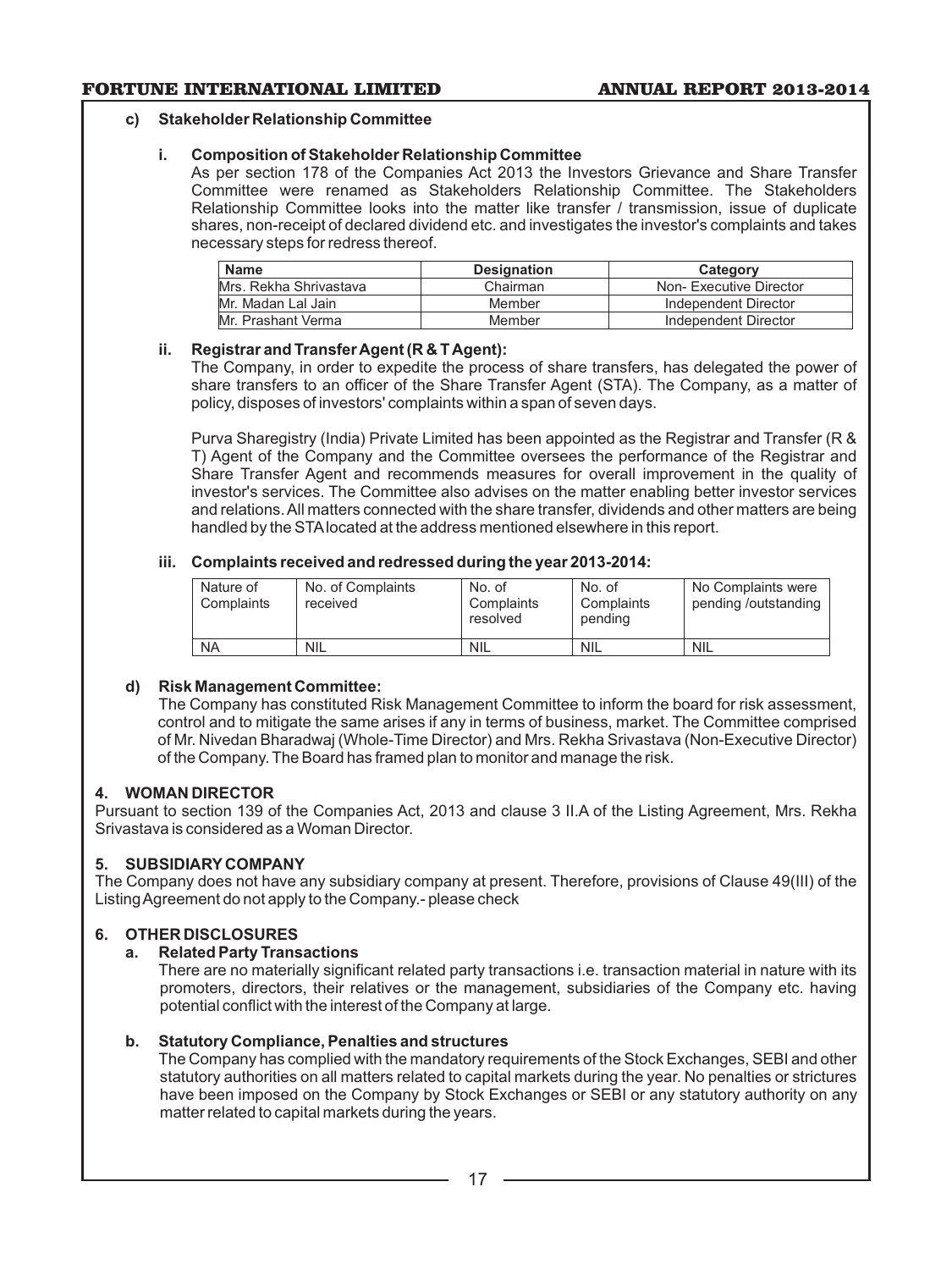#### **c. Accounting Standards**

In preparation of the financial statements, the Company follows Accounting Standards issued by the Institute of Chartered Accountants of India.

# **d. Risk management:**

The Company has formulated and laid down the procedure for assessment and minimization of risks. These procedures have been considered by the Board and a properly defined framework is being laid down to ensure that executive management controls the identified risks.

## **e. Proceeds from Public Issue**

There was no public issue of equity shares of the Company during the FY2013-14.

#### **f. Compliance with the Mandatory /Non Mandatory requirements.**

The Company has made efforts to comply with requirements of clause 49 of the Listing Agreement, to the maximum extent possible.

# **7. CEO/ CFO CERTIFICATION**

In terms of Clause 49 (V) of the Listing agreement, Mr. Anil Kukreja, Chief Financial Director (CFO), have issued certificate which forms a part of the Annual Report of the Company.

# **8. VIGIL MECHANISM (WHISTLE BLOWER POLICY):**

The Company has not denied access to any personnel, to approach the management on any issue. The Company is in the process of formulating a policy on vigil mechanism as required under the Companies Act 2013.

# **9. RECONCILIATION OF SHARE CAPITALAUDIT:**

Aqualified practising company secretary carries out a Reconciliation of Share Capital (RSC) Audit on a quarterly basis to reconcile the total admitted capital with National Securities Depository Limited (NSDL) and Central Depository Services (India) Limited (CDSL) and the total issued and listed capital and place the report for perusal of the board. The RSC Audit report confirms that the total issued and listed capital is in agreement with the total number of shares in physical form and the total number of dematerialized shares held with NSDL and CDSL.

# **10. MEANS OF COMMUNICATION**

# **(i) Quarterly Results:**

The board believes that effective communication of information is an essential component of corporate governance. The Company regularly interacts with shareholders through multiple channels of communication such as monthly sales update, results announcement, annual report, media releases, Company's website and specific communications to Stock Exchanges, where the Company's shares are listed.

#### **(ii) Newspapers wherein results are normally published:**

The results are normally published in English Newspapers and Regional Newspaper in Delhi

# **(iii) Website:**

The Company's website is www.fortuneinternational.in. This website contains the basic information about the Company, e.g., details of its business, code of conduct, financial information, shareholding pattern, compliance with corporate governance, contact information of the designated officials of the Company, who are responsible for assisting and handling investor grievances and such other details as may be required under Clause 54 of the Listing Agreement. The Company ensures that the contents of this website are periodically updated. In addition, the Company makes use of this website for publishing official news releases and presentations, if any, made to institutional investors / analysts.

The Company has designated the following e-mail IDs, namely fil12033@gmail.com for the purpose of registering complaints, if any, by the investors and expeditious redressal of their grievances.

Whenever the Company issues any press release, it is sent to the Stock Exchanges.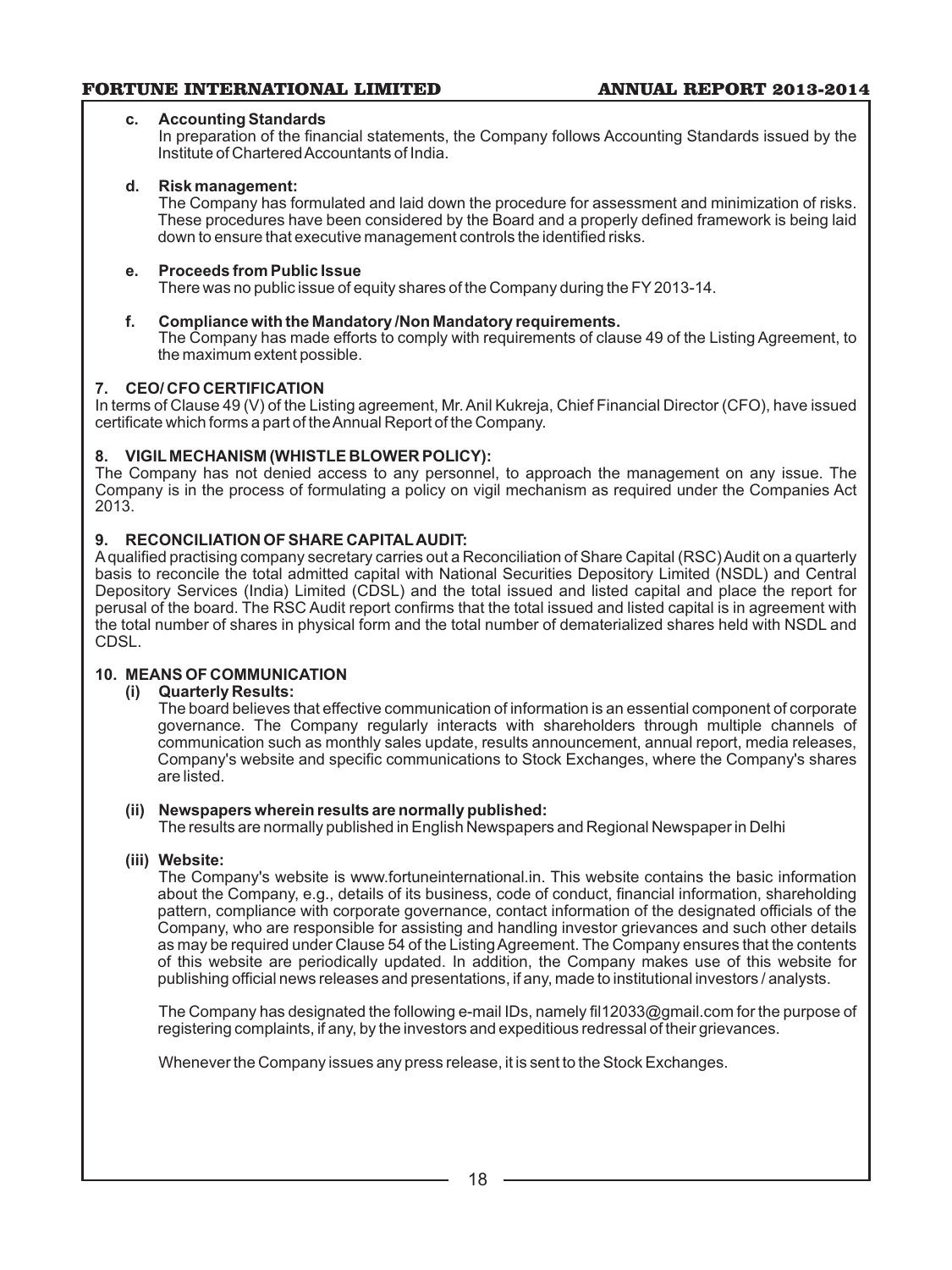# **11. EMPLOYEES' STOCK OPTION SCHEMES (ESOP)**

No employee has been issued share options, during the year, equal to or exceeding 1% of the issued capital of the Company at the time of grant.- Please check

# **12. COMPLIANCE OFFICER**

The Company is in process of appointing Company Secretary to act as a Compliance Officer of the Company. Due to vacancy of said officer, Mr. Nivedan Bharadwaj, is designated and acting as a Compliance Officer of the Company

# **13. AUDITOR'S CERTIFICATE ON CORPORATE GOVERNANCE:**

As stipulated in Clause 49 of the Listing Agreement, the auditor's certificate regarding Compliance of conditions of corporate governance is annexed to the Directors' Report.

## **14. MARKET PRICE DATA:**

#### **The market price of the shares is available with the Company from August 2013 to March-2014:**

| <b>Month</b> |       | BSE (Monthly) All Prices in $\bar{z}$ |                  |              |  |  |
|--------------|-------|---------------------------------------|------------------|--------------|--|--|
|              | Open  | <b>High Price</b>                     | <b>Low Price</b> | <b>Close</b> |  |  |
|              |       |                                       |                  |              |  |  |
| August 13    | 5.01  | 5.79                                  | 5.01             | 5.79         |  |  |
| October 13   | 6.07  | 6.68                                  | 6.07             | 6.68         |  |  |
| November 13  | 7.01  | 11.92                                 | 7.01             | 11.92        |  |  |
| December 13  | 12.15 | 15.64                                 | 12.15            | 15.64        |  |  |
| January 14   | 15.95 | 19.40                                 | 15.95            | 19.40        |  |  |
| February 14  | 19.40 | 19.40                                 | 18.45            | 18.45        |  |  |
| March 14     | 19.35 | 21.30                                 | 19.35            | 21.30        |  |  |

*\*No Trading took place between April-13 to July-13 & September 13*

# **15. (A) PERFORMANCE IN COMPARISON TO BROAD BASED INDICES SUCH AS BSE SENSEX, Etc.**

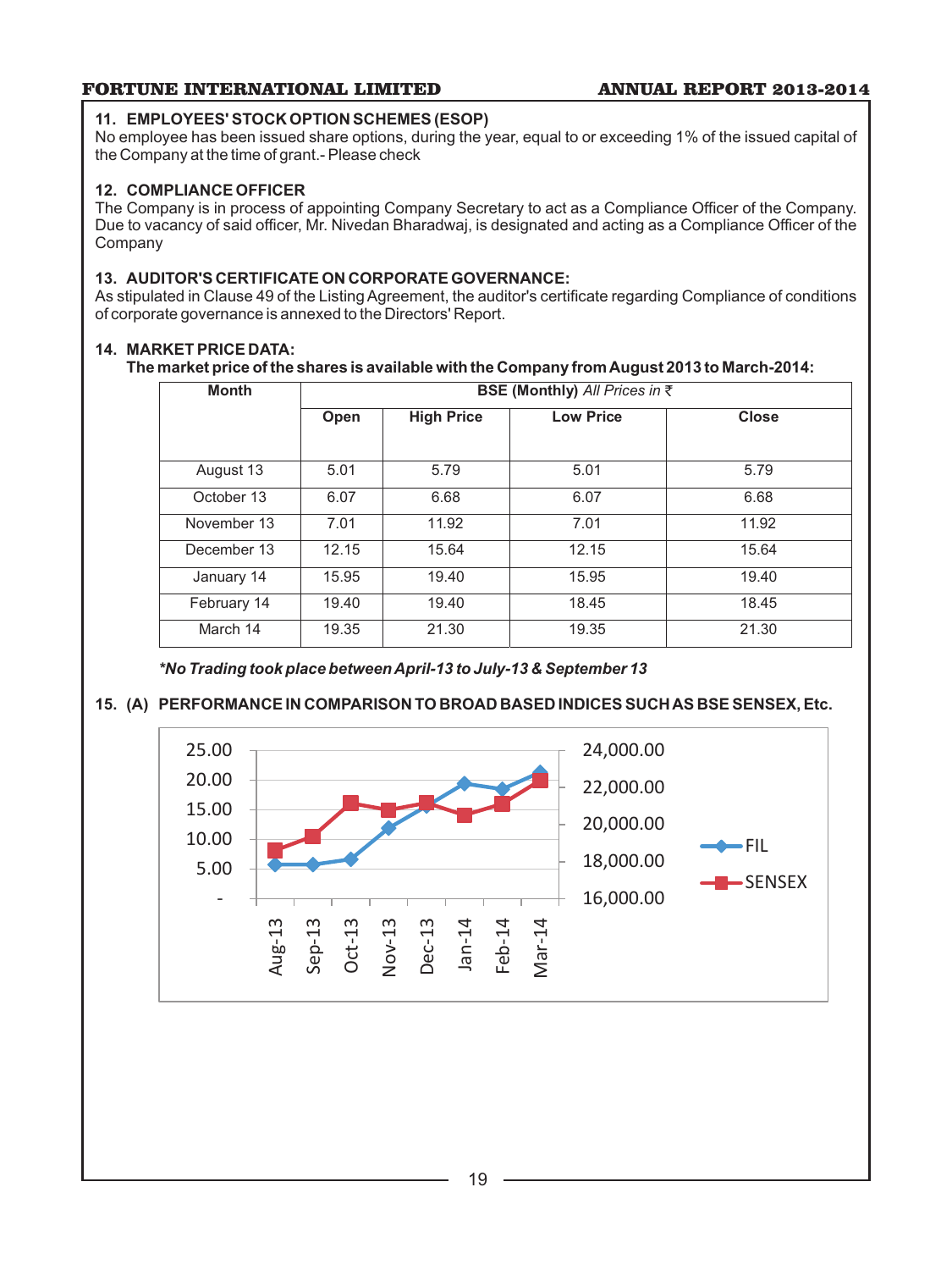#### **(B) DISTRIBUTION OF SHAREHOLDING AS ON 31ST MARCH, 2014:**

| Range (in Rs)         | Number of<br><b>Shareholders</b> | $%$ of<br><b>Shareholder</b> | Amount in Rs. | % of Paid<br>up<br>Capital. |
|-----------------------|----------------------------------|------------------------------|---------------|-----------------------------|
| 0001-5000             | 2124                             | 93.40                        | 2770670       | 3.94                        |
| 5001-10.000           | 63                               | 2.77                         | 540690        | 0.77                        |
| 10,001-20,000         | 37                               | 1.63                         | 568000        | 0.81                        |
| 20,001-30,000         | 7                                | 0.31                         | 183000        | 0.26                        |
| 30,001-40,000         | 3                                | 0.13                         | 112000        | 0.16                        |
| 40.001-50.000         | 7                                | 0.31                         | 332000        | 0.47                        |
| 50,001-1,00,000       | 9                                | 0.40                         | 855000        | 1.21                        |
| $1,00,000$ -and above | 24                               | 1.06                         | 65038640      | 92.38                       |
| <b>Total</b>          | 2274                             | 100.00                       | 70400000      | 100.00                      |

# **(C) SHAREHOLDING PATTERN AS ON 31ST MARCH 2014:**

| Category                             | No. of shares held | Percentage to<br>shareholding (%) |
|--------------------------------------|--------------------|-----------------------------------|
| Foreign Companies                    | NIL                | <b>NIL</b>                        |
| Non Resident                         | 769                | 0.01                              |
| Foreign Financial Institution        | NIL                | <b>NIL</b>                        |
| <b>Financial Institutions</b>        | <b>NIL</b>         | <b>NIL</b>                        |
| Mutual Fund                          | <b>NIL</b>         | <b>NIL</b>                        |
| <b>Promoters</b>                     | 3826868            | 54.36                             |
| Director Relative                    | <b>NIL</b>         | <b>NIL</b>                        |
| Resident Individual                  | 2077748            | 29.51                             |
| Nationalized Bank                    | <b>NIL</b>         | <b>NIL</b>                        |
| Other Bodies corporate               | 1134045            | 16.11                             |
| <b>HUF</b>                           | 570                | 0.01                              |
| Employee                             | NIL                | <b>NIL</b>                        |
| In Transit                           | NIL                | <b>NIL</b>                        |
| Others (shares underlying under GDR) | NIL                | <b>NIL</b>                        |
| <b>Total</b>                         | 7040000            | 100                               |

#### **(D) SHARES HELD IN PHYSICALAND DEMATERIALIZED FORM:**

As on March 31, 2014, 9.82 percent of the Company's shares were held in dematerialized form and the remaining 90.18 percent in physical form. The break up is listed below

| <b>Shares in Form</b> | No. of shares | % held |
|-----------------------|---------------|--------|
| N.S.D.L               | 85110         | 1.21   |
| C.D.S.L               | 605990        | 8.61   |
| Physical              | 6348900       | 90.18  |
| <b>Total</b>          | 7040000       | 100    |

#### **16. OUTSTANDING GDRS/ ADRS/WARRANTS/CONVERTIBLE INSTRUMENTS AND THEIR IMPACT ON EQUITY:**

The Company has not issued any GDR/ADRs/ Warrants or any convertible instruments. No amounts were outstanding on accounts of the same as on the date of the Balance Sheet.

# **17. NOTE ON APPOINTMENT OR RE-APPOINTMENT OF DIRECTORS**

Particulars of Directors to be re-appointed at the ensuing Annual General Meeting is given under the note no.2 of the Notice convening the meeting.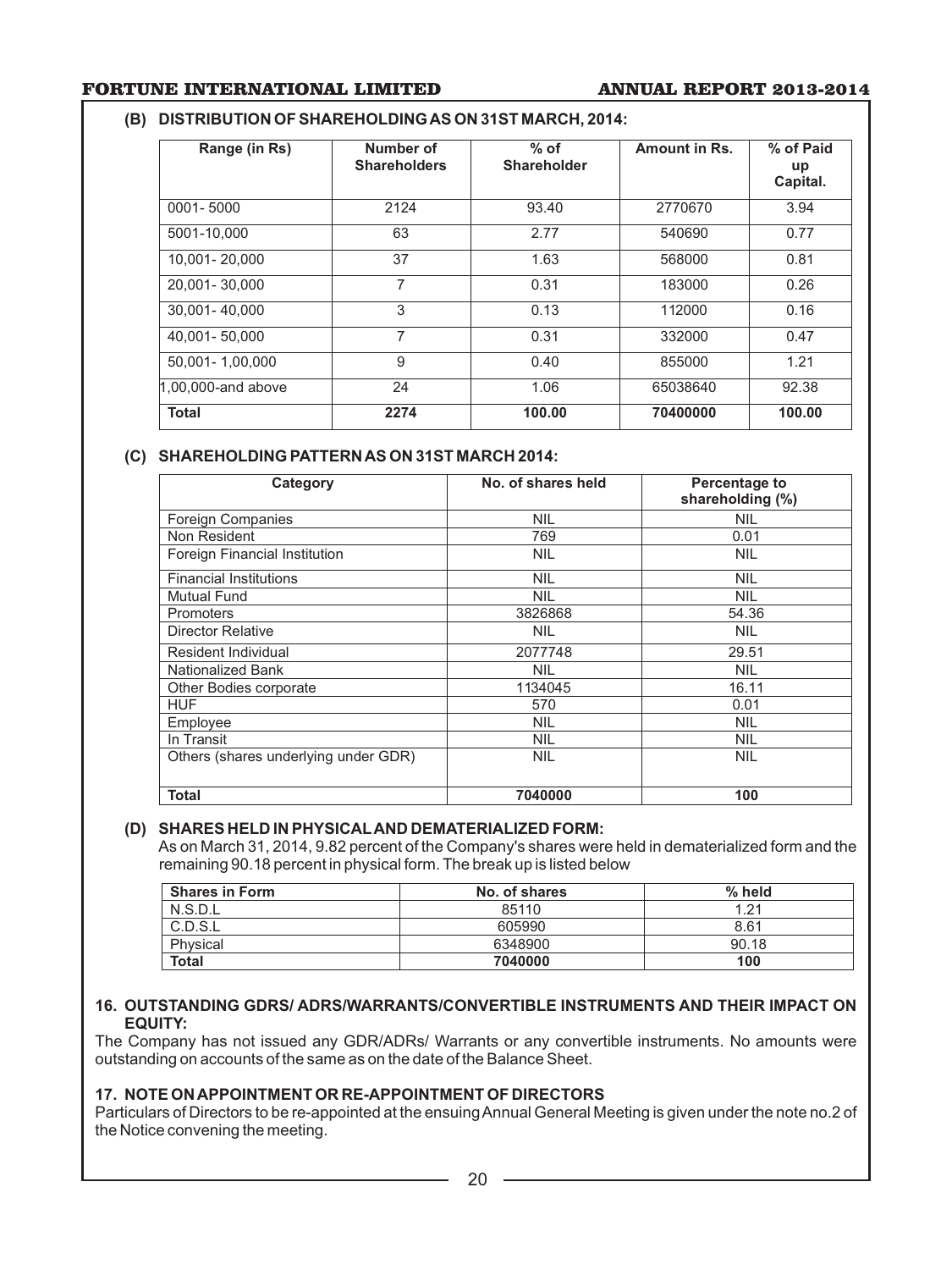# **18. MANAGEMENT DISCUSSION & ANALYSIS REPORT**

The Management Discussion and Analysis Report are appended to and forms part of the Annual Report.

## **19. CODE OF CONDUCT**

The Code of Conduct of employees, Senior Manager Level employees and Board of Directors are displayed on the website of the Company under the head Code of Conduct.

# **20. GENERAL BODY MEETINGS**

### **1. Annual General Meetings**

Details of Special Resolution passed in the previous three Annual General Meetings are given below:

| Year        | <b>Venue</b>                                                               | Date & Time                        | <b>Special Resolution</b><br>Passed |
|-------------|----------------------------------------------------------------------------|------------------------------------|-------------------------------------|
| $2010 - 11$ | G-22, Shahi Road,<br>Bijwasan,<br>New Delhi- 110061                        | 20th July 2011<br>10.00 a.m.       | No Special Resolution<br>passed     |
| $2011 - 12$ | G-22, Shahi Road,<br>Bijwasan,<br>New Delhi- 110061                        | 28th September, 2012<br>10.00 a.m. | No Special Resolution<br>passed     |
| 2012-13     | G - 3. C - Block.<br>Community Centre, Naraina<br>Vihar, New Delhi-110 028 | 27th September, 2013<br>10.00 a.m. | No Special Resolution<br>passed     |

All the Resolutions were passed with requisite majority.

#### **2. Postal Ballot**

No Special Resolution was passed though Postal Ballots during the financial year and no special resolution is being proposed to be conducted though postal ballot

## **21. SHAREHOLDER**

# **a) GENERALSHAREHOLDER INFORMATION**

| Date, Time and Venue of AGM                         | 30th September, 2014 at 10.00 am                  |  |  |
|-----------------------------------------------------|---------------------------------------------------|--|--|
|                                                     | G-3, First Floor, C-Block, Community Centre,      |  |  |
|                                                     | Naraina Vihar, New Delhi-110 028                  |  |  |
| <b>Financial Year</b>                               | April 1, 2013- March 31, 2014                     |  |  |
| Dates of Book Closure                               | 25th September 2014 to 30th September,            |  |  |
|                                                     | 2014(both days inclusive)                         |  |  |
| <b>Dividend Payment Date</b>                        | There is no dividend recommended by the Board     |  |  |
| <b>Listing on Stock Exchange</b>                    | Bombay Stock Exchange Ltd<br>1.                   |  |  |
|                                                     | 2.<br>Delhi Stock Exchange Association Limited    |  |  |
|                                                     | 3.<br>Madras Stock Exchange Limited               |  |  |
|                                                     | Calcutta Stock Exchange Association Limited<br>4. |  |  |
| <b>BSE Scrip Code</b>                               | 530213                                            |  |  |
| Scrip name                                          | <b>FORINTL</b>                                    |  |  |
| <b>International Security Identification Number</b> |                                                   |  |  |
| (ISIN)                                              | INE501D01013                                      |  |  |
|                                                     |                                                   |  |  |

#### **b) SHARE TRANSFER SYSTEM**

Purva Sharegistry (India) Private Limited has been appointed as Registrar & Share Transfer Agent of the Company.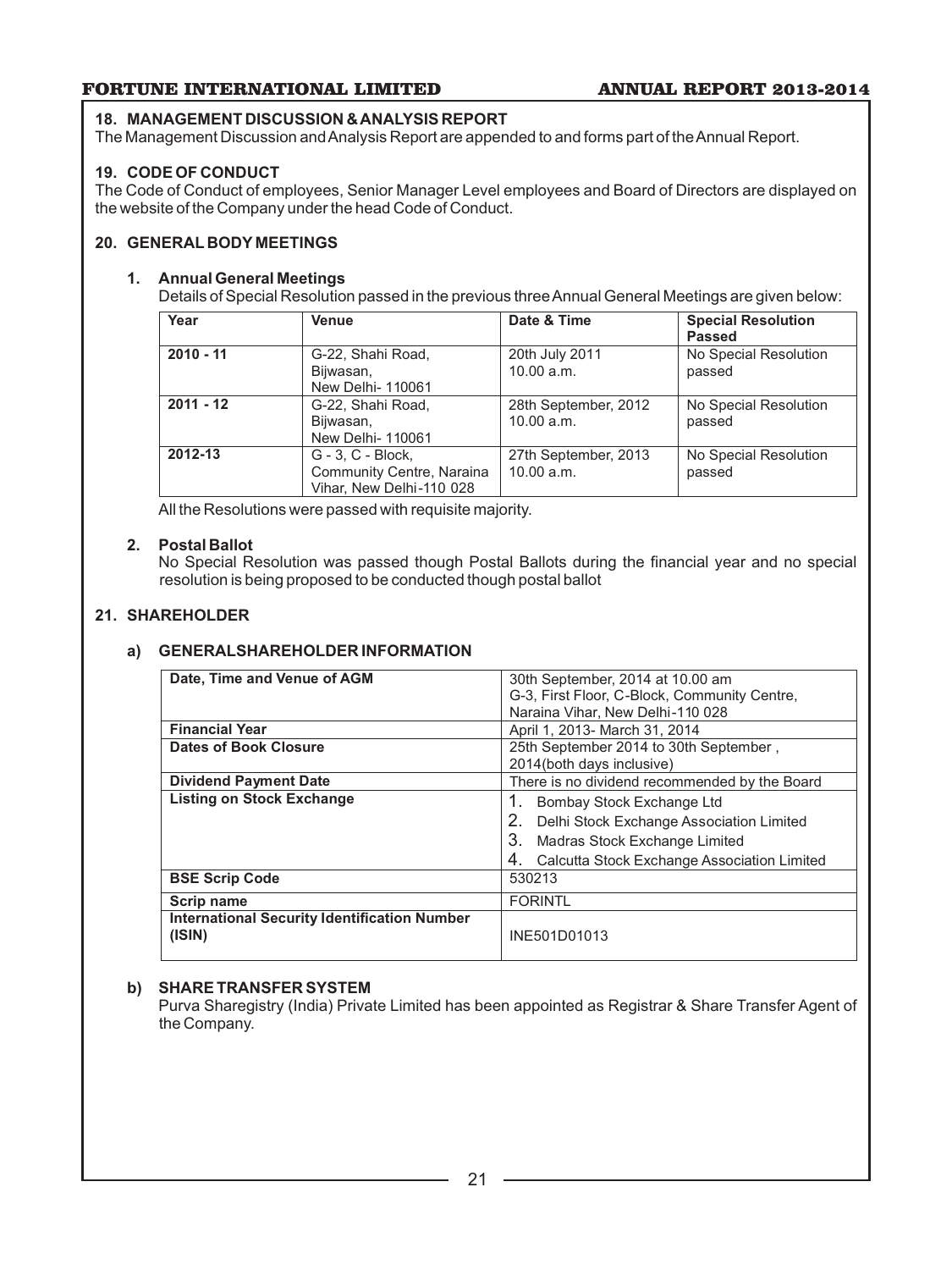Address for communication for Shareholding related queries is as follows: M/s. Purva Sharegistry (India) Private Limited 9, Shiv Shakti Industrial Estate J.R. Boricha Marg, Lower Parel (E) Mumbai – 400011 Email ID: busicomp@gmail.com Website: www.purvashare.com Tel : 91-22-2301 6761 / 8261 Fax: 91-22-2301 2517

### **c) BOOK CLOSURE DATES** September 25, 2014 to September 30, 2014 (Both days inclusive)

# **d) ADDRESS FOR CORRESPONDANCE:**

Mr. Nivedan Bharadwaj Wholetime Director **Regd. Office:** Fortune International Limited G-3, First Floor, C-Block, Community Centre, Naraina Vihar, New Delhi-110 028

# **Place: New Delhi**

**Date: 4th September, 2014 By order of the Board of Directors** 

 **Sd/- Rekha Srivastava Director (DIN-00051261)**

 $\overline{\phantom{0}}$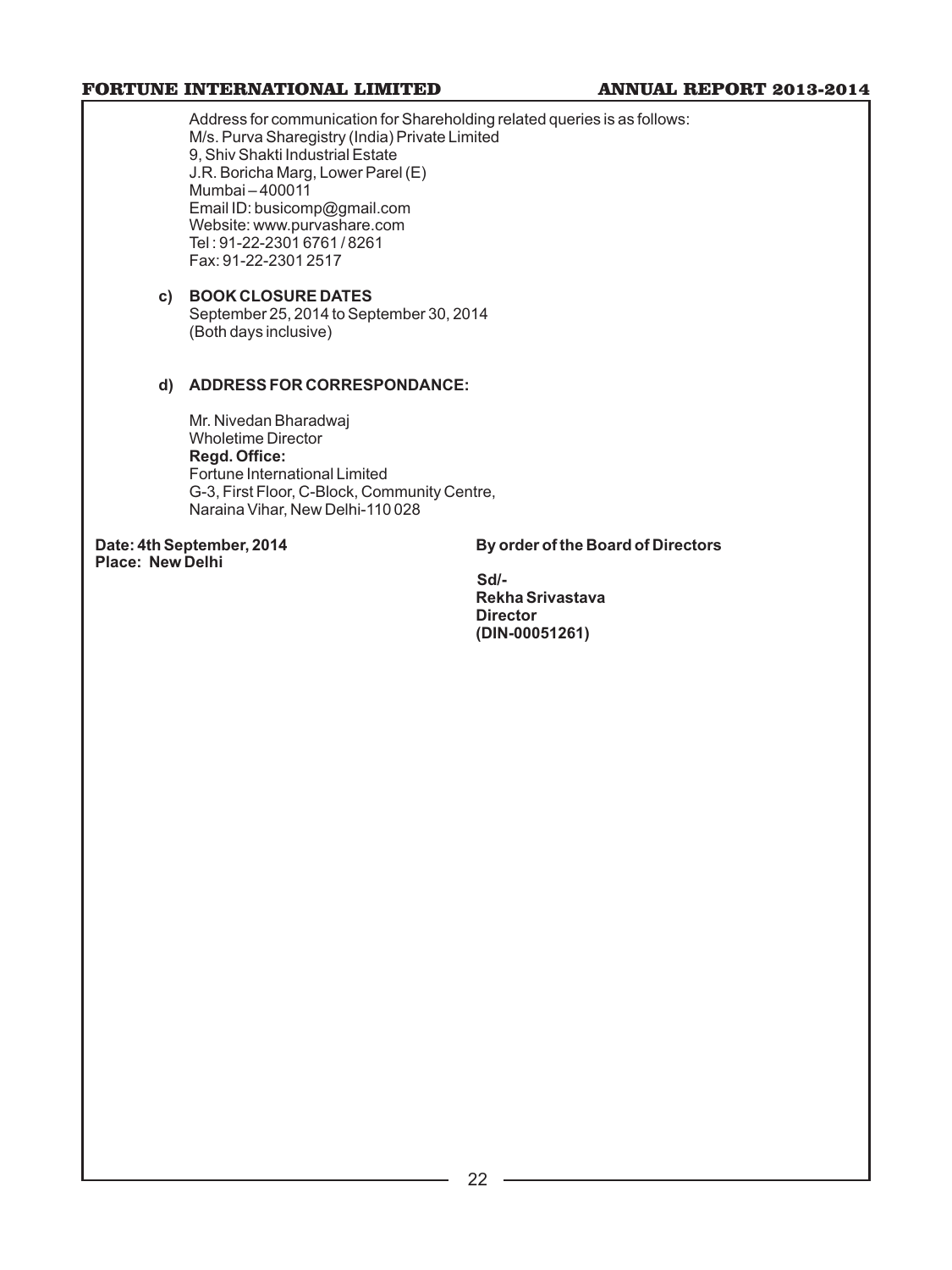## **MANAGEMENT DISCUSSION AND ANALYSIS REPORT**

The management of Fortune International Limited presents the analysis of the performance of the Company for the year 2013-14 and its outlook for the future. This outlook is based on an assessment of the current business environment. It may vary due to future economy and other developments both in India and Abroad.

## **1. Industry structure and developments.**

The Indian products have a huge demand in the foreign markets. The export business in India has been flourishing and according to reports it contributes a huge share to the development of the country. The Indian exporters have succeeded in standing the stiff competition prevalent in the foreign markets through skilled manpower and quality products.

## **2. Opportunities and Threats.**

Indian exporters have a healthy competition with neighboring countries which has further led to the growth of export sector in the Country. The government has created new opportunities by introducing several policies to augment the export sector. The introduction of various trade policies have led to a substantial flow of foreign currency. There are certain opportunities and strengths in the export business which has been specified below.

# **OPPORTUNITIES**

- An unfulfilled customer need.
- Arrival of new technologies.
- Loosening of regulations.
- Removal of international trade barriers.
- Patents
- Strong brand names.
- Good reputation among customers.
- Cost advantages from proprietary know-how.
- Exclusive access to high grade natural resources.
- Favorable access to distribution networks.

#### **THREATS**

- Changes in the external environmental also may present threats to the firm. Some examples of such threats include:
- Shifts in consumer tastes away from the firm's products
- Emergence of substitute products.
- New regulations. International labor and environmental Laws.
- Increased trade barriers
- Threat for traditional market facing the product diversification;
- Competition from other developing countries, especially China;

# **3. Risks and concerns.**

Export business can be a great opportunity, but it is risky and challenging at the same time which is totally different from those encountered domestically. Increasing competition remains the major problem of the industry especially with China. Risk can be identified in the following factors:

- **a) Political Risk:** The Country where our client is located may experience major political instability. Such instability could result in defaults on payments, confiscation of property, exchange transfer blockages etc.
- **b) Legal Risk:**At domestic level, businesses are subject to a myriad of laws, regulations, and restrictions. But there are much more complexities in international business. International transactions are governed by unilateral measures, bilateral relationships, multilateral and regional agreements. The differences in law may have impact in such areas as taxation, currency dealings, and property rights and employments practices.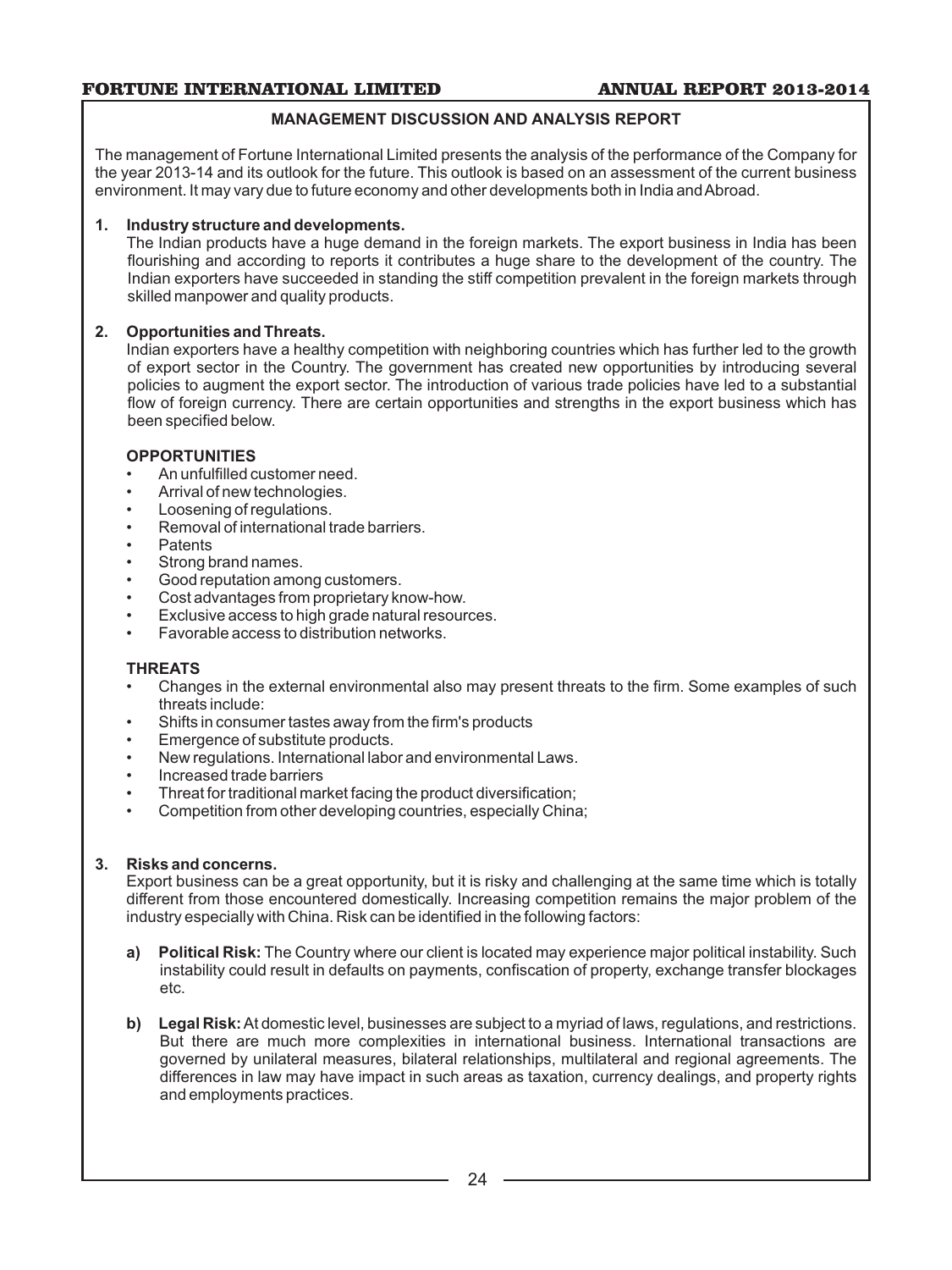- **c) Credit Risk:** While doing business internationally, trading can seem complicated and risky. Besides political, legal and other risks, the most common problem businesses face is the risk in the transaction.
- **d) Exchange Rate Risk:** Our major business involves export to the other Countries and the transactions are primarily done in the currency of US dollars (US\$). The exchange rate between the Rupee and the U.S. Dollar has changed substantially in the last two decades and could fluctuate substantially in the future. Fluctuations in Indian Rupee against the U.S. Dollar and other foreign currencies may adversely affect our results of operations.

# **4. Internal control systems and their adequacy.**

Your company has a well settled internal control system and policies and procedures for operations accounting and financial reporting as well as compliance. An effective internal Audit function adds the elements of completeness to the System of Internal Control, The Internal Auditor are an Independent firm who present their finding and report to the Audit Committee on the regular basis.

- **5. Discussion on financial performance with respect to operational performance.** The Board has discussed the performance of the Company in its Board's Report
- **6. Material developments in Human Resources / Industrial Relations front, including number of people employed.**

The Company realized and understands that the human resources are the most valuable assets that it has and it takes pains to see that there are not overlook in the process of trying business and profit The Company also understand that it depends on the experience ability skills and knowledge of his employee and therefore takes pains to encourage them to expand the knowledge and as and when as required sends them for courses which will develop their skills and knowledge. The Company also offers attractive remuneration, conductive working atmosphere. The Company had peaceful industrial relation with employees and the company continues to focus on Human Resource Development to enhance the employee performance and promote knowledge integration

#### **7. Cautionary Statement**

Statements in the Management Discussion and Analysis, describing the Company's objectives, projections and estimates are forward looking statements and progressive within the meaning of applicable security laws and regulations. Actual results may vary from those expressed or implied, depending upon the economic conditions, government policies and other incidental/ related factors.

**Place:** New Delhi

#### **Date: 04th September, 2014 By order of the Board of Directors**

 **Sd/- Rekha Srivastava Director (DIN-00051261)**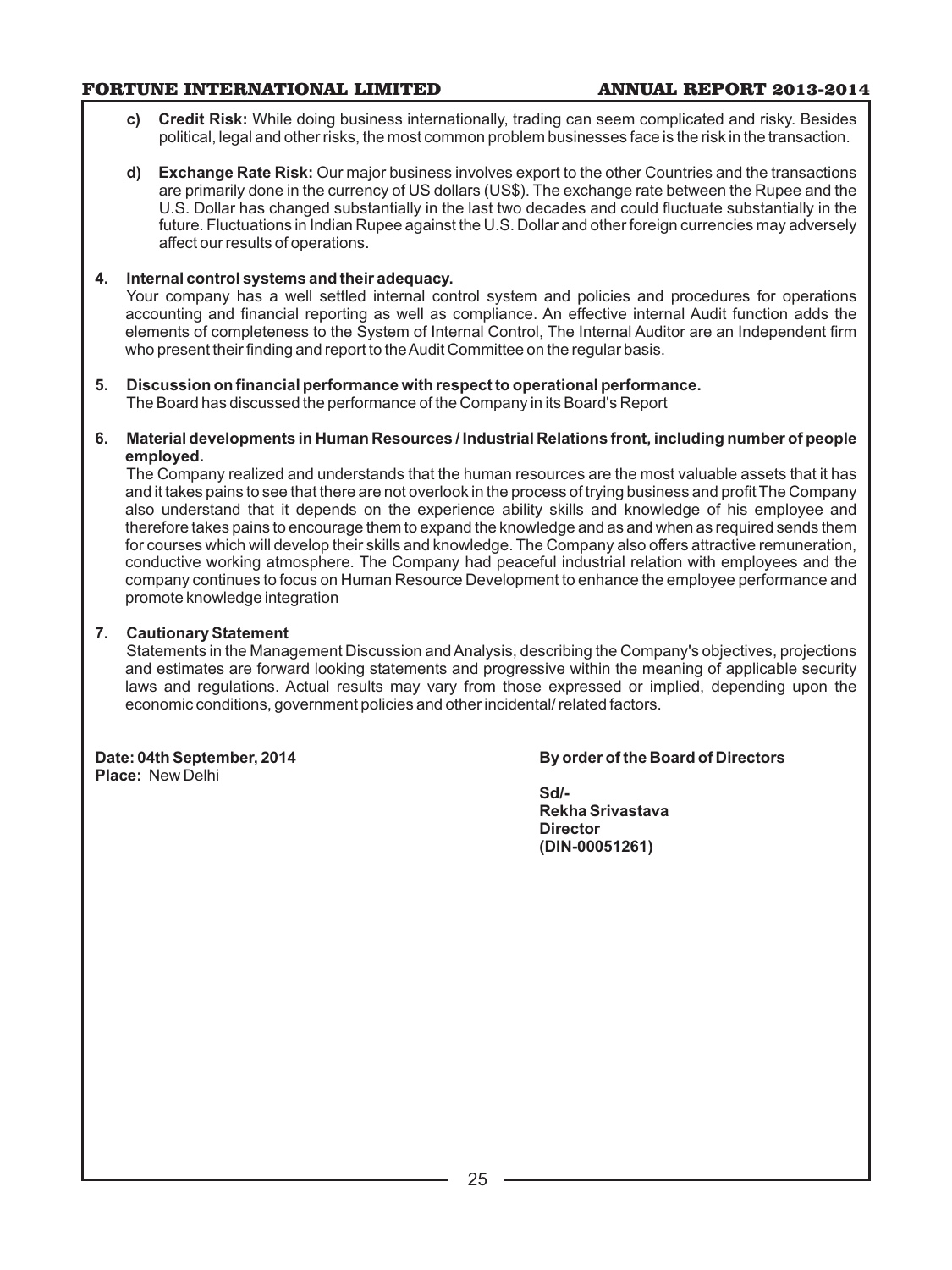# **CERTIFICATE FROM PRACTICING COMPANY SECRETARY ON COMPLIANCE WITH THE CONDITIONS OF CORPORATE GOVERNANCE UNDER CLAUSE 49 OF THE LISTING AGREEMENTS**

#### **To The Members, Fortune International Limited**

We have examined the compliance of conditions of Corporate Governance by Fortune International Limited for the year ended 31st March, 2014, as stipulated in Clause 49 of the Listing Agreement of the said Company with the Stock Exchange.

The compliance of conditions of Corporate Governance is the responsibility of the management. Our examination has been limited to review of the procedures and implementation thereof, adopted by the Company for ensuring the compliance of the conditions of Corporate Governance as stipulated in Clause 49 of the above mentioned Listing Agreement. It is neither an audit nor an expression of opinion on the financial statements of the Company.

In our opinion, on the basis of our review and according to the information and explanations given to us, we certify that the Company has complied with the condition of Corporate Governance as stipulated in the above mentioned Listing Agreement. We further state that such compliance is neither an assurance as to the future viability of the Company nor the efficiency or effectiveness with which the management has conducted the affairs of the Company.

Sd/- **Deepak Rane** A.C.S No 24110 & C.P No: 8717 Date : 4th September, 2014 Place: Mumbai Practicing Company Secretary

# **DECLARATION OF COMPLIANCE WITH CODE OF CONDUCT**

In accordance with clause 49 of the listing agreements with the Bombay Stock Exchange Ltd, to the best of my knowledge and belief and on the basis of declaration given to me, I hereby affirm that all the Directors and the senior Managements personal have affirmed compliance with the code of conduct as laid down by the company as applicable to them for the financial year ended on 31st March, 2014.

Sd/- **Nivedan Bharadwaj** Whole Time Director (DIN-00040191)

Date : 4th September, 2014 Place: New Delhi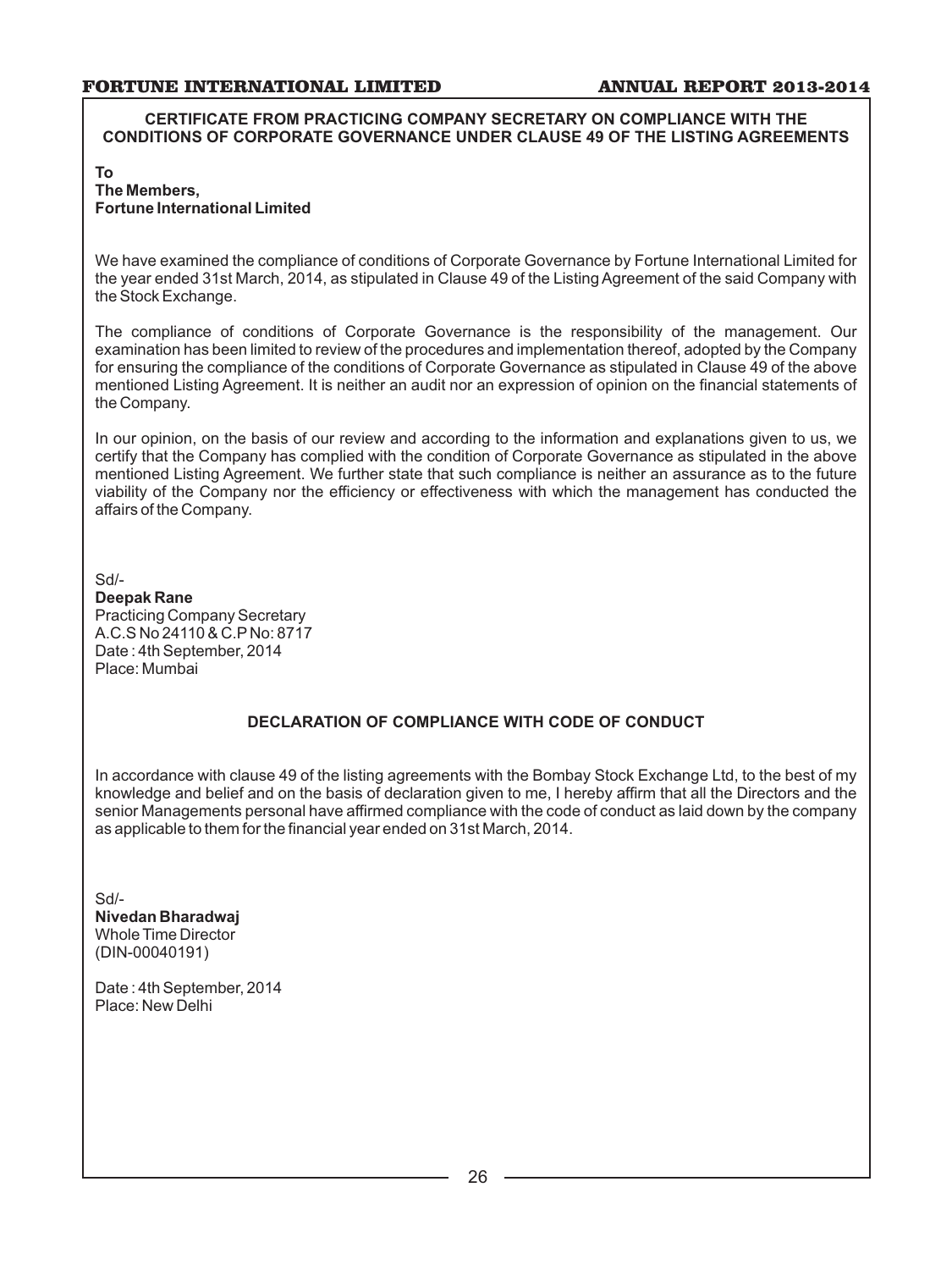# **CEO/CFO CERTIFICATION**

The Board of Directors Fortune International Limited G-4, C-Block, Community Centre, Naraina Vihar, New Delhi-110 028

I, Anil Kukreja, Chief Financial Officer (CFO) of **Fortune International Limited** (" the Company") do certify to the Board that:-

- a. I have reviewed the Balance Sheet and the Profit and Loss Account and all the schedules and notes on accounts as well as the cash flow statement for the year ended 31st March 2014 and that to the best of our knowledge and belief:
	- (i) the said statements do not contain any false, misleading or materially untrue statement or figures or omit any material fact, which may make the statement or figures contain therein misleading; and
	- (ii) the said statements together present a true and fair view of the company's affairs and are in compliance with existing accounting standards, applicable laws and regulations.
- b. I further state that to the best of our knowledge and belief, there are no transactions entered into by the company during the year which are fraudulent, illegal or violate the company's code of conduct.
- c. I accept responsibility for establishing and maintaining internal controls for financial reporting and that we have evaluated the effectiveness of internal control systems of the company pertaining to financial reporting and have disclosed to the auditors and the Audit Committee, deficiencies in the design or operation of such internal controls, if any, of which we are aware and the steps we have taken or propose to take to rectify these deficiencies.
- d. I have indicated to the auditors and the Audit committee that
	- (i) There have been no significant changes in internal control over financial reporting during the year;
	- (ii) There have been no significant changes in accounting policies during the year and that the same have been disclosed in the notes to the financial statements; and
	- (iii) There has been no commitment of any fraud, whether or not significant, that involves Management or other employee who have a significant role in the company's internal controls.

**For Fortune International Limited Sd/- Anil Kumar Kukreja Chief Financial Officer**

**Date : 4th September, 2014 Place : New Delhi**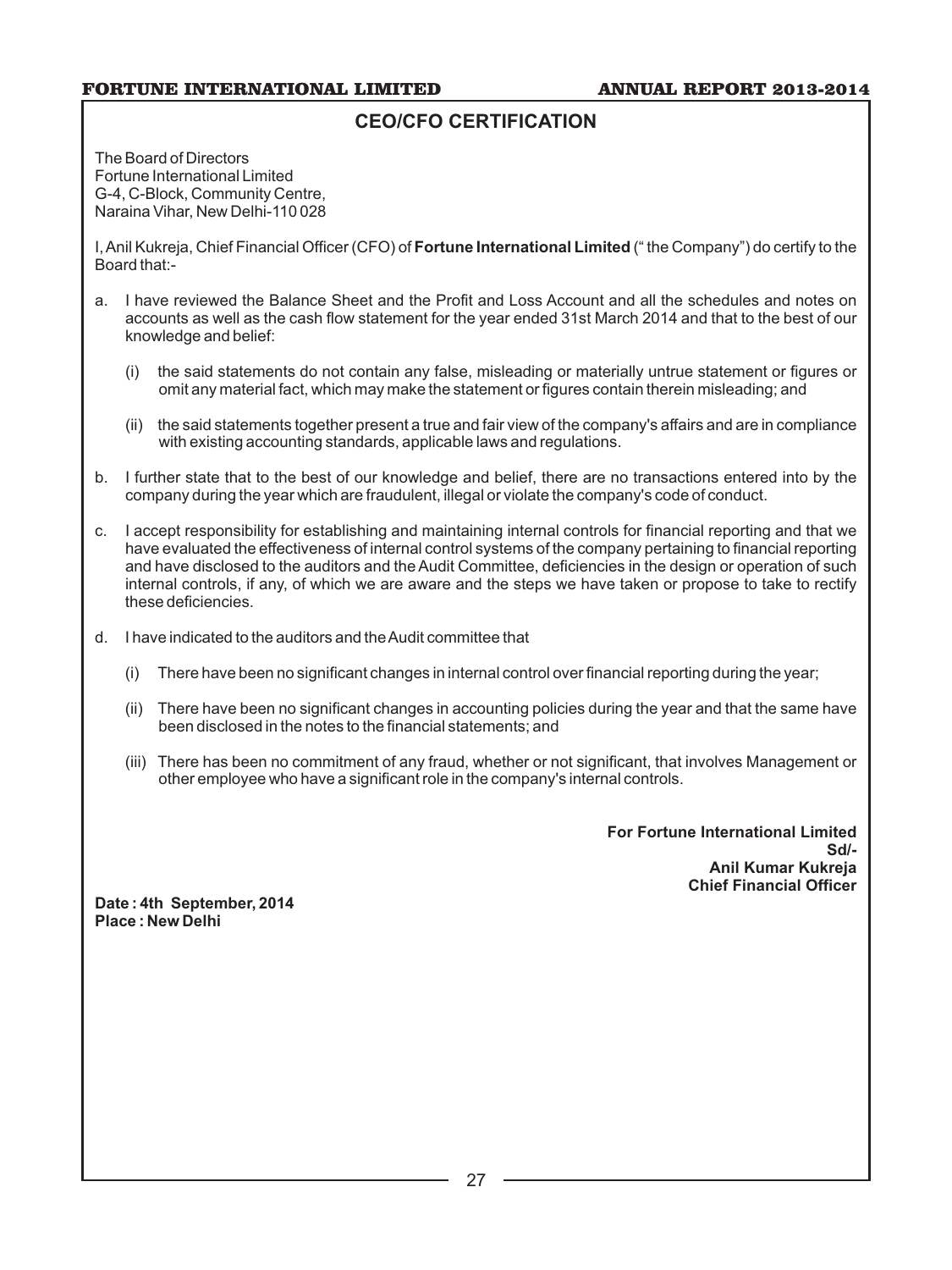# **INDEPENDENT AUDITOR'S REPORT**

To the Members of M/s Fortune International Limited

#### **Report on the Financial Statements**

We have audited the accompanying financial statements of M/s Fortune International Limited, which comprise the Balance Sheet as at March 31, 2014, and the Statement of Profit and Loss, and Cash Flow statement for the year then ended, and a summary of significant accounting policies and other explanatory information.

# **Management's Responsibility for the Financial Statements**

The Company's Management is responsible for the preparation of these financial statements that give a true and fair view of the financial position, financial performance and cash flows of the Company in accordance with the Accounting Standards notified under the Companies Act , 1956( the Act) read with the General Circular 15/2013 dated 13th September , 2013 of the Ministry of Corporate Affairs in respect of Section 133 of the Companies Act, 2013 and in accordance with the accounting principles generally accepted in India. This responsibility includes the design, implementation and maintenance of internal control relevant to the preparation and presentation of the financial statements that give a true and fair view and are free from material misstatement, whether due to fraud or error.

## **Auditor's Responsibility**

Our responsibility is to express an opinion on these financial statements based on our audit. We conducted our audit in accordance with the Standards on Auditing issued by the Institute of Chartered Accountants of India. Those Standards require that we comply with ethical requirements and plan and perform the audit to obtain reasonable assurance about whether the financial statements are free from material misstatement.

An audit involves performing procedures to obtain audit evidence about the amounts and disclosures in the financial statements. The procedures selected depend on our judgment, including the assessment of the risks of material misstatement of the financial statements, whether due to fraud or error. In making those risk assessments, we consider internal control relevant to the Company's preparation and fair presentation of the financial statements in order to design audit procedures that are appropriate in the circumstances but not for the purposes of expressing an opinion on the effectiveness of the Company's internal control. An audit also includes evaluating the appropriateness of accounting policies used and the reasonableness of the accounting estimates made by management, as well as evaluating the overall presentation of the financial statements.

We believe that the audit evidence we have obtained is sufficient and appropriate to provide a basis for our audit opinion.

# **Opinion**

In our opinion and to the best of our information and according to the explanations given to us, the financial statements give the information required by the Act in the manner so required and give a true and fair view in conformity with the accounting principles generally accepted in India:

- a) In the case of the Balance Sheet, of the state of affairs of the Company as at March 31, 2014;
- b) In the case of Statement of the Profit and Loss, of the profit of the Company for the year ended on that date; and
- c) In the case of the Cash Flow Statement, of the cash flows of the Company for the year ended on that date.

# **Report on Other legal and Regulatory Requirements**

- 1. As required by the Companies (Auditor's Report) Order, 2003 ("the Order") issued by the Central Government of India in terms of sub-section (4A) of section 227 of the Act, we give in the Annexure a statement on the matters specified in paragraphs 4 and 5 of the Order.
- 2. As required by section 227(3) of the Act, we report that:
	- a) we have obtained all the information and explanations which to the best of our knowledge and belief were necessary for the purpose of our audit;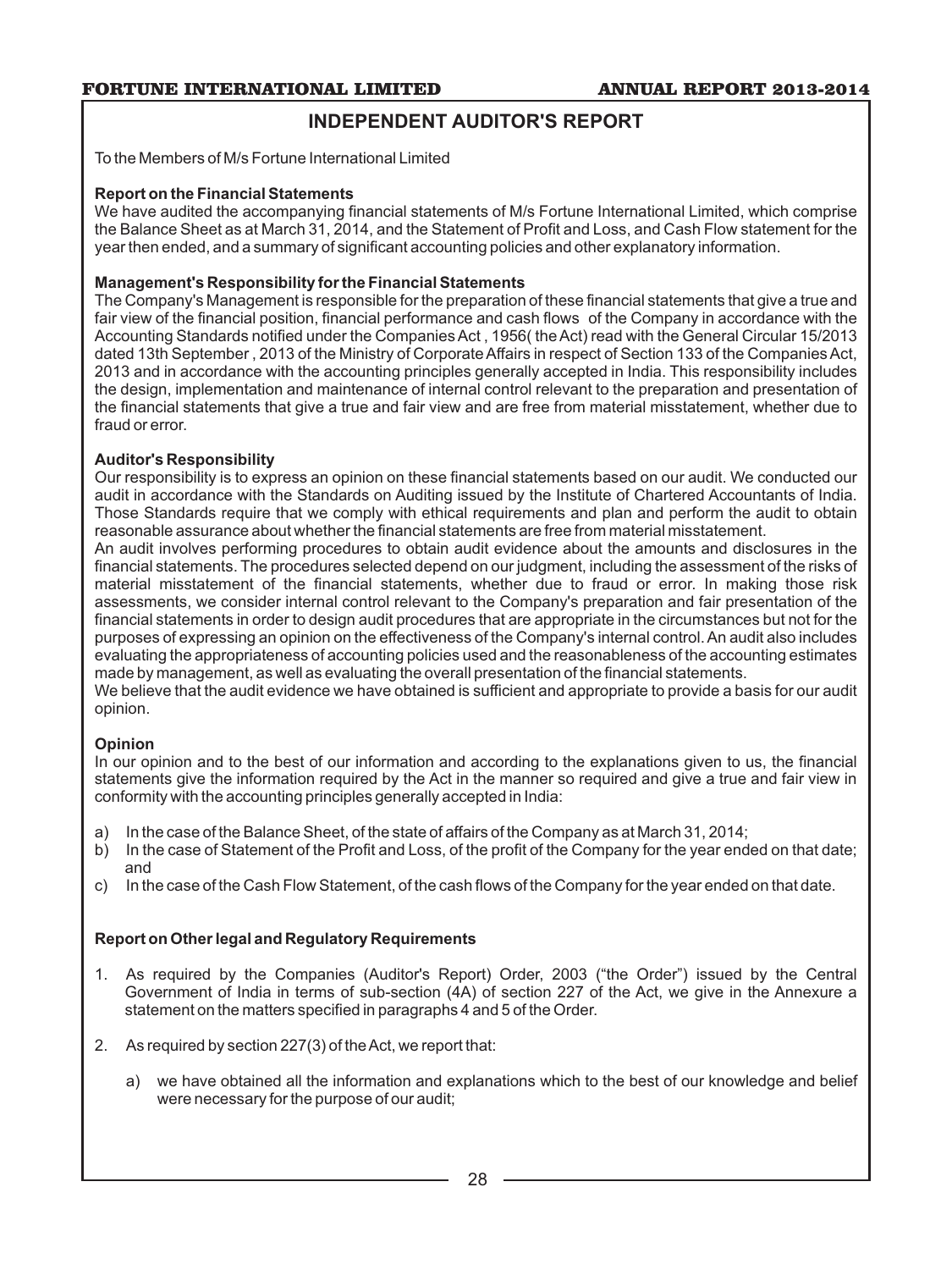- b) in our opinion proper books of account as required by law have been kept by the Company so far as appears from our examination of those books;
- c) the Balance Sheet, statement of Profit and Loss, and Cash Flow Statement dealt with by this Report are in agreement with the books of account.
- d) in our opinion, the Balance Sheet, statement of Profit and Loss, and Cash Flow Statement comply with the Accounting Standards notified under the Companies Act , 1956( the Act) read with the General Circular 15/2013 dated 13th September ,2013 of the Ministry of Corporate Affairs in respect of Section 133 of the Companies Act, 2013.
- e) on the basis of written representations received from the directors as on March 31, 2014, and taken on record by the Board of Directors, none of the directors is disqualified as on March 31, 2014, from being appointed as a director in terms of clause (g) of sub-section (1) of section 274 of the Companies Act, 1956.

For L. N. MALIK & CO. Chartered Accountants FRN: 015992N

Place: New Delhi L. N. MA<br>
Date: 30.05.2014 Charles Controller Martiner Partner Date: 30.05.2014

Sd/-<br>L. N. MALIK M.No. 010423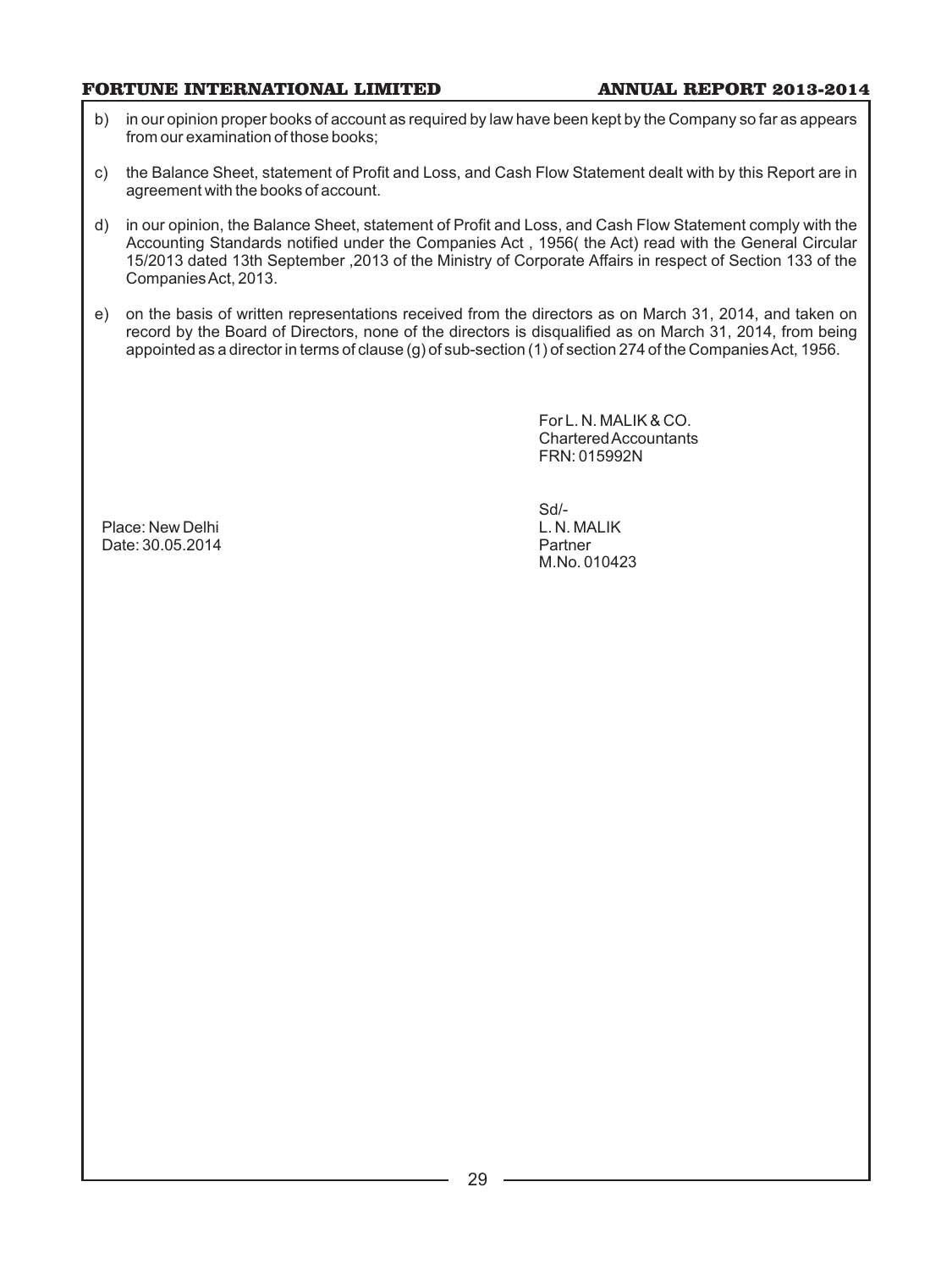#### **Annexure to the auditors' Report – March 31, 2014 (Refereed to in paragraph 3 of our report of even date)**

- (i) (a) The Company is maintaining proper records showing full particulars, including quantitative details and situation of fixed assets.
	- (b) The Company physically verifies the fixed assets on a rotational basis and accordingly, certain fixed assets have been physically verified by the management during the year and no material discrepancies were noticed on such verification.
	- (c) There was no substantial disposal of fixed assets during the year.
- (ii) As the company has not purchased/sold goods during the year nor there is any opening stock, requirement of reporting of physical verification of stocks or maintenance of inventory records, in our opinion, does not arise.
- (iii) The Company has taken interest free loan from 3 parties covered in the register maintained under section 301 of the Companies Act, 1956. The closing balance in respect of total loan taken as on 31.3.2014 is Rs.2,88,73,000 /-.Further the company has not granted any loans, secured or unsecured to the parties stated in the register maintained u/s 301 of the Act.
- (iv) In our opinion and according to the information and explanations given to us, there are adequate internal control procedures commensurate with the size of the company and the nature of its business for the purchase of inventory and fixed assets and for the sale of goods and services. During the course of our audit, no major weakness has been noticed in the internal controls.
- (v) In our opinion and according to the information and explanations given to us, the transactions made in pursuance of contracts or arrangements entered in the register maintained under section 301 and exceeding the value of five lakh rupees in respect of any parties during the year have been made at prices which are reasonable having regard to prevailing market prices at the relevant time.
- (vi) The Company has not accepted any deposits from the public to which the directives issued by the Reserve Bank of India and the provisions of section 58 Aof the Act and the rules framed there under apply.
- (vii) In our opinion, the Company has an internal audit system commensurate with the size and nature of its business.
- (viii)We are informed that the Central Government has not prescribed maintenance of cost records under clause (d) of sub-section (1) of section 209 of the Act for the products of the Company.
- (ix) (a) Undisputed statutory dues including Provident Fund, Investor Education and Protection Fund, Employees' State Insurance, Income-tax, Sales-tax, Wealth-tax, Service Tax, customs duty, excise duty, cess and other statutory dues have been regularly deposited by the company with the appropriate authorities in all cases during the year. According to the information and explanations given to us, no undisputed amounts payable in respect of aforesaid were outstanding, at the year end for a period of more than six months from the date they became payable.
	- (b) According to the records of the company, there are no dues of sales tax, Income-tax, Custom duty, Wealth-tax, Service Tax, Cess which have not been deposited on account of any dispute.
- (x) The accumulated losses of the company have exceeded fifty per cent of its net worth as at 31st March 2014. The company has not incurred cash loss in the current year and as well as in the immediately preceding financial year.
- (xi) According to records of the company, the company has not borrowed from financial institutions or banks or issued debentures during the year. Hence in our opinion, the question of reporting on defaults in repayment of dues to financial institutions or banks or debenture does not arise.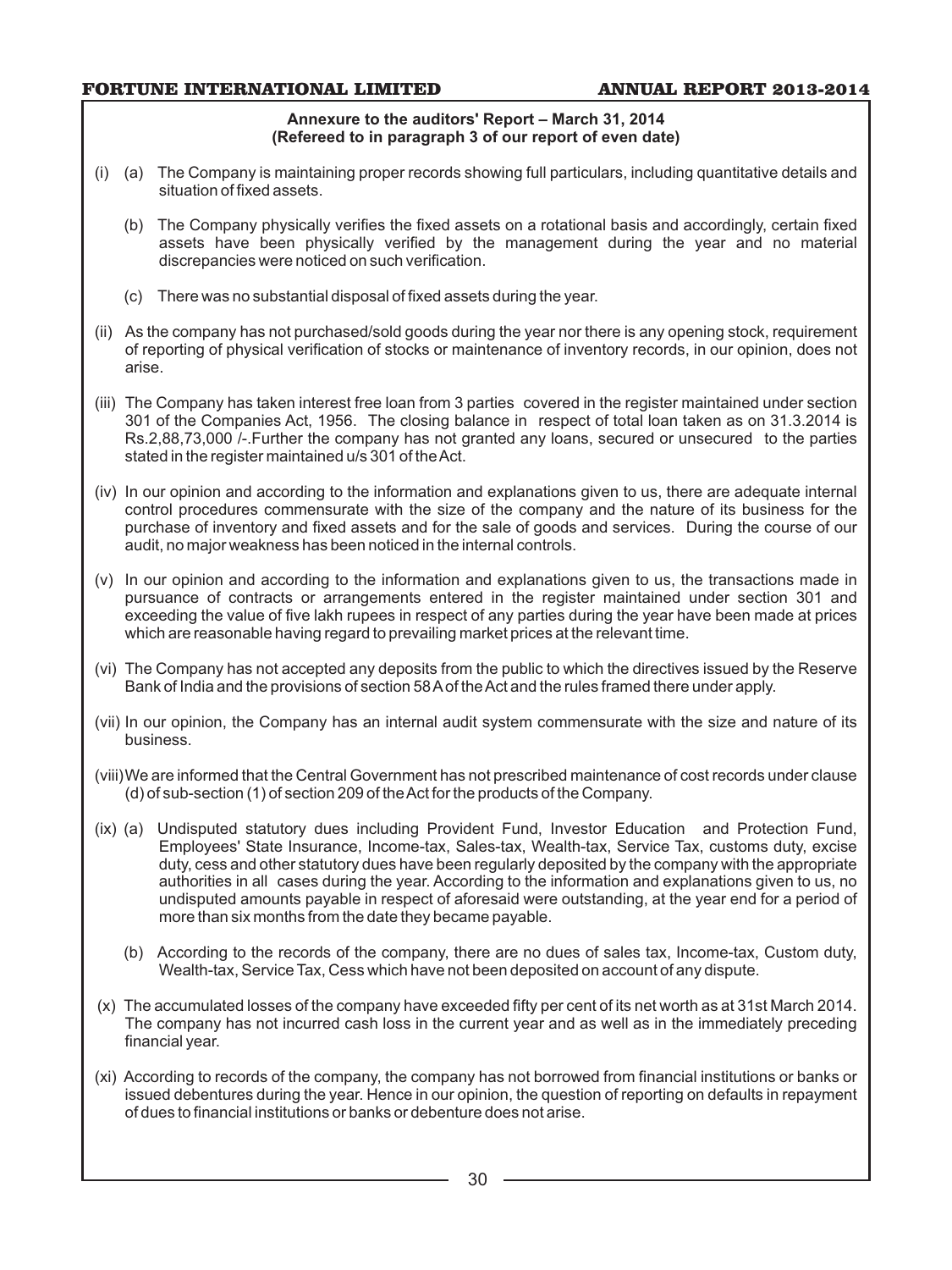- (xii) The Company has not granted loans and advances on the basis of security by way of pledge of shares, debentures and other securities.
- (xiii) The nature of activities of the Company does not attract any special statute applicable to chit fund and nidhi/mutual fund/benefit fund/societies.
- (xiv)The company does not deal or trade in shares, securities, debentures and other investments. Therefore paraghraph (xiv) of order is not applicable.
- (xv) According to the information and explanations given to us , the company has not given any guarantee for loans taken by others from banks or financial institutions.
- (xvi)According to the information and explanations given to us, the Company has not obtained any term loan or applied any term loan during the year.
- (xvii) According to the information and explanations given to us and on overall examination of the balance sheet of the Company as at March 31, 2014, we report that no funds raised on short term basis have been used for long-term investment.
- (xviii) The Company has not made any preferential allotment of shares to parties and companies covered in the register maintained under section 301 of the Companies Act, 1956, during the year.
- (xix)The company did not have any debentures outstanding during the year.
- (xx) The Company has not raised any money through a public issue during the period covered by our audit report.
- (xxi)According to the information and explanations given by the management, we report that no fraud on or by the company has been noticed or reported during the year.

For L.N. MALIK & CO. CHARTERED ACCOUNTANTS Firm Regn. No. 015992N

Sd/- L. N. MALIK PARTNER. Membership No. 10423. Place: New Delhi Dated: 30.05.2014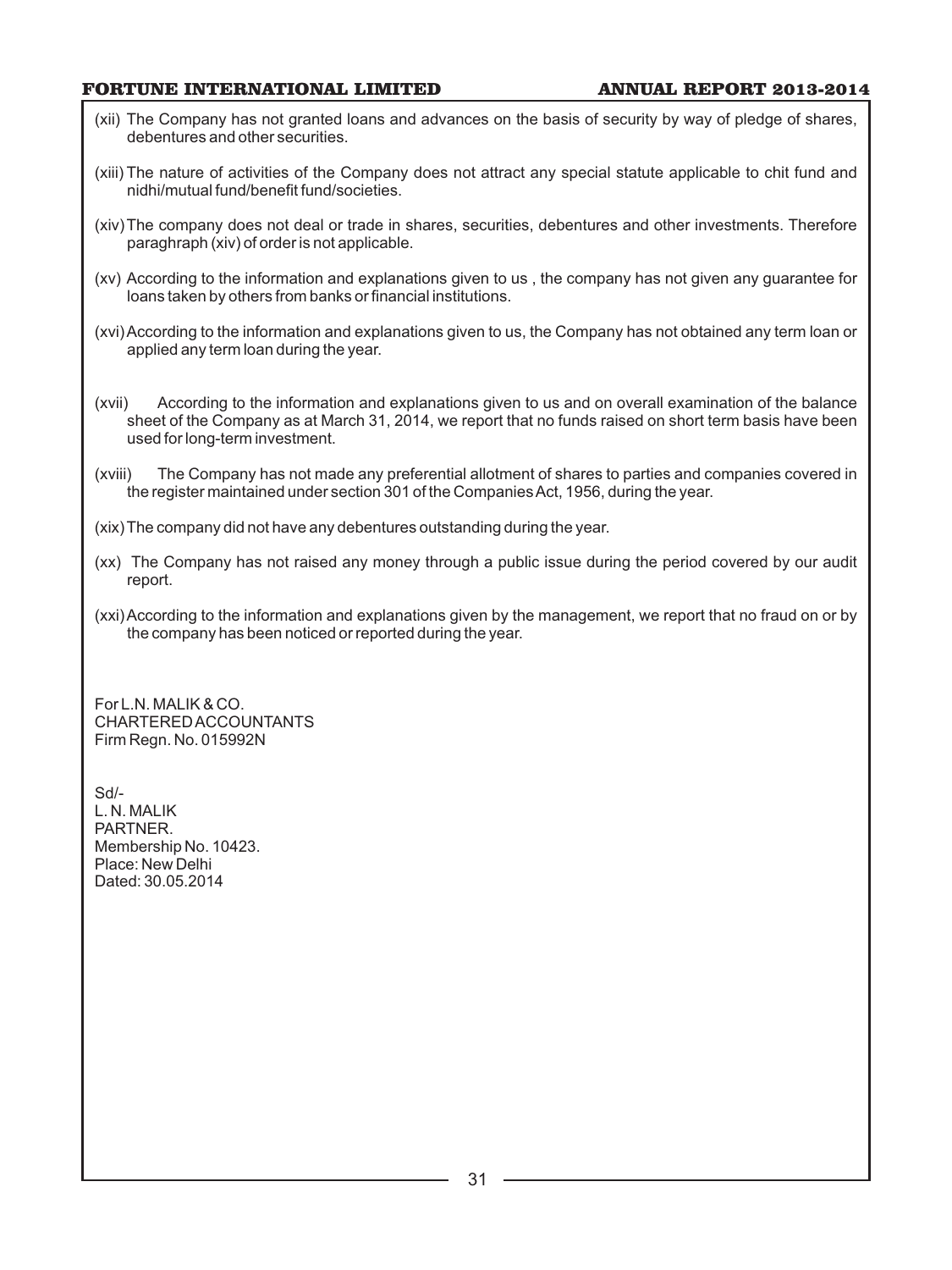# **BALANCE SHEET AS AT 31ST MARCH, 2014**

|                                                           | <b>AS AT</b><br><b>AS AT</b> |                |                |
|-----------------------------------------------------------|------------------------------|----------------|----------------|
| <b>Particulars</b>                                        | <b>Notes</b>                 | 31/03/2014     | 31/03/2013     |
| <b>I. EQUITY AND LIABILITIES</b>                          |                              |                |                |
| (1) Shareholder's Funds                                   |                              |                |                |
| (A) Share Capital                                         | $\mathbf{1}$                 | 70,400,000     | 70,400,000     |
| (b) Reserves and Surplus                                  | $\overline{2}$               | (74, 619, 212) | (74, 994, 338) |
| (c) Money received against share warrants                 |                              |                |                |
| (2) Share Application money pending allotment             |                              |                |                |
| (3) Non-Current Liabilities                               |                              |                |                |
| (a) Long-Term Borrowings                                  | 3                            | 28,873,000     | 28,883,000     |
| (b) Deferred Tax Liabilities (Net)                        |                              |                |                |
| (c) Other Long Term Liabilities                           |                              |                |                |
| (d) Long Term Provisions                                  |                              |                |                |
| (4) Current Liabilities                                   |                              |                |                |
| (a) Short-Term Borrowings                                 |                              |                |                |
| (b) Trade Payables                                        |                              |                |                |
| (c) Other Current Liabilities                             | 4                            | 21,862,341     | 22,562,297     |
| (d) Short-Term Provisions                                 |                              |                |                |
| <b>Total Equity &amp; Liabilities</b><br><b>II.ASSETS</b> |                              | 46,516,129     | 46,850,959     |
| (1) Non-Current Assets                                    |                              |                |                |
| (a) Fixed Assets                                          |                              |                |                |
| (i) Tangible Assets                                       | 5                            | 213,043        | 256,897        |
| (ii) Intangible Assets                                    |                              |                |                |
| (iii) Capital Work In Progress                            |                              |                |                |
| (b) Non-current investments                               |                              |                |                |
| (c) Deferred tax assets (net)                             |                              |                |                |
| (d) Long term loans and advances                          |                              |                |                |
| (e) Other non-current assets                              |                              |                |                |
| (2) Current Assets                                        |                              |                |                |
| (a) Current investments                                   |                              |                |                |
| (b) Inventories                                           |                              |                |                |
| (c) Trade receivables                                     | 6                            | 45,204,860     | 45,204,860     |
| (d) Cash and cash equivalents                             | $\overline{7}$               | 68,806         | 278,676        |
| (e) Short-term loans and advances                         | 8                            | 1,029,420      | 1,110,527      |
| (f) Other current assets                                  |                              |                |                |
| <b>Total Assets</b>                                       |                              | 46,516,130     | 46,850,959     |

Notes forming integral part of the financial statement 1 to 14

*As per our report of even date attached* **for L.N. MALIK & CO. FOR FORTUNE INTERNATIONAL LTD. CHARTERED ACCOUNTANTS**

# **(L. N. MALIIK) (Partner) Firm Reg. No.: 015992N**<br>Place : New Delhi **(DIN - 00051261) Place : New Delhi (DIN - 00040191) Date : 30/05/2014 Sd/-**

**Membership No. : 010423 A.K. Kukreja Rekha Shrivastava Nivedan Bharadwaj**

**Whole Time director Sd/- Sd/- Sd/-**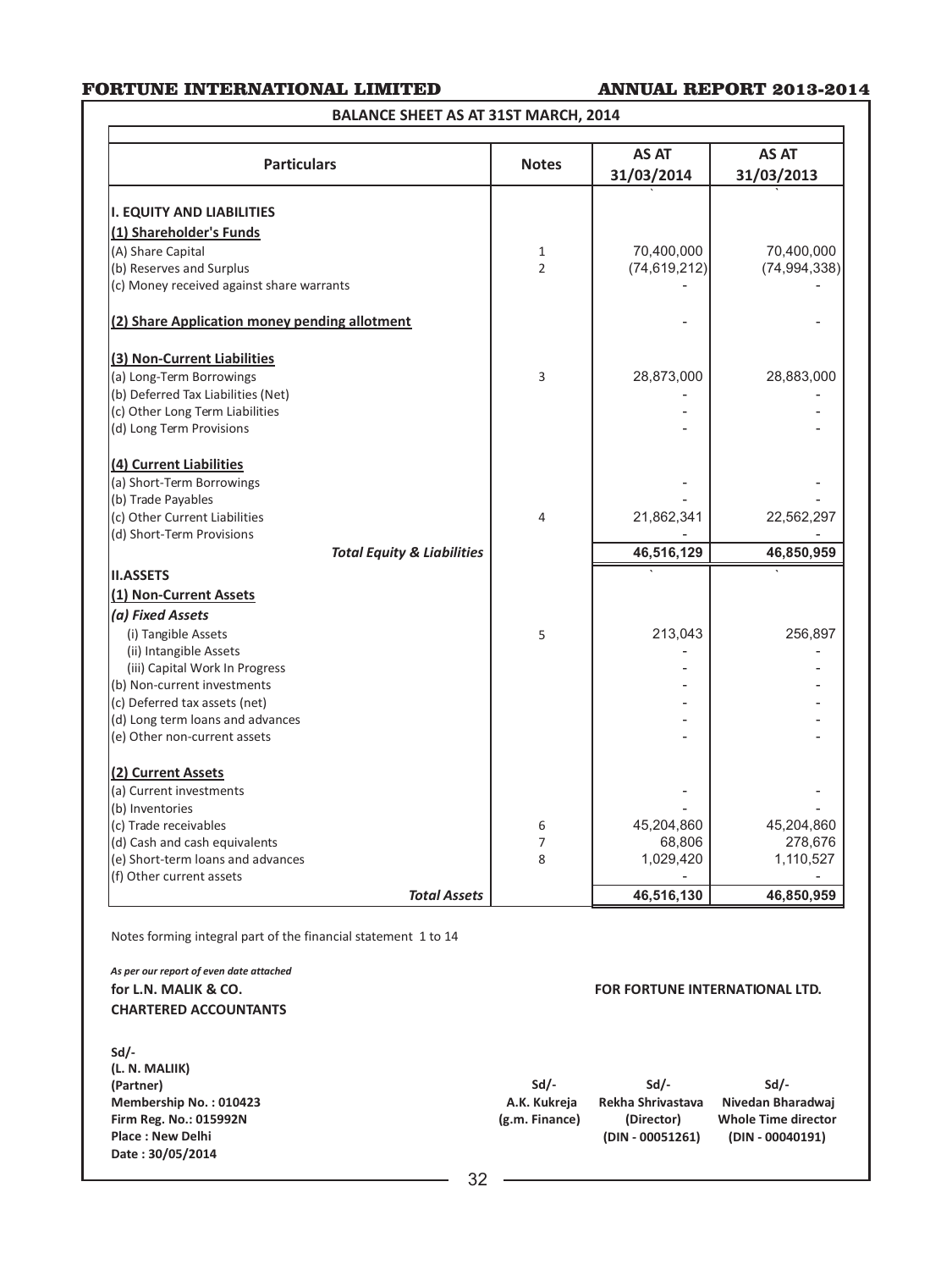#### **Particulars Notes AS AT 31/03/2014 AS AT 31/03/2013**   $\ddot{\phantom{a}}$  . The set of  $\ddot{\phantom{a}}$ *Income:* Revenue from operations and the set of the set of the set of the set of the set of the set of the set of the set of the set of the set of the set of the set of the set of the set of the set of the set of the set of the set - Other Income 9 723,867 2,537,260 **Total Revenue 723,867** *Expenses:* **Cost of Materials Consumed** - 2,537,260 *Purchases of Stock-in-Trade* - - *Changes in inventories of finished goods, work-in-progress and* - ٦ - 2,537,260  *stock-in-trade* Employee Benefits Expenses 2008 120,000 120,000 120,000 120,000 120,000 120,000 120,000 120,000 120,000 120,000 Financial Costs 6,107<br>
Depreciation and Amortization Expense (Refer Schedule 3) 12 12 43.854 3,035<br>53.500 Depreciation and Amortization Expense (Refer Schedule 3) 12 Other Expenses 13 178,780 204,711 **Total Expenses** 348,741 381,246 Profit/Loss before exceptional and extraordinary items and tax 375,126 2,156,014 Exceptional Items -  $\overline{a}$ 1,544,950 Loss before extraordinary items and tax 375,126 611,064 Extraordinary Items - - Profit before tax 611,064 *Tax expense:* (1) Current tax and the control of the control of the control of the control of the control of the control of the control of the control of the control of the control of the control of the control of the control of the con - (1) Current tax and the set of the set of the set of the set of the set of the set of the set of the set of the set of the set of the set of the set of the set of the set of the set of the set of the set of the set of the - Profit(Loss) from the period from continuing operations and the state of the state 375,126 611,064 Profit/(Loss) from discontinuing operations j - Profit/(Loss) from Discontinuing operations and the state of the state of the state of the state of the state of the state of the state of the state of the state of the state of the state of the state of the state of the s ٦ - Profit/(Loss) for the period 375,126 611,064 Earning per equity share: (1) Basic 0.05 0.09 (2) Diluted 0.05 0.09

**STATEMENT OF PROFIT & LOSS FOR THE YEAR ENDING ON 31ST MARCH, 2014**

Notes forming integral part of the financial statement 1 to 14

*As per our report of even date attached* **for L.N. MALIK & CO. FOR FORTUNE INTERNATIONAL LTD. CHARTERED ACCOUNTANTS**

**(L. N. MALIIK) (Partner) Firm Reg. No.: 015992N (g.m. Finance) (Director) Date : 30/05/2014 Sd/-**

| (L. N. MALIIK)           |                |                    |                            |
|--------------------------|----------------|--------------------|----------------------------|
| (Partner)                | $Sd/-$         | Sd                 | Sd/-                       |
| Membership No.: 010423   | A.K. Kukreja   | Rekha Shrivastava  | Nivedan Bharadwai          |
| Firm Reg. No.: 015992N   | (g.m. Finance) | (Director)         | <b>Whole Time director</b> |
| <b>Place : New Delhi</b> |                | $(DIN - 00051261)$ | (DIN - 00040191)           |

 $\sim$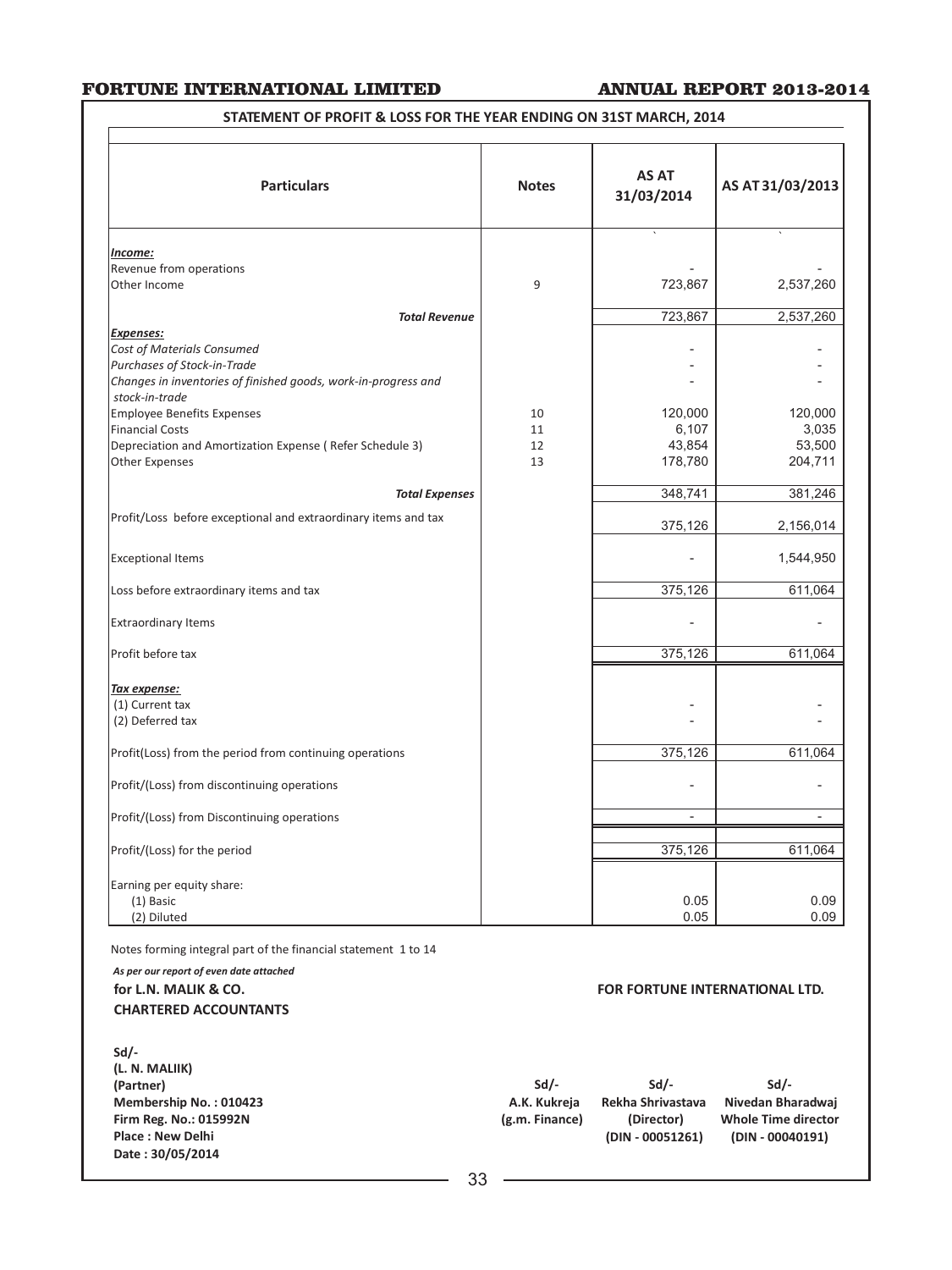#### **A CASH FLOW FROM OPERATING ACTIVITIES :** Net Profit/ Loss before tax as per profit & Loss Account 375,126 611,064 2012-13 Net Prior Year Adjustments Fixed Assets written off (net) - Loss on Sale of vehicle - Depreciation 43,854 53,500 Balances Written Back - Bed Debts written off - Interest Income - (25,000) Profit on Sale of Assets - Lease Rent - - Misc Income - Interest and Finance Charges - **Operating Profit before Working Capital Change**  $418,979$  **639,564** Adjusted for: Trade Receivables - 446,067<br>
Short term Loan & Advances - 446,067<br>
2,007,994<br>
2,007,994 Short term Loan & Advances Trade Payables **and Exercise 2.1 and 2.1 and 2.1** and 2.1 and 2.1 and 2.1 and 2.1 and 2.378,713<br>
Other Current Liabilities **and 2.1 and 2.378,713 Other Current Liabilities Cash Generated from Operations** (199,870) 15,472,338 Taxes Paid/Written off - **Net Cash Inflow from Operating Activities** (199,870) j 15,472,338 j **B CASH FLOW FROM INVESTING ACTIVITIES :** Purchases of Fixed Assets - - Sale of Fixed Assets - Sale of Investments - Interest Income 25,000 Lease Rent **Allen and Allen and Allen and Allen and Allen and Allen and Allen and Allen and Allen and Allen and A**  $\overline{a}$ - Misc Income Income **Income** and the second second second second second second second second second second second second second second second second second second second second second second second second second second second second se L - **Ne t Cash flow in Investing Activities** - 25,000 **C CASH FLOW FROM FINANCING ACTIVITIES :** Repayments of Long Term Borrowings (10,000) j (15,477,805) j Interest and Finance Charges ī ī **Net Cash Outflow from Financing Acitivities**   $(10,000)$ (15,477,805) **Net ( Decrease ) / Increase in Cash and Cash Equivalents (209,870)** 19,533 **Opeing Banlance of Cash and Cash Equivalents** 278,676  $\overline{a}$ 259,143 **Closing Balance of Cash and Cash Equivalents** 68,806 68,806 278,676 **CASH FLOW STATEMENT ANNEXED TO THE BALANCE SHEET FOR THE YEAR ENDED 31ST MARCH 2014 2013-14 2012-13**  FORTUNE INTERNATIONAL LIMITED ANNUAL REPORT 2013-2014 *As per our report of even date attached* **for L.N. MALIK & CO. FOR FORTUNE INTERNATIONAL LTD.**

**CHARTERED ACCOUNTANTS**

**(L. N. MALIIK) (Partner) Membership No. : 010423 A.K. Kukreja Rekha Shrivastava Nivedan Bharadwaj Firm Reg. No.: 015992N (g.m. Finance) (Director) (DIN - 00051261) Place : New Delhi (DIN - 00040191) Date : 30/05/2014 Sd/-**

**Whole Time director Sd/- Sd/- Sd/-**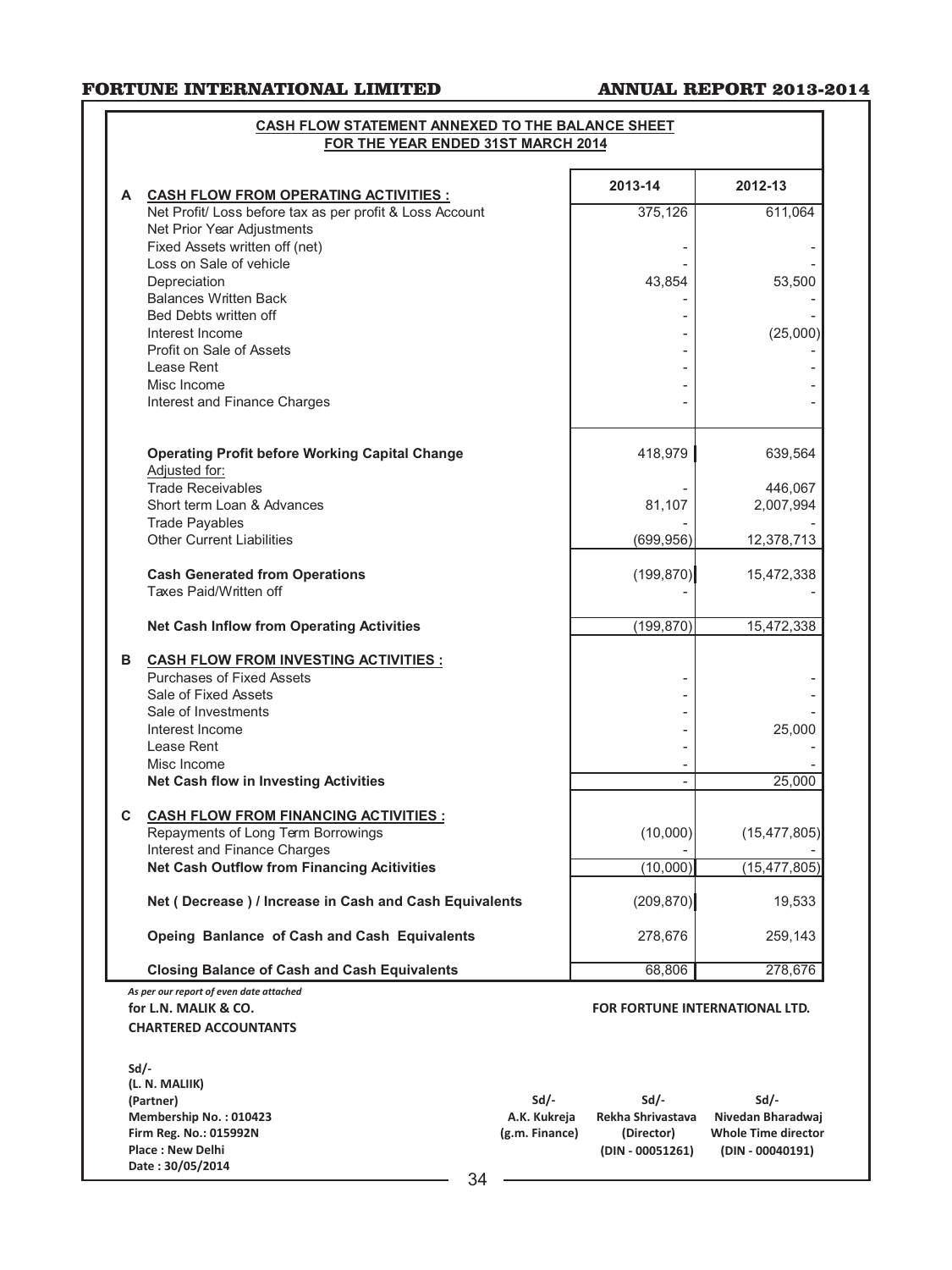# *Notes Forming Part of the Profit & Loss Accounts for the year ending on 31st March, 2014*

|                | Note: 1 Share Capital                                                                                                               | $\cdot$               | $\ddot{\phantom{1}}$  |
|----------------|-------------------------------------------------------------------------------------------------------------------------------------|-----------------------|-----------------------|
| S. No          | <b>Particulars</b>                                                                                                                  | AS AT<br>31/03/2014   | AS AT<br>31/03/2013   |
| $\mathbf{1}$   | <b>AUTHORIZED CAPITAL</b><br>71,60,000 Equity Shares of Rs. 10/- each.<br>40,000 10 % Cumulative Preference Share of Rs. 10/- each. | 71,600,000<br>400.000 | 71,600,000<br>400.000 |
|                |                                                                                                                                     | 72.000.000            | 72,000,000            |
| $\overline{2}$ | <b>ISSUED, SUBSCRIBED &amp; PAID UP CAPITAL</b><br>70,40,000 Equity Shares of Rs. 10/- each.<br>Fully paid up.                      | 70,400,000            | 70.400.000            |
|                | Total                                                                                                                               | 70.400.000            | 70.400.000            |

#### **\* Reconciliation of Numbers of Shares**

| S. No | <b>Particulars</b>                       | 2013-2014     | 2012-2013     |
|-------|------------------------------------------|---------------|---------------|
|       |                                          | No. of Shares | No. of Shares |
|       | <b>EQUITY SHARES</b>                     |               |               |
|       | Opening Balance at beginning of the year | 7.040.000     | 7,040,000     |
|       | Add: Fresh Issue                         |               |               |
|       | Less: Buv Back                           |               |               |
|       | Closing Balance at the end of the year   | 7.040.000     | 7,040,000     |

#### **\* Details of Shareholders holding more than 5% Shares of the company**

|        |                                | AS AT 31/03/2014 |              | AS AT 31/03/2013   |              |
|--------|--------------------------------|------------------|--------------|--------------------|--------------|
| S. Nol | Name of Shareholder            | No. of Shares    | % of Holding | No. of Shares held | % of Holding |
|        |                                | held             |              |                    |              |
|        |                                |                  |              |                    |              |
|        | Ruchika Shrivastava- Bharadwaj | 3,726,868        | 52.94        | 3,726,868          | 52.94        |
|        | Rekha Shriyastaya              | 100,000          | 1.42         | 100,000            | 1.42         |
|        | Quest Profin Advisor Pyt Ltd   | 600,000          | 8.52         | 600,000            | 8.52         |
| 4      | Pankaj Paliwal                 | 541,996          | 7.70         | 541,996            | 7.70         |
|        | Nimesh N. Shah                 | 390,000          | 5.54         | 390,000            | 5.54         |
| 6      | Kalpesh R. Koradia             | 390,000          | 5.54         | 390,000            | 5.54         |

#### *Note : 2 Reserve & Surplus*

| S. No | <b>Particulars</b>                                                                                        | <b>AS AT</b><br>31/03/2014 | <b>AS AT</b><br>31/03/2013 |
|-------|-----------------------------------------------------------------------------------------------------------|----------------------------|----------------------------|
|       | <b>PROFIT &amp; LOSS ACCOUNT</b><br><b>Opening Balance</b><br>Add:- Net Profit after Tax transferred from | (74, 994, 338)             | (75,605,401)               |
|       | Statement of Profit & Loss A/c                                                                            | 375.126                    | 611,064                    |
|       | <b>Closing Balance</b>                                                                                    | (74, 619, 212)             | (74, 994, 338)             |
|       |                                                                                                           |                            |                            |
|       | <b>Total</b>                                                                                              | (74, 619, 212)             | (74, 994, 338)             |

#### *Note : 3 Long Term Borrowings* ` `

| lS. Nol | <b>Particulars</b>                                 | AS AT<br>31/03/2014     | AS AT<br>31/03/2013     |
|---------|----------------------------------------------------|-------------------------|-------------------------|
|         | <b>UNSECURED</b><br>Loans From Directors<br>Others | 21,250,000<br>7,623,000 | 6,400,000<br>22,483,000 |
|         | <b>Total</b>                                       | 28,873,000              | 28,883,000              |

 $\overline{\phantom{0}}$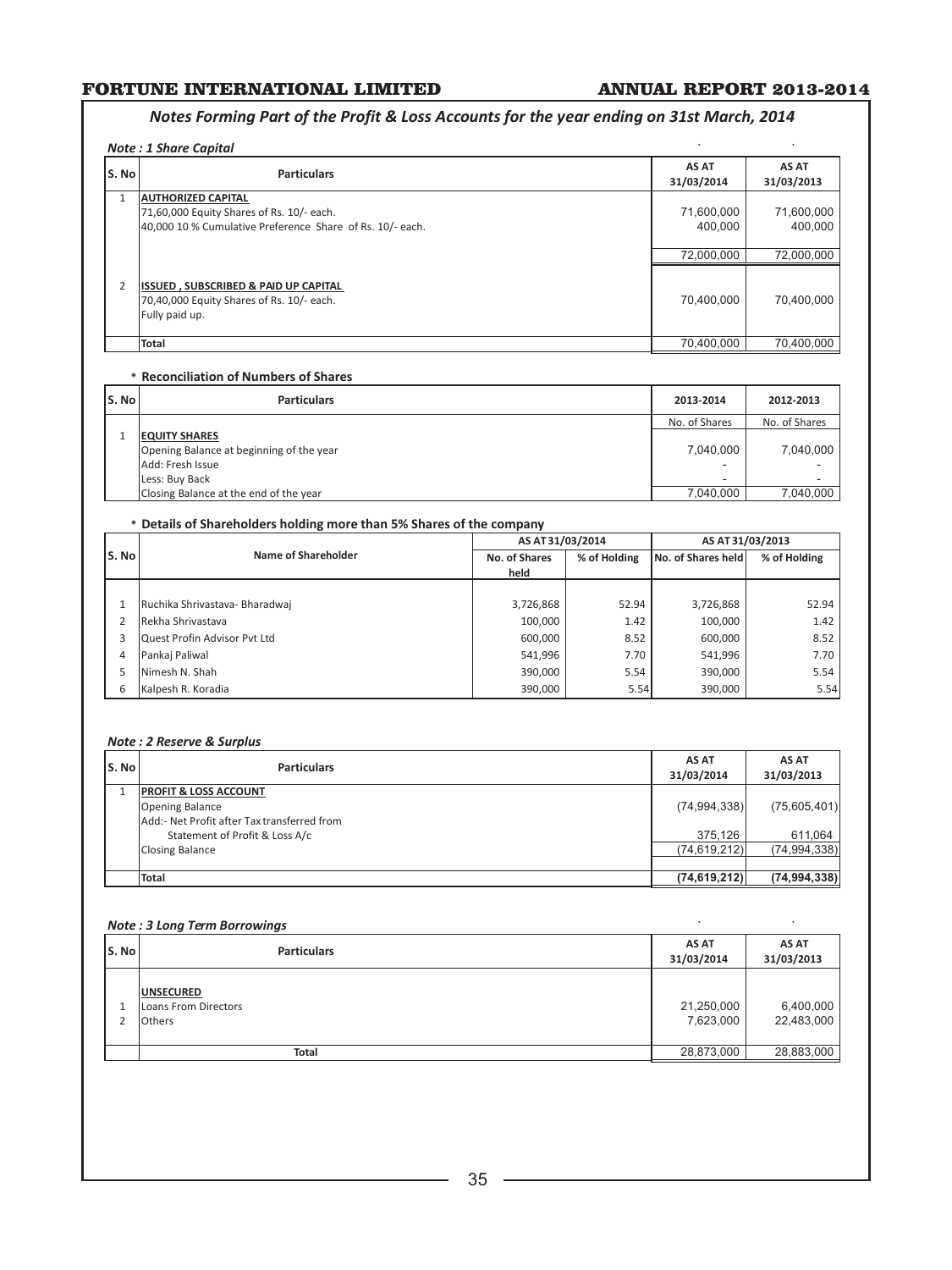$\ddot{\phantom{a}}$ 

i

|                | <b>Note: 4 Other Current Liabilities</b> |                          |            |
|----------------|------------------------------------------|--------------------------|------------|
| S. No          | <b>Particulars</b>                       | AS AT                    | AS AT      |
|                |                                          | 31/03/2014               | 31/03/2013 |
|                |                                          |                          |            |
| $\mathbf{1}$   | <b>Advance From Customers</b>            | 21,386,885               | 21,386,885 |
| $\overline{2}$ | Audit Fee Payable                        | 39,326                   | 19.663     |
| 3              | <b>Director Remuneration Payable</b>     | 30,000                   | 10,000     |
| $\overline{4}$ | <b>TDS Professional Payable</b>          | -                        | 1.011      |
| 5              | Superannuation Payable to Employee       | 406,109                  | 1,126,109  |
| 6              | <b>EPF Inspection Charges</b>            | 21                       | 28         |
| $\overline{7}$ | <b>Others</b>                            | $\overline{\phantom{a}}$ | 18.601     |
|                |                                          |                          |            |
|                | <b>Total</b>                             | 21,862,341               | 22,562,297 |

# *Note : 6 Trade Receivables*

| S.           | <b>Particulars</b>                   | <b>AS AT</b> | <b>AS AT</b> |
|--------------|--------------------------------------|--------------|--------------|
| <b>No</b>    |                                      | 31/03/2014   | 31/03/2013   |
| $\mathbf{1}$ | Outstanding for more than six months |              |              |
|              | a) Secured, Considered Good:         |              |              |
|              | b) Unsecured, Considered Good:       |              |              |
|              | c) Doubtful                          | 45,204,860   | 45.204.860   |
|              | <b>Others</b>                        |              |              |
|              | a) Secured, Considered Good:         |              |              |
|              | b) Unsecured, Considered Good:       |              |              |
|              | c) Doubtful                          |              |              |
|              | <b>Total</b>                         | 45,204,860   | 45.204.860   |

\* 10% amount of invoice value which is payable by Ministry of Food, Government of Bangladesh after inspection of the goods and other formalities has not yet received inspite of serious efforts made by the company, amounting to Rs.2,14,47,920/- is outstanding since last 12 years and seems doubtful of recovery.

\* Balance of Trade Receivables i.e. Rs 2,37,56,940 is subject to confirmation and is doubtful of recovery.

| S.<br><b>No</b> | <b>Particulars</b>                                                                                                                                                                                                                                                    | <b>AS AT</b><br>31/03/2014                           | <b>AS AT</b><br>31/03/2013                                     |
|-----------------|-----------------------------------------------------------------------------------------------------------------------------------------------------------------------------------------------------------------------------------------------------------------------|------------------------------------------------------|----------------------------------------------------------------|
| $\mathbf{1}$    | Cash-in-Hand<br>Cash Balance                                                                                                                                                                                                                                          | 11,336                                               | 1,975                                                          |
|                 | Sub Total (A)                                                                                                                                                                                                                                                         | 11,336                                               | 1,975                                                          |
| $\mathfrak{D}$  | <b>Bank Balance</b><br>i) Central Bank of India - Chennai<br>ii) Central Bank of India - Kakinada<br>iii) ICICI Bank Ltd<br>iv) Indian Bank - Chennai<br>v) Punjab National Bank ICD Tuglakabad<br>vi) SBI Nava Sheva - Bombay<br>vii) State Bank of Bikaner & Jaipur | 9,808<br>10,861<br>6,373<br>1,923<br>9,765<br>18,740 | 9,808<br>5,345<br>10,974<br>6,373<br>1,923<br>9,765<br>232,513 |
|                 | Sub Total (B)                                                                                                                                                                                                                                                         | 57,470                                               | 57,469                                                         |
|                 |                                                                                                                                                                                                                                                                       |                                                      |                                                                |
|                 | Total $[A + B]$                                                                                                                                                                                                                                                       | 68,806                                               | 278,676                                                        |

# *Note : 7 Cash & Cash Equivalent* ` `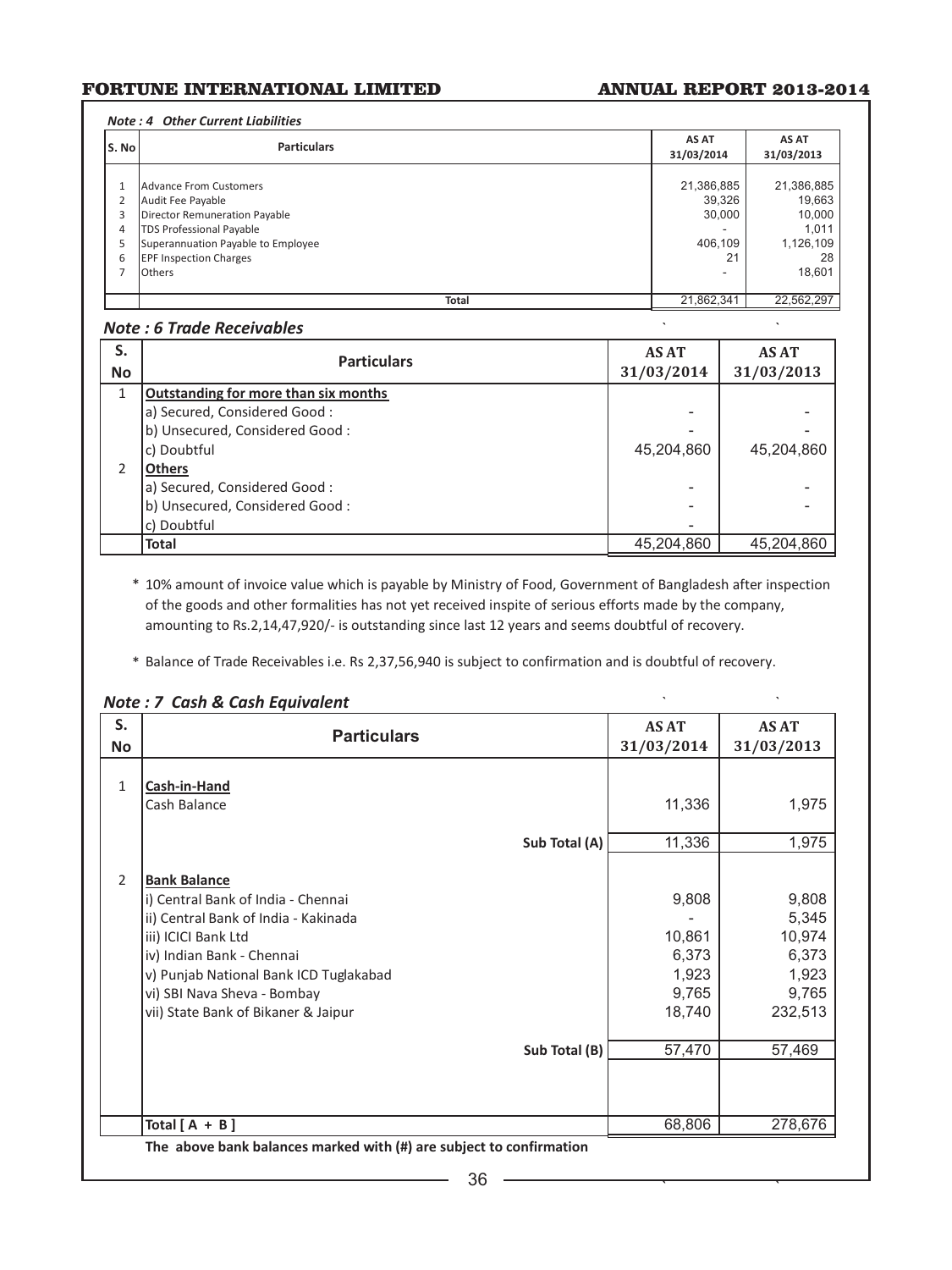|          | Note: 5 Fixed Asset                 |                      |                     |                                  |                                   | Notes Annexed to and Forming Part of Balance Sheet as on 31st March, 2014 |                  |                                  |                                |                  |                          |                         |
|----------|-------------------------------------|----------------------|---------------------|----------------------------------|-----------------------------------|---------------------------------------------------------------------------|------------------|----------------------------------|--------------------------------|------------------|--------------------------|-------------------------|
|          |                                     |                      |                     |                                  | <b>Gross Block</b>                |                                                                           |                  |                                  | Depreciaton                    |                  | Net Block                |                         |
| å<br>vi  | Particulars                         | Rate                 | on 01.04.2013<br>4s | during the<br>Addition<br>period | during the<br>Deduction<br>period | As on 31.03.2014                                                          | As on 01.04.2013 | during the<br>Addition<br>period | Deduction during<br>the period | As on 31.03.2014 | 31.03.2014<br>WDV as on  | 31.03.2013<br>WDV as on |
|          | <b>Tangible Assets</b>              |                      |                     |                                  |                                   |                                                                           |                  |                                  |                                |                  |                          |                         |
|          | Electric Fitting                    | 13.91%               | 30,588              |                                  |                                   | 30,588                                                                    | 30,134           | 63                               |                                | 30,197           | 391                      | 454                     |
|          | Furnitures & Fixtures               | 18.10%               | 2,687,794           |                                  |                                   | 2,687,794                                                                 | 2,642,951        | 8,117                            |                                | 2,651,068        | 36,726                   | 44,843                  |
|          | Office Equipment                    | 18.10%               | 3,567,789           |                                  |                                   | 3,567,789                                                                 | 3,441,018        | 22,946                           |                                | 3,463,964        | 103,825                  | 126,771<br>79,638       |
| 4        | Air Conditioners                    | 13.91%               | 1,509,905           |                                  |                                   | 1,509,905                                                                 | 1,430,267        | 11,078                           |                                | 1,441,345        | 68,560<br>1,409<br>2,132 |                         |
|          | Air Coolers                         | 13.91%               |                     |                                  |                                   |                                                                           | 75,472<br>17,696 |                                  |                                | 75,700           |                          | 1,637                   |
| $\circ$  | Computer                            | 40.00%               | 77,109<br>21,250    |                                  |                                   | 77,109<br>21,250                                                          |                  | 1,422                            |                                | 19,118           |                          | 3,554                   |
|          | Sub-Total (A)                       |                      | 7,894,435           |                                  |                                   | 7,894,435                                                                 | 7,637,538        | 43,854                           |                                | 7,681,392        | 213,043                  | 256,897                 |
|          |                                     |                      |                     |                                  |                                   |                                                                           |                  |                                  |                                |                  |                          |                         |
| $=$      | Intangible Assets                   |                      |                     |                                  |                                   |                                                                           |                  |                                  |                                |                  |                          |                         |
|          | Sub-Total (B)                       |                      |                     |                                  |                                   |                                                                           |                  |                                  |                                |                  |                          |                         |
| $\equiv$ | Capital Work In Progress            |                      |                     |                                  |                                   |                                                                           |                  |                                  |                                |                  |                          |                         |
|          | Sub-Total (C)                       |                      | ı                   | ı                                |                                   | ı                                                                         |                  |                                  |                                |                  |                          | ı                       |
| $\geq$   | Intangible Assets under Development |                      |                     |                                  |                                   |                                                                           |                  |                                  |                                |                  |                          |                         |
|          |                                     |                      |                     |                                  |                                   |                                                                           |                  |                                  |                                |                  |                          |                         |
|          | Sub-Total (D)                       |                      |                     |                                  |                                   |                                                                           |                  |                                  |                                |                  |                          |                         |
|          | Total (A+B+C+D) Current Year Figure |                      | 7,894,435           | t                                |                                   | 7,894,435                                                                 | 7.637.538        | 43,854                           |                                | 7.681.392        | 213,043                  | 256,897                 |
|          |                                     | Previous Year Figure | 7,894,435           |                                  |                                   | 7,894,435                                                                 | 7,584,038        | 53,500                           |                                | 7,637,538        | 256,897                  | 310,397                 |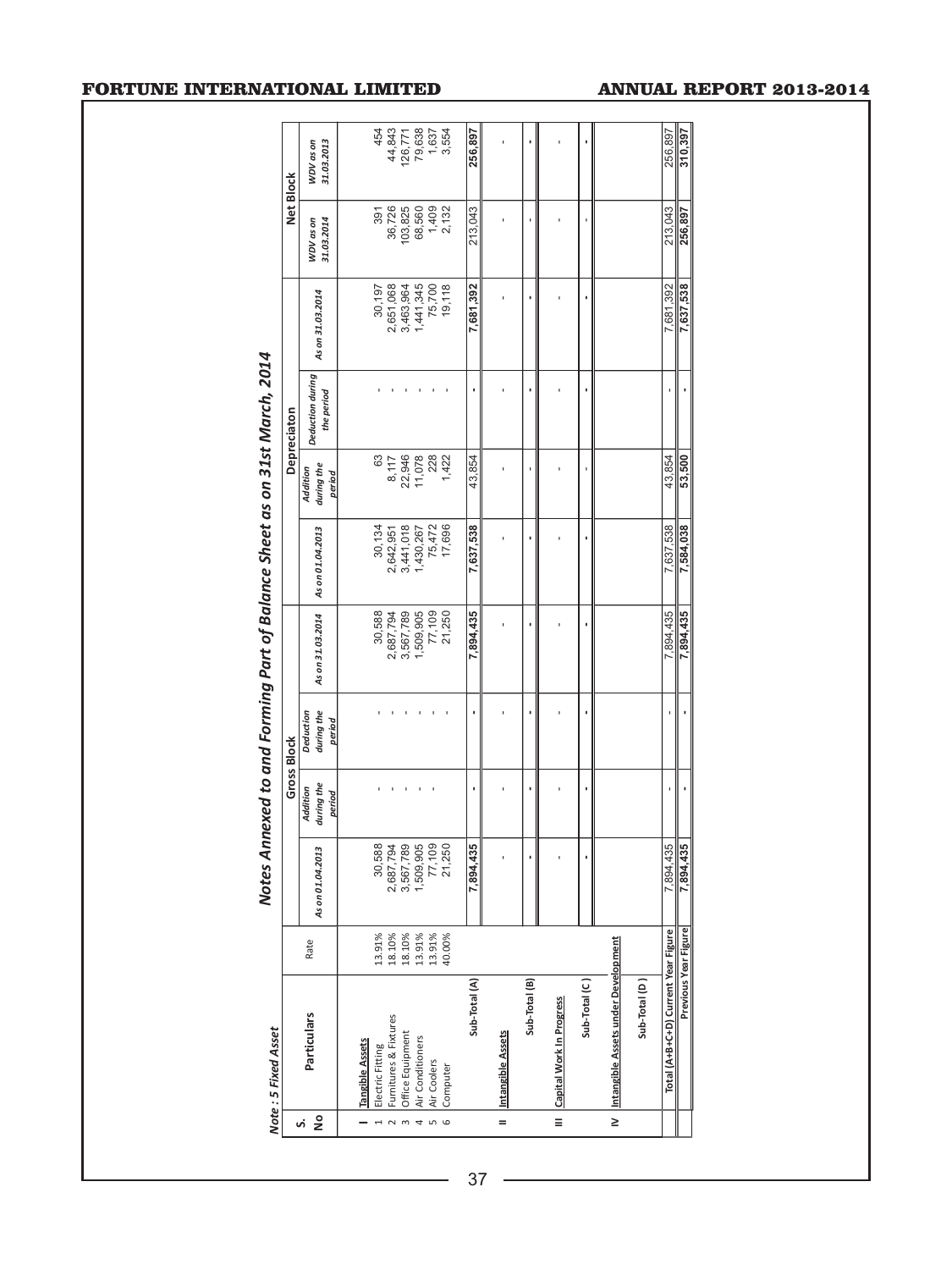# *Note : 8 Short Terms Loans and Advances*

| S.<br><b>No</b> | <b>Particulars</b>                                                                                                                                    | <b>AS AT</b><br>31/03/2014 | <b>AS AT</b><br>31/03/2013 |
|-----------------|-------------------------------------------------------------------------------------------------------------------------------------------------------|----------------------------|----------------------------|
| $\mathbf{1}$    | Loans & Advances to related parties<br>a) Secured, Considered Good:                                                                                   |                            |                            |
|                 | b) Unsecured, Considered Good:<br>Advance to Associate Concerns                                                                                       |                            |                            |
|                 | c) Doubtful                                                                                                                                           |                            |                            |
| $\mathfrak{D}$  | <b>Others</b><br>Advance Recoverable in cash or in kind or for value to be considered good<br>Advance Income Tax/Refund Due<br>Prepaid Expenses- CDSL | 1,012,873<br>16.547        | 1,077,436<br>33.091        |
|                 | <b>Total</b>                                                                                                                                          | 1.029.420                  | 1.110.527                  |

# $Note: 9 Other Income$   $\bar{z}$   $\bar{z}$

| S. No            | <b>Particulars</b>                                                                     | <b>AS AT</b><br>31/03/2014 | <b>AS AT</b><br>31/03/2013           |
|------------------|----------------------------------------------------------------------------------------|----------------------------|--------------------------------------|
| 1<br>2<br>3<br>4 | Miscellaneous Income<br>Interest Received<br>Interest on Income Tax Refund<br>Dividend | 720,000<br>3,867           | 2,500,000<br>25,000<br>11,490<br>770 |
|                  | <b>Total</b>                                                                           | 723,867                    | 2,537,260                            |

|       | <b>Note: 10 Employees Benefits Expenses</b> |                            |                            |
|-------|---------------------------------------------|----------------------------|----------------------------|
| S. No | <b>Particulars</b>                          | <b>AS AT</b><br>31/03/2014 | <b>AS AT</b><br>31/03/2013 |
|       | Directors' Remuneration                     | 120,000                    | 120,000                    |
|       | Total                                       | 120,000                    | 120,000                    |

# *Note : 11 Financial Expenses*

| S. No | <b>Particulars</b>                   | <b>AS AT</b><br>31/03/2014 | <b>AS AT</b><br>31/03/2013 |
|-------|--------------------------------------|----------------------------|----------------------------|
| 1     | <b>Bank Charges &amp; Commission</b> | 6,107                      | 3,035                      |
|       | <b>Total</b>                         | 6,107                      | 3,035                      |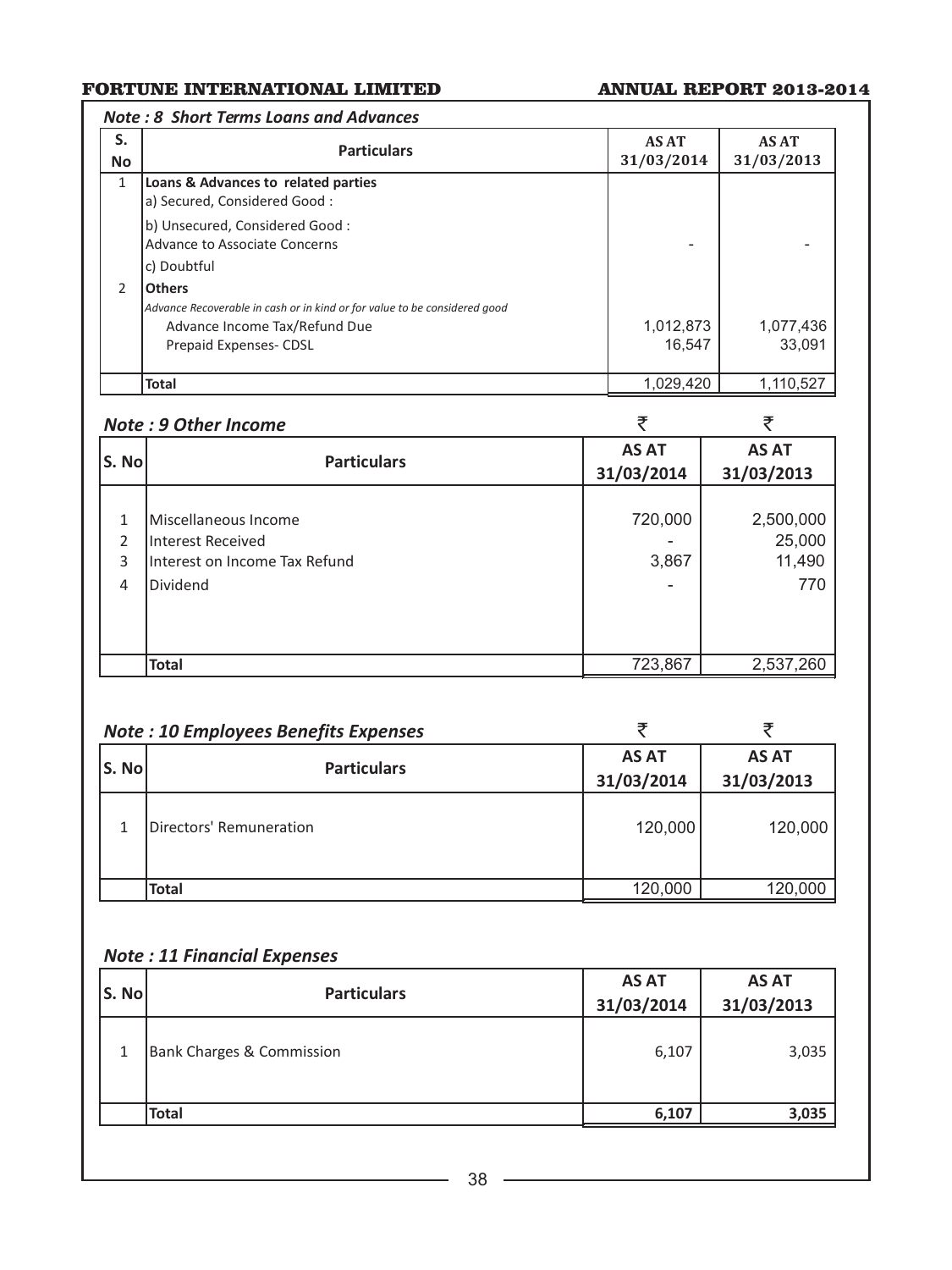|       | <b>Note: 12 Depreciation &amp; Amortised Cost</b> |                            |                            |  |  |
|-------|---------------------------------------------------|----------------------------|----------------------------|--|--|
| S. No | <b>Particulars</b>                                | <b>AS AT</b><br>31/03/2014 | <b>AS AT</b><br>31/03/2013 |  |  |
|       | Depreciation on Tangible Assets                   | 43,854                     | 53,500                     |  |  |
|       | <b>Total</b>                                      | 43,854                     | 53,500                     |  |  |

# *Note : 13 Other Expenses*

|                |                                           | AS AT      | <b>AS AT</b> |
|----------------|-------------------------------------------|------------|--------------|
| S. No          | <b>Particulars</b>                        | 31/03/2014 | 31/03/2013   |
|                |                                           |            |              |
| 1              | <b>Printing &amp; Stationery Expenses</b> | 3,709      | 2,217        |
| $\overline{2}$ | Postage & Telegram & Courier              | 657        | 10,327       |
| 3              | Conveyance / Tour & Traveling Expenses    |            | 1,671        |
| 4              | <b>Auditors Remuneration</b>              | 19,663     | 19,663       |
| 5              | Miscellaneous Expenses                    | 2,390      | 2,271        |
| 6              | A.G.M. Expenses                           | 19,647     | 20,045       |
| 7              | <b>Filing Fees</b>                        | 2,000      | 2,000        |
| 8              | RTA Charges - Share Transfer Charges      | 43,401     | 40,773       |
| 9              | <b>Professional Charges</b>               | 24,000     | 36,500       |
| 10             | <b>Listing Fees</b>                       | 28,090     | 28,605       |
| 11             | <b>Advertisement &amp; Publicity</b>      |            | 2,117        |
| 12             | <b>Accounting Charges</b>                 | 4,000      | 4,000        |
| 13             | Custody Charges NSDL & CDSL               | 30,589     | 34,522       |
| 14             | TDS Demand A.Y. 2007-2008                 | 550        |              |
| 15             | <b>EPF Inspection Charges</b>             | 84         |              |
|                |                                           |            |              |
|                | Total                                     | 178,780    | 204.711      |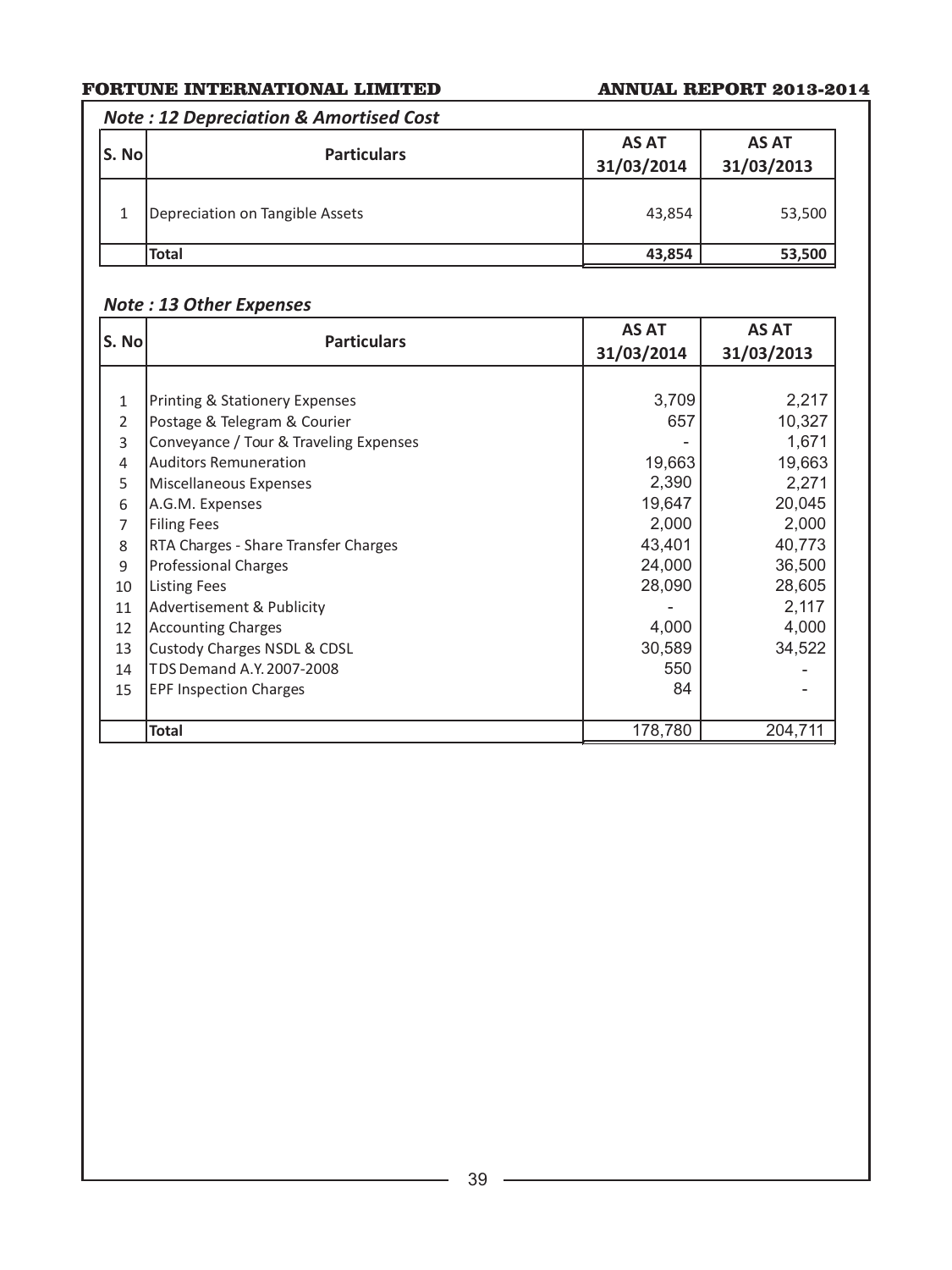#### **Note - 14 : ACCOUNTING POLICIES AND NOTES ON ACCOUNTS**

# **1. ACCOUNTING POLICIES & PRACTICES**

- a) Fixed Assets are stated at cost less depreciation. Cost of acquisition or construction is inclusive of freight, duties, taxes and other incidental expenses. Depreciation is charged on a pro-rata basis at the WDV rates prescribed in the schedule XIV of the Companies Act, 1956. WDV has been arrived at after charging of depreciation on yearly basis.
- b) Stock in trade is valued at cost or market value whichever is lower.
- c) Investments are stated at cost.

#### 2. Contingent Liabilities

| <b>CONTINGENT LIABILITIES</b> | <b>CURRENT YEAR</b> | <b>PREVIOUS YEAR</b> |
|-------------------------------|---------------------|----------------------|
| In respect of Bank Guarantees | Nil                 | Nil                  |

3. Quantitative & Value information: Not Applicable since there is no opening & closing stock.

4. Consumption of imported and indigenous materials and percentage thereof to total consumption, Raw Materials, Sub-assemblies and Components Consumed. - NIL

|    |                                    | <b>CURRENT YEAR</b> | <b>PREVIOUS YEAR</b> |
|----|------------------------------------|---------------------|----------------------|
| 5. | <b>EXPENDITURE IN FOREIGN</b>      | Nil                 | Nil                  |
|    | <b>EXCHANGE</b>                    |                     |                      |
|    |                                    |                     |                      |
| 6. | <b>EARNING IN FOREIGN EXCHANGE</b> | Nil                 | Nil                  |
|    |                                    |                     |                      |
|    | <b>PAYMENT TO AUDITORS</b>         |                     |                      |
|    | Auditor' Remuneration              | 19,663              | 19.663               |
|    |                                    |                     |                      |
| 8  | <b>PAYMENT TO DIRECTORS</b>        |                     |                      |
|    | Directors' Remuneration            | 1,20,000            | 1,20,000             |
|    |                                    |                     |                      |

9. In Compliance of Accounting Standard -18 on related party disclosures issued by the Institute of Chartered Accountants of India, the required information is given as under.

#### **1. List of Related Parties**

# **a) Directors and Key Managerial Person**

- 1. Mrs. Rekha Shrivastava
- 2. Mr. Nivedan Bharadwaj
- 3. Mr. Madanlal Jain
- 4. Mr. Prashant Verma

# **b) Relatives of Directors**

- 1. Ruchika Shrivastava Bharadwaj
- 2. Anu Malhotra
- 3. Radhika Shrivastava

#### **c) The entities and the associations in which Directors are interested**

- 1. M/s. Ganga Agencies
- 2. Fortune Stones Ltd
- 3.ISS International Ltd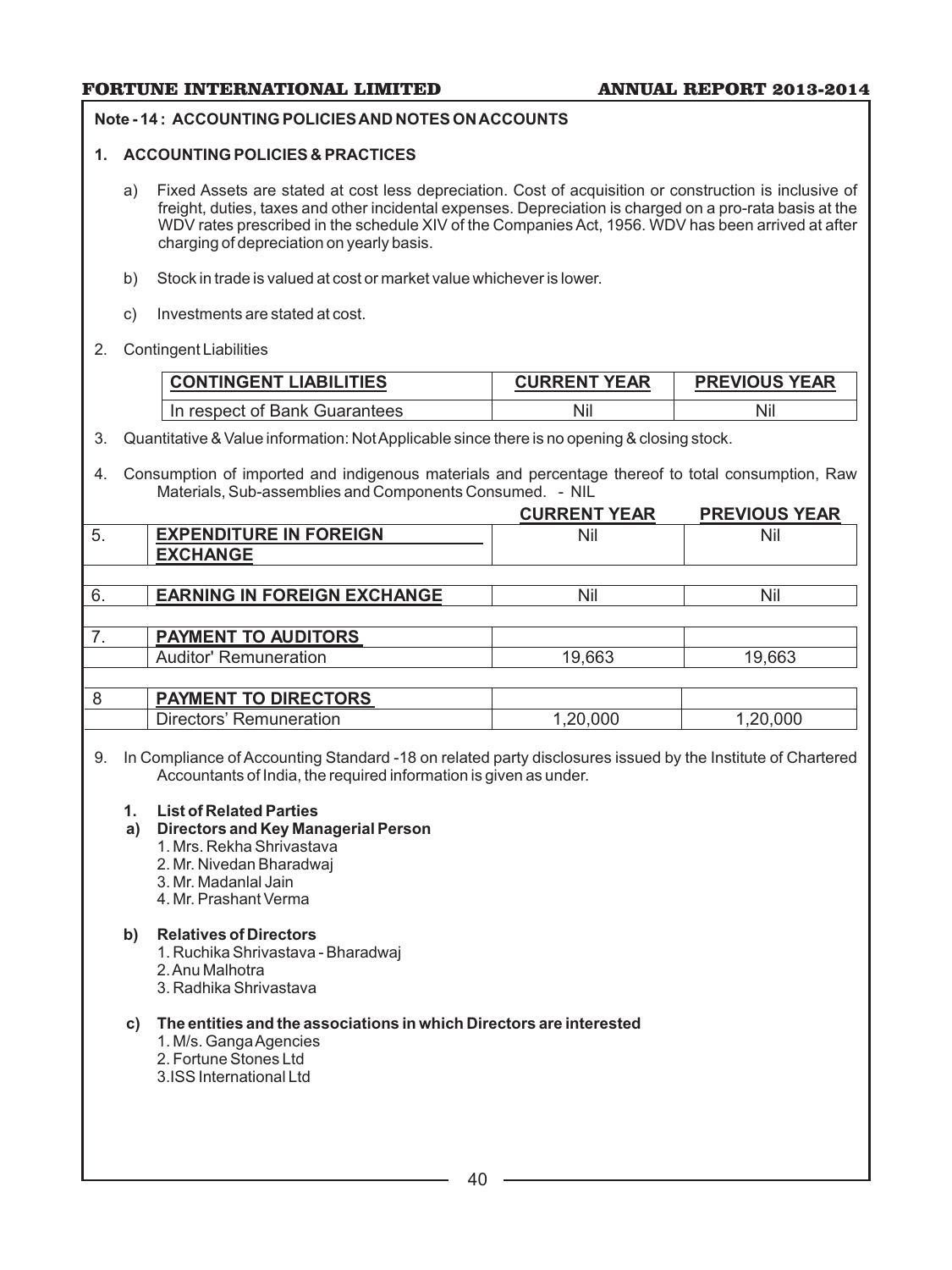**10. Transaction with Related Parties** 

| S.<br><b>No</b> | <b>Name of Party</b> | <b>of</b><br><b>Nature</b><br><b>Transaction</b> | <b>Transaction</b><br>during the<br>year<br>(ln Rs) | Bal as on<br>31.03.2014<br>(ln Rs) | Bal<br>as on<br>31.03.2013<br>(ln Rs) |
|-----------------|----------------------|--------------------------------------------------|-----------------------------------------------------|------------------------------------|---------------------------------------|
| 1.              | Nivedan Bharadwai    | Remuneration                                     | 1,20,000                                            | 30,000                             | 10,000                                |
| 2.              | Anu Malhotra         | Un secured<br>Loan repaid                        | 63,50,000                                           | <b>NIL</b>                         | 63,50,000                             |
| 3.              | M L Jain             | Unsecured<br>Loan                                |                                                     | 35,50,000                          | 35,50,000                             |
| 4.              | Radhika Shrivastva   | Unsecured<br>Loan repaid                         | 49,60,000                                           | <b>NIL</b>                         | 49,60,000                             |
| 5.              | Rekha Shrivastva     | Unsecured<br>Loan taken                          | 1,13,00,000                                         | 1,77,00,000                        | 64,00,000                             |
| 6.              | Ruchika Bharadwaj    | Unsecured<br>Loan                                |                                                     | 76,23,000                          | 76,23,000                             |

11. Deferred tax assets have not been recognized and carried forward as there is no certainty of any further taxable income.

- 12. Provision for Income tax has not been made in the absence of taxable income.
- 13. Superannuation Payable to employees is Rs 4,06,109/-. The amount payable is on Account of withdrawal of the names of the member from the pension group scheme of LIC. The amount will be reimbursed to the employees/member covered under the scheme within a reasonable time. (Previous year – Rs 11,26,309/-).
- 14. Bank charges includes Rs. 5345/- towards prior period expenses.
- 15. Previous Year figures have been regrouped and re-arranged wherever necessary

| for L.N. MALIK & CO.<br><b>CHARTERED ACCOUNTANTS</b>                                                                                      | FOR FORTUNE INTERNATIONAL LTD.           |                                                                |                                                                               |
|-------------------------------------------------------------------------------------------------------------------------------------------|------------------------------------------|----------------------------------------------------------------|-------------------------------------------------------------------------------|
| $Sd$ /-<br>(L. N. MALIIK)<br>(Partner)<br>Membership No.: 010423<br>Firm Reg. No.: 015992N<br><b>Place: New Delhi</b><br>Date: 30/05/2014 | $Sd/-$<br>A.K. Kukreja<br>(g.m. Finance) | $Sd$ /-<br>Rekha Shrivastava<br>(Director)<br>(DIN - 00051261) | $Sd/-$<br>Nivedan Bharadwaj<br><b>Whole Time director</b><br>(DIN - 00040191) |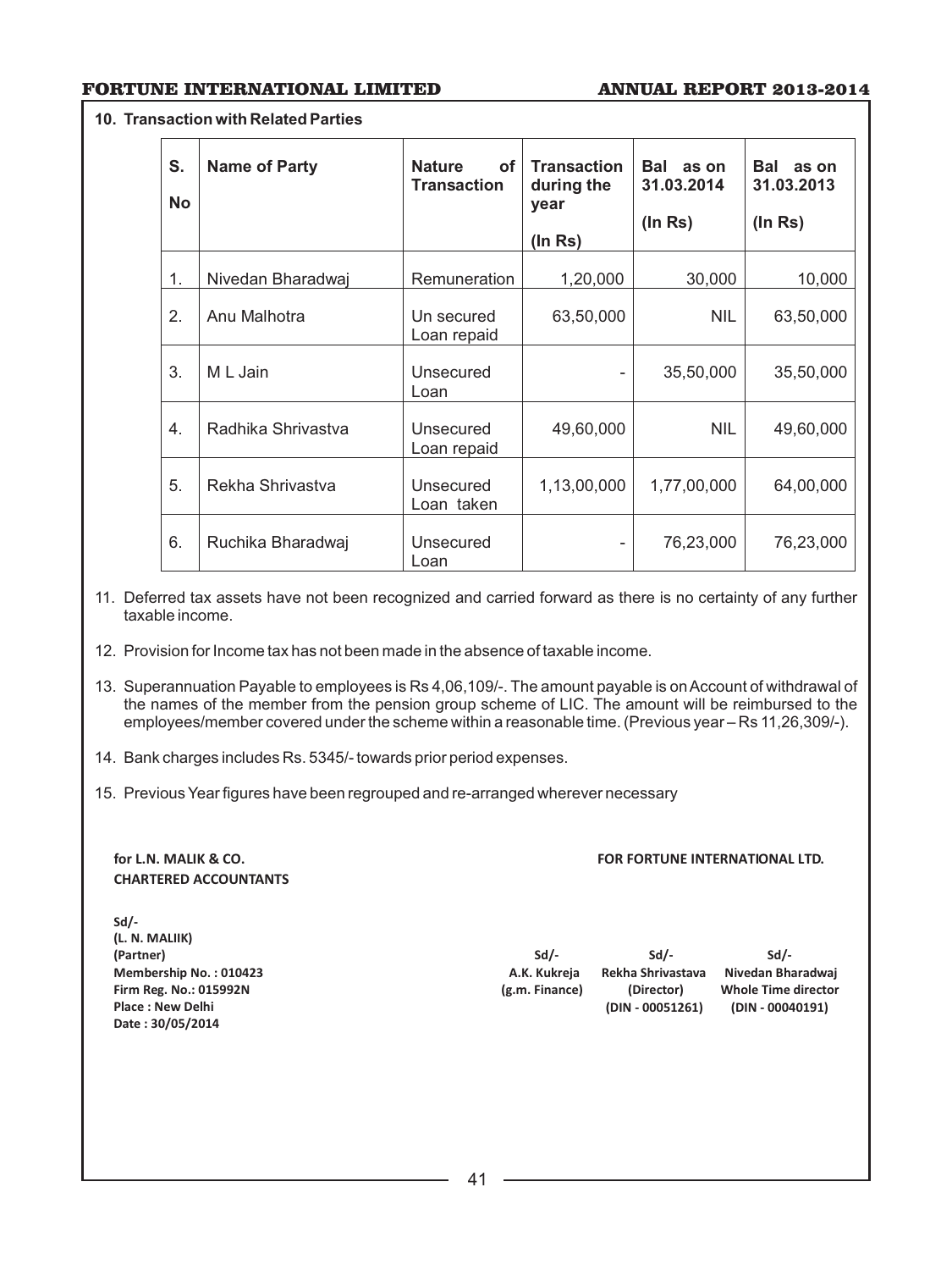#### **FORTUNE INTERNATIONAL LIMITED**

CIN: L52324DL1981PLC012033

Regd**:** G-4 Community Centre, Naraina Vihar, New Delhi- 110028 Tel: 011-25774212-214, 25771629 Email: fil12033@gmail.com Website: www.fortuneinternational.in

|                                |                                                                                                                                                       |                                                                                         | Form No. MGT-11<br>[Pursuant to section 105(6) of the Companies Act, 2013 and rule 19(3) of the Companies<br>(Management and Administration) Rules, 2014]                                   | Proxy form                         |            |  |                  |  |
|--------------------------------|-------------------------------------------------------------------------------------------------------------------------------------------------------|-----------------------------------------------------------------------------------------|---------------------------------------------------------------------------------------------------------------------------------------------------------------------------------------------|------------------------------------|------------|--|------------------|--|
| Name of the                    |                                                                                                                                                       |                                                                                         |                                                                                                                                                                                             | E-mail id:                         |            |  |                  |  |
| member(s):                     |                                                                                                                                                       |                                                                                         |                                                                                                                                                                                             |                                    |            |  |                  |  |
| Registered<br>address:         |                                                                                                                                                       |                                                                                         |                                                                                                                                                                                             | Folio No./*DP id<br>and Client id: |            |  |                  |  |
|                                |                                                                                                                                                       |                                                                                         | *Applicable for investors holding shares in electronic form                                                                                                                                 |                                    |            |  |                  |  |
|                                |                                                                                                                                                       |                                                                                         | I/We, being the member (s) of  shares of the above named company, hereby appoint                                                                                                            |                                    |            |  |                  |  |
| 1                              | Name of the                                                                                                                                           |                                                                                         |                                                                                                                                                                                             |                                    | E-mail id: |  |                  |  |
|                                | $member(s)$ :<br>Address                                                                                                                              |                                                                                         |                                                                                                                                                                                             |                                    |            |  |                  |  |
|                                |                                                                                                                                                       |                                                                                         |                                                                                                                                                                                             | or failing him                     | Signature  |  |                  |  |
|                                |                                                                                                                                                       |                                                                                         |                                                                                                                                                                                             |                                    |            |  |                  |  |
| 2                              | Name of the<br>member(s):                                                                                                                             |                                                                                         |                                                                                                                                                                                             |                                    | E-mail id: |  |                  |  |
|                                | Address                                                                                                                                               |                                                                                         |                                                                                                                                                                                             |                                    | Signature  |  |                  |  |
|                                |                                                                                                                                                       |                                                                                         |                                                                                                                                                                                             | or failing him                     |            |  |                  |  |
|                                |                                                                                                                                                       |                                                                                         |                                                                                                                                                                                             |                                    |            |  |                  |  |
| 3                              | Name of the<br>member(s):                                                                                                                             |                                                                                         |                                                                                                                                                                                             |                                    | E-mail id: |  |                  |  |
|                                | <b>Address</b>                                                                                                                                        |                                                                                         |                                                                                                                                                                                             |                                    | Signature  |  |                  |  |
|                                | as are indicated below                                                                                                                                |                                                                                         | September 2014 at 10 a.m. at the registered office of the Company at G-4 Community Centre,<br>Naraina Vihar, New Delhi-110028 and at any adjournment thereof in respect of such resolutions |                                    |            |  |                  |  |
| Sr.No                          |                                                                                                                                                       | <b>Resolutions</b>                                                                      |                                                                                                                                                                                             |                                    |            |  |                  |  |
| 1                              |                                                                                                                                                       | Adoption of audited financial statements, Report of Board of Directors and Auditors for |                                                                                                                                                                                             |                                    |            |  |                  |  |
| 2                              |                                                                                                                                                       |                                                                                         | the year ended March 31, 2014.<br>To appoint an Director in place of Mr. Nivedan Bharadwaj who retires by rotation and                                                                      |                                    |            |  |                  |  |
|                                |                                                                                                                                                       |                                                                                         | being eligible offers himself for re-appointment                                                                                                                                            |                                    |            |  |                  |  |
| 3                              |                                                                                                                                                       | Director of the Company                                                                 | To appoint a Director Ms. Ruchika Bharadwaj who was appointed as an Additional                                                                                                              |                                    |            |  |                  |  |
| 4                              | To re-appoint M/s. L.N. Malik & Co, Chartered Accountants, as Statutory Auditors of<br>the Company and authorise the Board to fix their remuneration. |                                                                                         |                                                                                                                                                                                             |                                    |            |  |                  |  |
| 5                              |                                                                                                                                                       |                                                                                         | To appoint Mr. Madan Lal Jain as an Independent Director of the Company                                                                                                                     |                                    |            |  |                  |  |
| 6                              |                                                                                                                                                       |                                                                                         | To appoint Mr. Prashant Verma as an Independent Director of the Company                                                                                                                     |                                    |            |  |                  |  |
|                                |                                                                                                                                                       | Signature of shareholder                                                                |                                                                                                                                                                                             |                                    |            |  | Affix<br>Revenue |  |
| Signature of Proxy holder(s) - |                                                                                                                                                       |                                                                                         |                                                                                                                                                                                             |                                    |            |  | Stamp            |  |
|                                |                                                                                                                                                       | Signed this day of 20                                                                   |                                                                                                                                                                                             |                                    |            |  |                  |  |
|                                | of the Meeting                                                                                                                                        |                                                                                         | Note: This form of proxy in order to be effective should be duly completed and deposited<br>at the Registered Office of the Company, not less than 48 hours before the commencement         |                                    |            |  |                  |  |